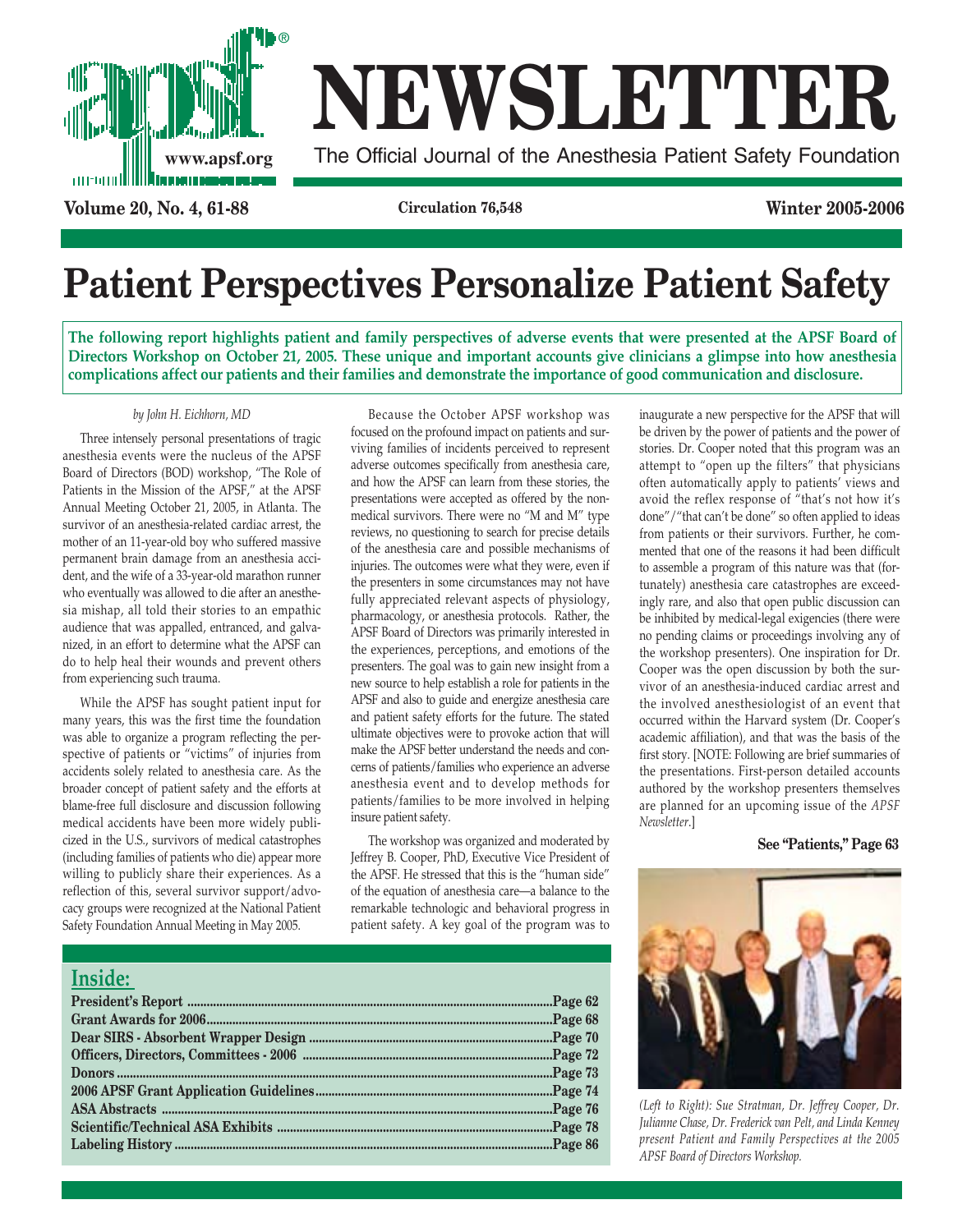# **APSF President Presents State of Foundation Report**

### *by Robert K. Stoelting, MD*

As President of the Anesthesia Patient Safety Foundation (APSF), it is my privilege to report annually on the activities of the foundation during the past calendar year. I am pleased to report that 2005 has been a rewarding and successful year including advocacy of safety initiatives intended to fulfill our mission that no patient shall be harmed by anesthesia.

### **Audible Information Signals**

I am most pleased to report that the APSF "audible alarms" initiative has reached a successful outcome that can only be viewed as the "right thing to do for our patients." As a result of your foundation's efforts, both the American Association of Nurse Anesthetists and the American Society of Anesthesiologists have added audible alarms from pulse oximetry and capnography to their monitoring standards. The evidence was compelling that this new monitoring requirement (standard) will save lives and improve patient safety. Without the APSF advocating this change, it is unlikely that audible alarms would have been added to the monitoring standards. I doubt if any one of us would knowingly fly on an airplane on which the pilot silenced the audible alarms; our patients deserve no less.

### **ASA and AANA agree with APSF initiative and add audible alarms for pulse oximetry and capnography to their monitoring standards.**

### **Carbon Dioxide Absorbent Desiccation Conference**

The report of the "Carbon Dioxide Desiccation Safety Conference" convened by the APSF in April 2005 was published in the Summer 2005 *APSF Newsletter*. This conference was attended by representatives of industry (carbon dioxide absorbent manufacturers, machine manufacturers, producers of volatile anesthetics) along with clinicians, with the single goal of creating a consensus statement for dissemination to all anesthesia professionals. The recommendations of the conference demonstrate the APSF's role in providing safety information to the anesthesia professional responsible for care of patients during anesthesia and surgery.

A unique value of the APSF is its ability to bring together members of industry, nursing, and medicine under a neutral umbrella without the issue of restraint of trade or conflict of interests that would be present in other environments. The carbon dioxide absorbent conference was a rewarding example of this unique aspect of the APSF.

### **Long-Term Outcomes**

An evolution of the APSF Long-Term Outcome conference in September 2004 is the APSF Task Force chaired by Marcel E. Durieux, MD. He and the members of his task force are evaluating the scientific basis of possible factors (inflammation, autonomic nervous system activity, genetic profile, drug interventions [beta-blockers, alpha-agonists, statins], anesthetic depth, body temperature) on long-term outcome following anesthesia and surgery. In addition, a future issue of the *Anesthesiology Clinics of North America* edited by Steffen E. Meiler, MD, will be devoted to issues discussed at this conference.

### **Data Dictionary Task Force**

The APSF Data Dictionary Task Force chaired by Terri G. Monk, MD, has been successful in creating common anesthesia terms that have been adopted by the Systematized Nomenclature of Medicine and licensed by the National Library of Medicine. Dr. Monk and her colleagues (again reflecting the cooperative efforts of industry and clinicians under the sponsorship of the APSF) have now entered the next phase of the process in developing a schema of standardized terms (minimum data elements) for use on anesthesia records as part of automated information management systems. This is the next essential step to collect comparative data, from millions of anesthetics, to determine best practices leading to improved anesthesia patient safety.

### **Board of Directors Workshop**

The APSF Board of Directors workshop in October 2005 was organized by Jeffrey B. Cooper, PhD, APSF Executive Vice President, and reflected the foundation's initiative to include patients in the mission of APSF. The topic of the workshop was "full disclosure" to patients when an adverse anesthesia event occurs. Participants included 3 families (a parent, a patient, a spouse) and 1 anesthesiologist who cared for the patient participant. Their poignant stories of how adverse events during anesthesia changed their lives was a moving and memorable experience for the attendees. The common message from all the participants was the compelling human need for explanations (as soon as possible) and ultimately some recognition that what happened to them or their family member would become a learning experience to reduce the likelihood of a similar experience occurring to someone else in the future.

### **Research Grants**

The APSF has awarded more than \$2 million dollars since 1987 for support of investigators pursuing patient safety research. Two grants for \$75,000 were awarded for 2006, and 1 of these



**The Anesthesia Patient Safety Foundation Newsletter** is the official publication of the nonprofit Anesthesia Patient Safety Foundation and is published quarterly at Wilmington, Delaware. Annual contributor status: Individual - \$100.00, Corporate - \$500.00. This and any additional contributions to the Foundation are tax deductible. © Copyright, Anesthesia Patient Safety Foundation, 2005.

**Performance Enhancing Drugs......................................................................................Page 5**  $\overline{\phantom{a}}$ **Cure for the Dopey Doc?..................................................................................................Page 9 Managing Fatigue............................................................................................................Page 10 Britain & Ireland's Approach to Fatigue ..................................................................Page 13 Costs of Fatigue ..............................................................................................................Page 15 Donors ................................................................................................................................Page 17 Report on Long-Term Outcome Workshop................................................................Page 18 Contract Contract Contract Contract Contract Contract Contract Contract Contract Contract Contract Contract C** 

we are sleep-deprived), all vigilance is lost.

**See "Fatigue," Page 3**

portation Safety Board found that the probable sailing the ship. The National Highway Traffic people are killed or injured each year in crashes attributed to drivers who fell asleep atthe wheel or were impaired by severe drowsiness. These examples and many others reveal that fatigue isa problem that extends beyond health care and is deeply embedded within our society. Studies have shown <sup>a</sup> correlation between the performance effects of sleep deprivation and wakefulness, psychomotor function was equivalent to <sup>a</sup> blood alcohol concentration of 0.1%. This is at or above the legal limit for driving in most states. Think of the professional and personal liability of coming to work intoxicated!

The opinions expressed in this *Newsletter* are not necessarily those of the Anesthesia Patient Safety Foundation or its members or board of directors. Validity of opinions presented, drug dosages, accuracy, and completeness of content are not guaranteed by the APSF.

### **APSF Executive Committee:**

Robert K. Stoelting, MD, President; Jeffrey B. Cooper, PhD, Executive Vice President; George A. Schapiro, Executive Vice President; David M. Gaba, MD, Secretary; Casey D. Blitt, MD, Treasurer; Sorin J. Brull, MD; Robert A. Caplan, MD; Nassib G. Chamoun; Robert C. Morell, MD; Michael A. Olympio, MD; Richard C. Prielipp, MD.

### **Newsletter Editorial Board:**

Robert C. Morell, MD, Editor; Sorin J. Brull, MD; Joan Christie, MD; Jan Ehrenwerth, MD; John H. Eichhorn, MD; Regina King; Lorri A. Lee, MD ; Rodney C. Lester, PhD, CRNA; Glenn S. Murphy, MD; Denise O'Brien, BSN, RN; Karen Posner, PhD; Keith Ruskin, MD; Wilson Somerville, PhD; Jeffery Vender, MD.

Address all *general, contributor, and subscription* correspondence to:

**Administrator, Deanna Walker**

**Anesthesia Patient Safety Foundation Building One, Suite Two 8007 South Meridian Street**

**Indianapolis, IN 46217-2922**

**e-mail address: apsfoffice@aol.com FAX: (317) 888-1482**

Address *Newsletter* editorial comments, questions, letters, and suggestions to:

**Robert C. Morell, MD Editor,** *APSF Newsletter c/o Addie Larimore, Editorial Assistant* **Department of Anesthesiology Wake Forest University School of Medicine 9th Floor CSB Medical Center Boulevard Winston-Salem, NC 27157-1009**

**e-mail: apsfeditor@yahoo.com**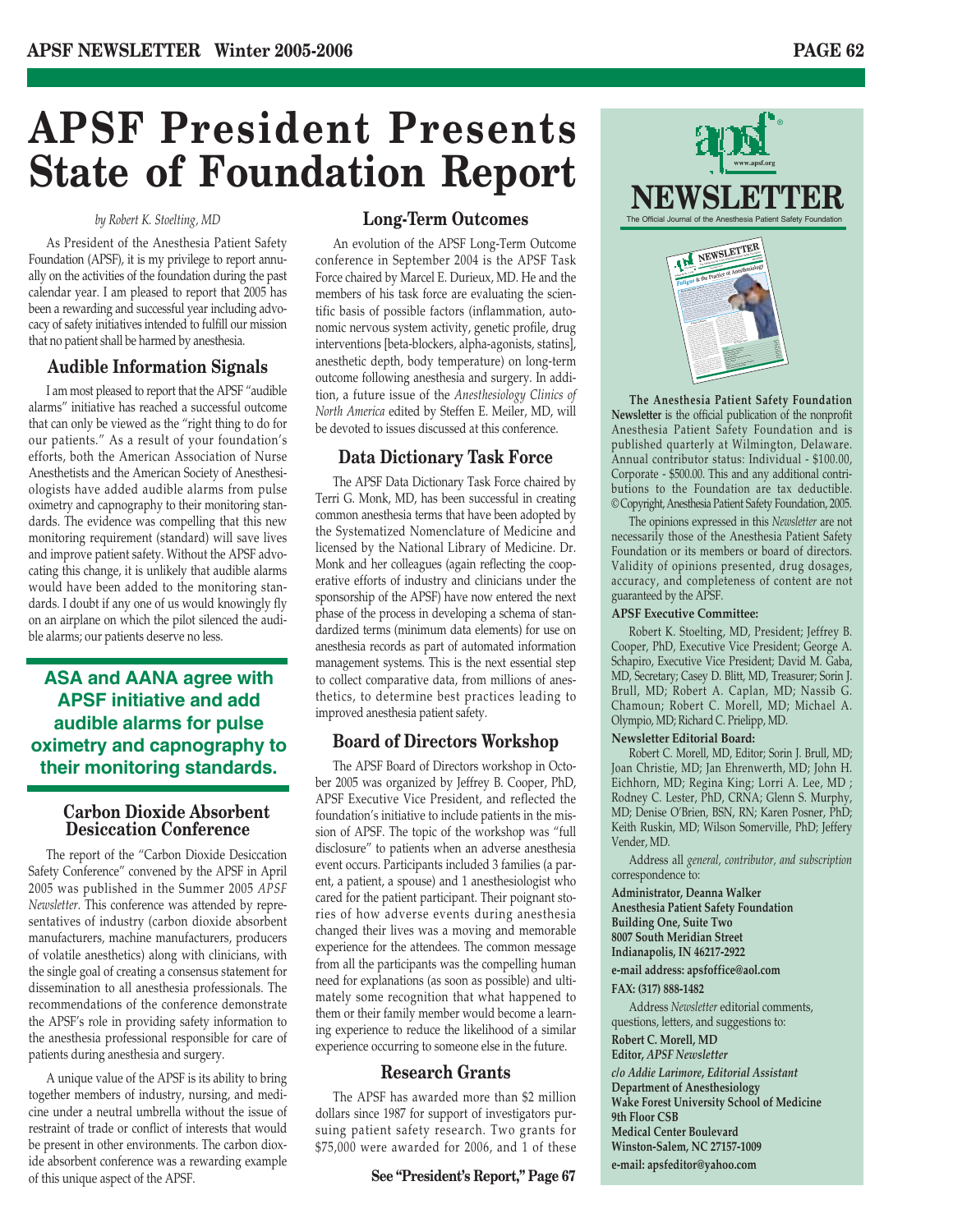## **Incredible Save Followed by Poor Communication**

**"Patients," From Page 61**

### **"Incredible Save"**

The patient who survived a life-threatening anesthesia complication and her anesthesiologist stood shoulder to shoulder at the lectern to recount their perspectives of an anesthesia nightmare. The assembled APSF Board was spellbound by the gutwrenching story.

Ms. Linda Kenney, at age 37, was scheduled for one in a long series of foot/ankle surgeries and agreed to a popliteal nerve block as part of the anesthetic. Frederick (Rick) van Pelt, MD, had extensive experience with such blocks. Using a nerve stimulator, he injected 30 ml of bupivacaine in a routine incremental manner, employing classic safeguards. However, subsequent evolving signs of bupivacaine toxicity were followed by grand-mal seizure and cardiac arrest. After 10 minutes of ACLS protocol without any impact, a fortuitous set of coincidences led to the resuscitation of the patient. Directly across the hall from the OR in which the arrest occurred was an open-heart surgery OR, cardiopulmonary bypass (CPB) pump primed and ready, waiting for a patient to arrive. CPR in progress, Ms. Kenney was wheeled across the hall and "crashed" on to CPB via an emergency sternotomy. Within a few minutes and approximately 30 minutes after the injection, sinus rhythm returned. After an hour on CPB, she was weaned. The incision was closed and she was taken to ICU, where she recovered without neurological damage over the following days.

The parallel perspectives on the events following the arrest and resuscitation were fascinating. Dr. van Pelt was told that he had done the block correctly, that even the best physicians get sued, and not to talk to anyone about the event. Ms. Kenney's husband was called to the hospital, sequestered alone in a small conference room for an extended period, and was offered no immediate or long-term support for his distress, panic, and anger. Ms. Kenney recalls awakening in the ICU and later being told she had "an allergic reaction to the anesthesia," which she found hard to believe, and that made her distrustful. There was no other discussion of the cause of the incident with her. She was most concerned about the emotional well-being of her 3 young children. After experiencing some minor but annoying complications, she was discharged 10 days after the arrest with wound care instructions for her chest and a follow-up appointment for that, but no counseling of any type. Dr. van Pelt wanted very much to speak with the patient while she was in the hospital, but was strongly discouraged from doing so by the hospital administration and, fearing the negative emotional impact to the patient, also by her caregivers. He was expected to go back to work the next morning as if nothing had happened, even though he was very emotional and distracted.



*Small group participants explore Board of Directors Workshop issues involving patient perspectives on adverse events.*

Ms. Kenney knew she was lucky to be alive and knew if she had been at a different hospital, she likely would have died. Against advice, Dr. van Pelt wrote her a letter about 10 days after her discharge acknowledging the suffering she and her family had experienced, apologizing for what he had done, and expressing a desire for open and honest communication. He stated in his presentation that if the letter provoked her to sue, "so be it." He did not believe he made an error, but he did feel responsible. Ms. Kenney at the time believed this letter was just "damage control" and ignored it. She experienced "survivor guilt" and eventually devolved into significant post-traumatic stress disorder. The event was reviewed in the hospital QA system and in the debate over whether this was a reportable "sentinel event," Dr. van Pelt felt "hung out to dry." For a number of reasons, he left that hospital and relocated to Seattle 4 months later. Ms. Kenney was depressed. Her multiple calls to the hospital for help and support yielded nothing but uncompassionate form letters. She asked for the names of the people on the team that had saved her life so she could thank them and was refused. She grew very tired of being asked by everyone she knew whether or not she was going to sue, and if she saw the white light. She ultimately decided not to sue because she saw the incident as a complication, not an error, and also because she wanted to move on with her life. She decided there would be benefit from finally responding to Dr. van Pelt's letter. Six months after the event she contacted him in Seattle and they had an uplifting phone conversation that was the start of healing for them both. He told her all the clinical details, and she had understanding and forgiveness. Dr. van Pelt eventually returned to his former hospital in Boston, and 2 years following the event, they met in a coffee shop to talk further.

Constructive interaction between the survivor of an anesthesia catastrophe and the involved anesthesiologist yielded a resolve to "do something" about the appalling lack of support and care revealed by the aftermath of this event. Ms. Kenney founded the Medically-Induced Trauma Support Services (MITSS - website), an organization dedicated to helping patients, families, and care providers involved in adverse medical events. MITSS focuses on the need for 1) full disclosure in real time; 2) an apology or acknowledgment of responsibility and recognition of the traumatic impact; 3) concrete efforts to prevent similar occurrences in the future; and 4) support that is flexible and patient directed—emotional, logistical, financial, or whatever is needed (excepting legal). To its credit, the hospital that just wanted Ms. Kenney to go away after her event, now 6 years later, embraces MITSS in its efforts to correct the glaring deficiencies exposed by her experiences. Dr. van Pelt reiterated that the "wall of silence" operative in his case just pushes patients and their families to sue. It also takes a huge toll on the involved caregivers. He was not supported at all by his colleagues after the event (even though he felt some wanted to reach out to him, but they did not). He had no way to express and deal with his feelings, which, he stated, is typical in the medical care system. Even though the idea that this case "was a phenomenal save" was universally discussed, no one really considered the enormous impact it had on him. Consequently, Dr. van Pelt has assembled a task force at his hospital to develop an OR pilot program to implement after an event that will provide flexible peer-based, emotional support (including group and individual stress debriefing), and access to other resources. He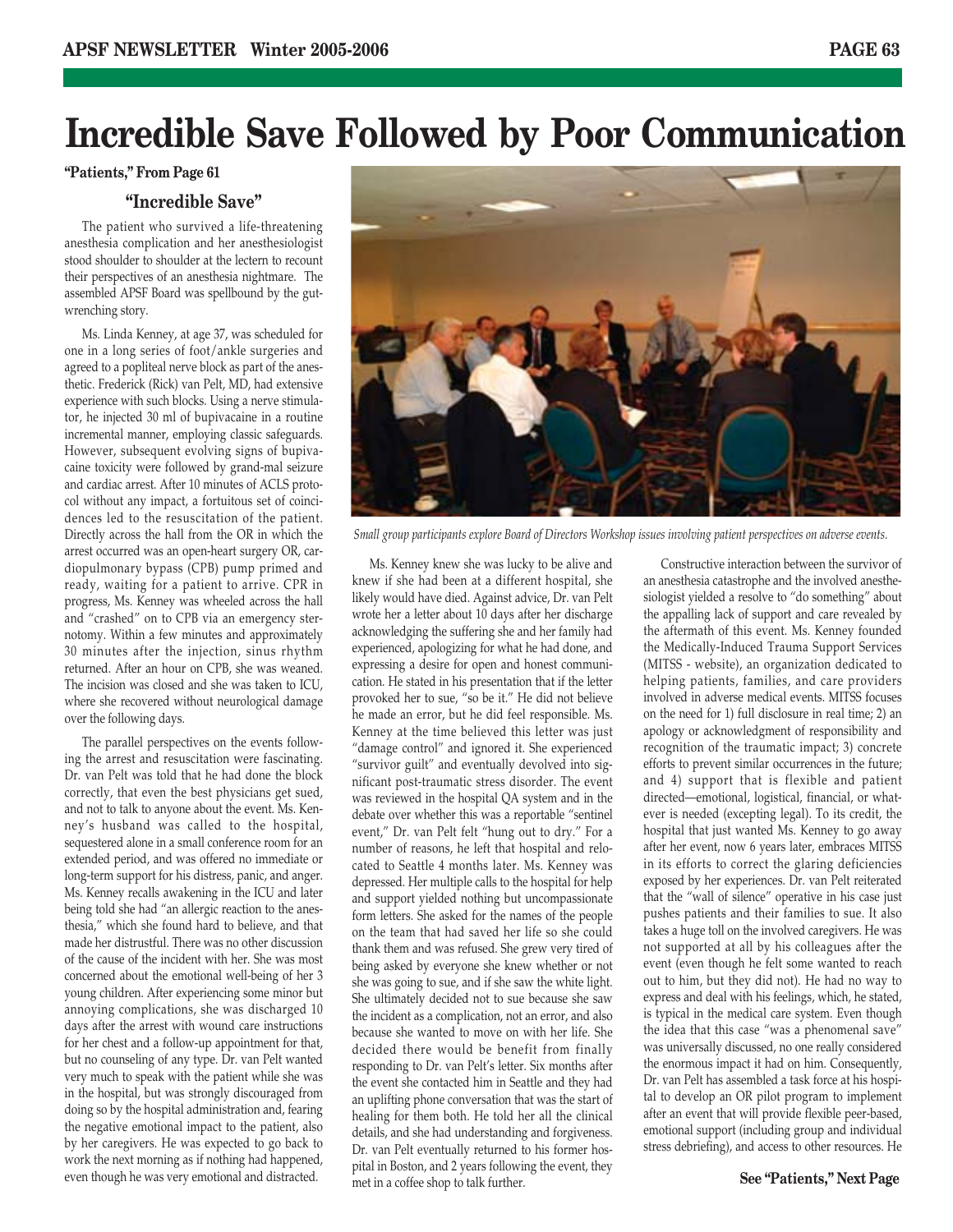## **Halothane Overdose Results in Cardiac Arrest**

### **"Patients," From Preceding Page**

believes the core concept of "integrity and compassion" will have a major beneficial impact.

Uncharacteristically, the APSF Board was virtually speechless after this presentation. There was unanimous acknowledgment that there is a great deal the APSF specifically, and the medical care establishment in general, can learn from thoughtful patient input. An obvious key element was the "disconnect" of the starkly different perspectives and priorities of the patient/family versus the medical care establishment, and the potential damage this disconnect can cause. Overcoming this clearly can have helpful risk management implications, but the emphasis is on promoting healing for all involved. Likewise, the final note of the presentation was positive in that it was recognized that everything was done exactly wrong regarding communication and support, but that this fact led to awareness and constructive changes that should help all those involved in any future anesthesia care catastrophe.

### **"A Parent's Nightmare"**

Ms. Sue Stratman opened with the observation that she had seen both the best and worst of the medical care system. She is the mother of Daniel, who was born with congenital heart disease but had done spectacularly well with 3 open-heart surgeries over the course of his first 11 years and in 1996 was well and vigorously active, successfully playing competitive soccer. He was found to have an inguinal hernia and the repair under general anesthesia was scheduled at the same very well-known large academic medical center where he had his heart repaired. There was a thorough discussion of Daniel's history, cardiac status, and the anesthesia plan with the attending anesthesiologist prior to what was planned for a quick outpatient procedure. During the anesthetic, Daniel arrested and his heart was resuscitated, but he suffered permanent brain damage such that he today is blind, cannot use his arms, can walk only with the assistance of 2 people, can barely speak, and needs total 24-hour care.

Ms. Stratman stated that she was not aware preoperatively that a student nurse anesthetist would be involved in the anesthetic and would be left alone with Daniel during the case by the attending who was also supervising another room. The anesthesiologist was also distracted due to her own ongoing family issues. Ms. Stratman stated that the records had been altered "to make it look like his heart had given out," but that eventual analysis of the original records and the printout from the monitor values suggested this scenario: Daniel climbed up on the table himself and was given an inhalation induction with 5% halothane; this induction dose was continued and not reduced to maintenance levels when the attending left the room; the non-invasive blood pressure machine (NIBP) had not been



*In the top photo, Dr. Julianne Chase recounts her experiences, and in the bottom photo, Linda Kenney and Dr. Frederick Van Pelt discuss Ms. Kenney's adverse event. All participants agreed that poor post-event communication was a major problem.*

set to cycle at intervals, and the single initial blood pressure value was recorded 3 times on the record over nearly 15 minutes; an LMA was in place, but spontaneous breathing slowed so there was handassisted bag ventilation; the surgeon remarked on dark-colored blood upon incision; cycling the NIBP revealed profound hypotension and heart block, then arrest followed.

There was little communication to the family immediately after the event, and there was a delay in allowing them to see Daniel in the PACU, where he was intubated, ventilated, having seizures, and posturing. Beyond the panic, Ms. Stratman was crushed because she had promised Daniel no tubes or ventilator this time. After a week of little improvement and essentially no communication to the family, there was mention of the possibility of discontinuing life support. Daniel's cardiologist demanded an investigation at the hospital. The attending anesthesiologist visited daily and was emotionally distressed, including about events in her own family, which she discussed with Daniel's family. Ms. Stratman stated that the attending anesthesiologist communicated to her that she never really understood what had happened. Mrs. Stratman came to believe that the anesthesiologist did know what happened but did not disclose this.

Ms. Stratman stated that they were kept completely in the dark about the incident, and she learned that the hospital staff had been instructed not to talk with anyone (family, friends, coworkers, or other hospital personnel) while the investigation (initiated by the cardiologist) was conducted. She stated they were stunned to learn the truth about the event but, painful as that was, it was critical to know everything. The family did receive an out-of-court financial settlement. They did receive an acknowledgment from the hospital that mistakes had been made, but no acknowledgment from the anesthesiologist. Neither the hospital nor the anesthesiologist ever admitted that the records had been altered. Ms. Stratman stated that, even 9 years later, she would like the opportunity to talk with the anesthesiologist to help bring closure because she suspects that the anesthesiologist is not doing well with the burden of the situation.

Ms. Stratman clearly outlined what she believes should happen with the anesthetic for a surgery such as Daniel's: 1) take it seriously—as if it is the most complex major surgery imaginable, even though it's a "minor case"; 2) the attending should never leave the patient [although it appeared that the function of anesthesia trainees in academic medical centers was not fully appreciated]; 3) be sure the equipment works and is used correctly; and 4) tell the truth. As seen in the previous presentation, there was a profound desire by this family to "do something" to help prevent tragedies such as this. The family has started the Daniel Stratman Foundation to help educate about patient safety. They are members of a medical malpractice survivors' support group. Ms. Stratman stated they had served on a hospital "parents board," but abandoned that when it was clear to them the hospital was not really interested in discussing substantive patient safety issues with families.

Again, the APSF Board was moved. Note was again taken of the potential disconnect between patient/family understanding of events during medical care, prospectively, and especially retrospectively, and the providers' realities. The damaging impact of failure of disclosure after the event and overall failure of communication was unmistakable. Finally, as before, the drive by the survivors to "do something," to "make a difference" so similar catastrophes would not afflict other families in the future, was heartfelt and strong, which is precisely the element sought by the APSF Board in these presentations and, more importantly, as stimulus for future follow-up efforts by the foundation.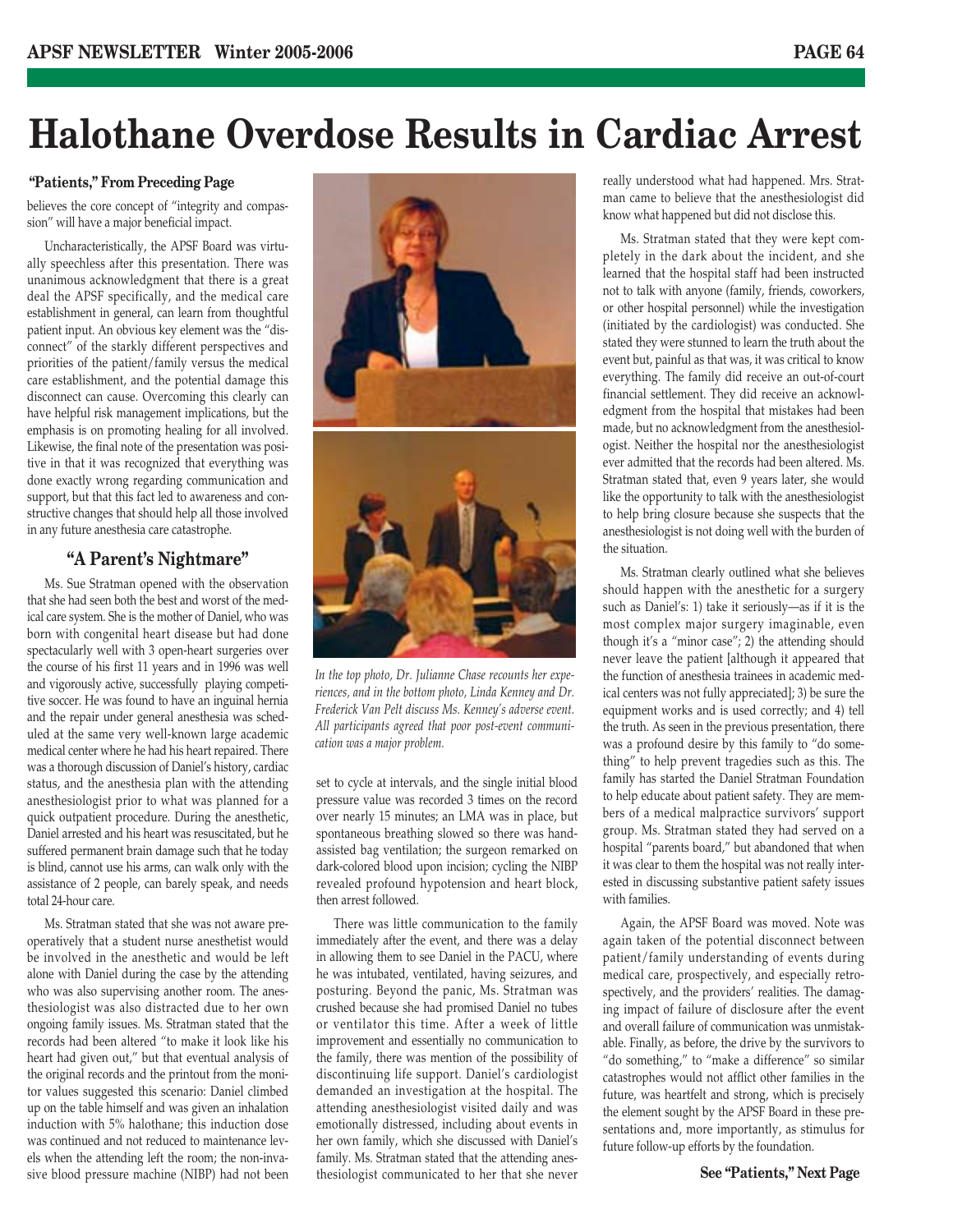### **Question of Competence Raised After Unrecognized Hypoventilation**

### **"Patients," From Preceding Page**

### **"A Question of Competence"**

Dr. Julianne Chase, Senior Assistant Dean for Medical Education at NYU School of Medicine, revealed to the APSF Board that this was the first time she had discussed with a professional group of physicians the event her husband experienced in the OR since it happened, in 1986. She then told the powerful story of Danny Delio, 33, an exercise physiologist in superb physical condition as an active marathon runner. He had had previous hemorrhoid surgery and the same surgeon suggested surgical treatment of an anal fistula after draining an abscess in the office. Over Dr. Chase's objection, Danny scheduled his surgery at a local community hospital rather than an available teaching hospital. An internist friend of theirs told them there were 2 anesthesiologists at that hospital to avoid because of prior complications and incidents, and that he would speak with the surgeon to advise him which anesthesiologists to request and which to avoid. Danny had confusion on the day of the procedure about which was which, but did not want to bother his internist friend early that morning to check. He did ask his surgeon if the procedure could be done without general anesthesia and was advised that was not a good idea. The anesthesiologist who did the preoperative evaluation was not the one who would be administering the anesthetic, and Dr. Chase did not believe this was proper, but Danny was prepared to go ahead and did so. Both believed the internist friend had arranged for one of the "good anesthesiologists" to do the case.

Precise events in the OR were never clear to Dr. Chase. Near the end of the case, with Danny breathing spontaneously, reportedly "with very little assistance," the anesthesiologist announced that there was a cardiac arrest. Danny's heart was resuscitated in 5 minutes, but he then suffered intractable grand mal seizures reflecting hypoxic brain damage. After intubation and ventilation in the OR, Danny's  $pCO<sub>2</sub>$  was more than 80, and the pH was 7.0, suggesting that there had been unrecognized hypoventilation and consequent respiratory acidosis. He was transferred out of the hospital where the event occurred to the ICU in the larger local county hospital in a persistent vegetative state, where he became the subject of a court case regarding withdrawal of nutrition and hydration. Danny Delio died 13 months after his anesthetic for repair of an anal fistula, and following a landmark court case supporting his right to refuse medical treatment if he were ever in a persistent vegetative state.

Following the catastrophe, the family's internist friend confirmed that the anesthesiologist involved was one of the two he had said to avoid. Apparently the anesthesiologist requested had been working all weekend and had transferred this case to his senior colleague on the morning of surgery. When

the surgeon was later asked why he accepted this personnel change, he replied that he thought it did not matter. In the one conversation Dr. Chase had with the involved anesthesiologist, he had no explanation for the cause of the event, was defensive, and offered no expression of remorse or regret. She never saw or spoke to him again. The surgeon expressed deep regret and sorrow, particularly after Danny's death, and this revealed to Dr. Chase the profound impact medical misadventure can have on the involved practitioners, recalling some of the points made by Dr. Van Pelt.

Dr. Chase was told that the involved anesthesiologist retired soon after the event under pressure from the hospital. Her malpractice suit was settled out of court.

She, at times, still feels guilty about not having been more insistent on the morning of surgery about being certain that her husband was getting the "good anesthesiologist," but that revelation provoked her to share persistent questions about the internal regulation of the quality of practice within the medical profession, and the obvious patient safety implications. Why were there anesthesiologists practicing who should be avoided—particularly when other doctors at the hospital knew of their lapses? How does one stop doctors from practicing when they are incompetent? Why is it so difficult for physicians to monitor each other? [Following Dr. Chase's presentation, intense discussions ensued regarding these questions.]

Again, as with the others, Dr. Chase expressed a strong desire to help implement measures that will prevent similar catastrophes from striking other patients and families. She suggested a monitoring program to detect "near-misses" and physicians who are "slipping repeatedly," and then a remediation program for them and also alternatives to divert physicians into jobs they could safely perform. The APSF Board continued the thorny and complex discussion of the issues of measuring physician competence, setting criteria for action, and implementing enforcement when a quality problem is documented. Finally, the related extended patient safety concept that injuries would be prevented by implementing such a program was raised but, predictably, there was no agreement.

### **So Now What?**

The high-impact and thought-provoking nature of the 3 presentations was dramatically evident by the length, breadth, and intensity of the discussion among members of the APSF Board and also the presenters. Consistent with the goal of outlining possible action for the APSF, several themes and suggestions emerged. One important item that could immediately and directly help prevent or mitigate patient injuries was again broadcasting a reminder that "Administrative Guidelines for

Response to an Adverse Anesthesia Event" have been published and are available on the APSF website: **www.apsf.org**, "Resource Center," "Clinical Safety Tools," then "Adverse Events Protocol." Another suggestion was the simple idea of surveying patients/families to help determine what type and how much information and communication they really want, both in general and specifically concerning an adverse medical event.

A primary specific initiative is to continue to collect (possibly including through a "hotline" to the APSF) and publicize these potent "stories" of patients/families who have experienced an adverse anesthesia event. Not only will this raise the awareness of all those who read those accounts, it will form a database that can be organized and mined for common elements, much like the model of the ASA Closed Claims study that identified clinical trends (preventable hypoventilation as a cause of injury) and even specific syndromes (cardiac arrest during spinal anesthesia). A related initiative will be the use of the great power of the telling of these stories to develop a curriculum in "the patient side of anesthesia patient safety" for distribution to all anesthesiology residency and nurse anesthesia training programs, as well as to medical schools for incorporation into their clinical teaching. Closely tied would be additions to modules used in anesthesia simulator training that add experience in post-event management of both the patient/family and the involved anesthesia provider. This intense role-playing likely would evoke strong emotions and would be videotaped for the debriefing of the participants in the specific simulation and also for potential inclusion in curriculum modules for anesthesia trainees and medical students. Having these modules available on the web for all anesthesia providers through their respective national professional organizations also would have a significant impact because their direct relevance and inherent drama would provoke widespread interest and attention.

One major recurrent theme was the failure of communication with the patient/family at the time of the catastrophic event and thereafter. The overall concept of trying to shift from a "culture of blame" to a "culture of learning" certainly applies. It was agreed that, in the spirit of "the patient's bill of rights," there should be an expectation by the patient/family of open communication and full disclosure (even to the point that the surgical/anesthesia consent forms should specify that after any event, prompt full disclosure will be made). The expected concerns about risk management and the potential legal liability implications of apologies and full disclosure were expressed, but reference was then made to the study from the VA system demonstrating a significant reduction in liability costs associated with prompt full disclosure after an event.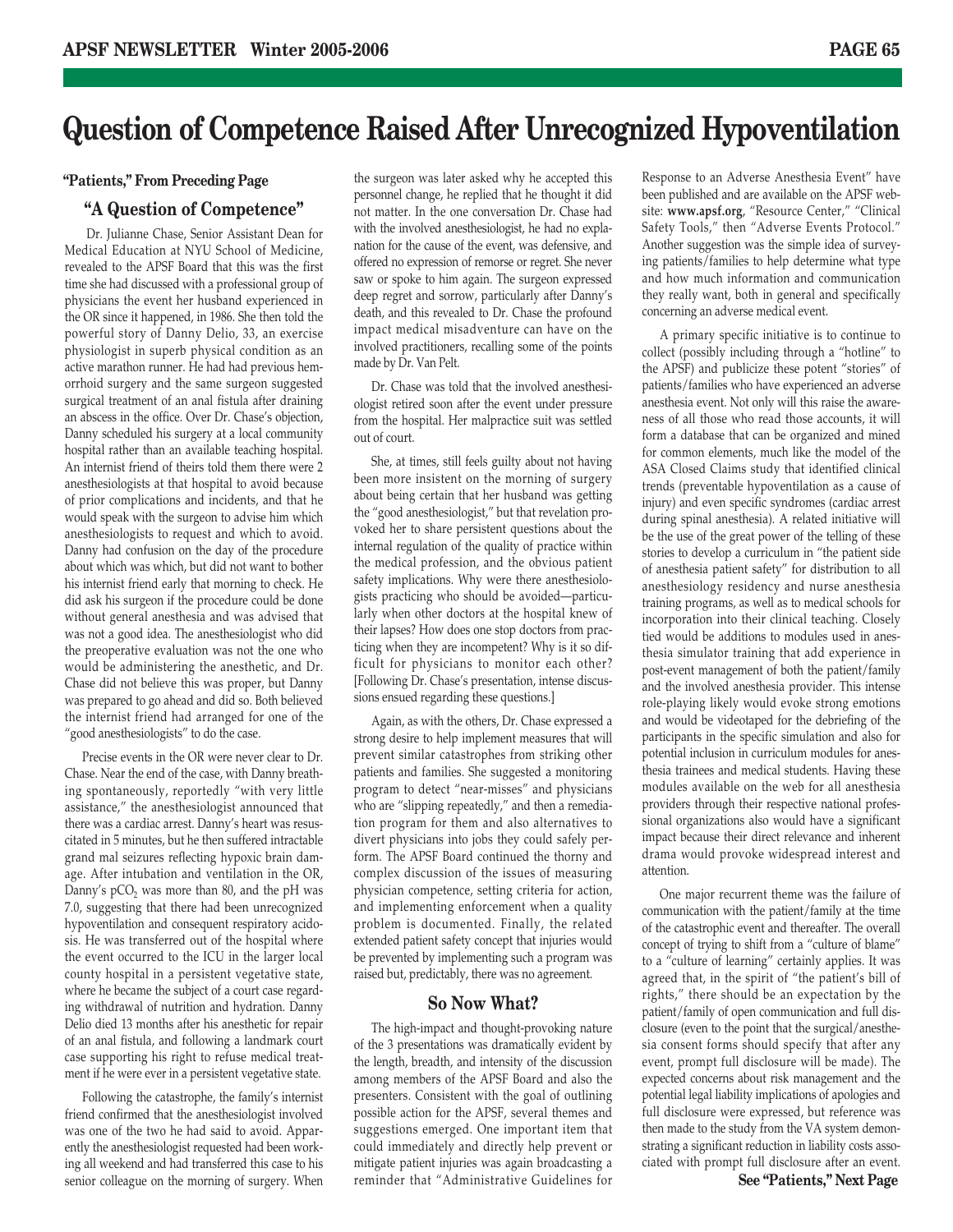# **Workshop Identifies Need to Tap Patient Resources**

### **"Patients," From Preceding Page**

Related was the favorably-received suggestion that patient care facilities where anesthetics are administered should have an ombudsman or "patient advocate" always immediately available or on call so that this advocate can immediately interpret, facilitate communications, and organize support of all types for the involved patient/family in the event of an anesthesia accident, or any acute medical adverse event for that matter. This tied in to the projected goal that perioperative services should be "high-empathy organizations" as well as high-reliability organizations. The proposal that patient/family representatives be included on the committee for the peer-review analysis after an adverse event provoked significant discussion, but did not yield a consensus. However, the suggestion that the institution and the practice group involved with an anesthesia accident share with the affected patient/family the details of changes made following the event (whether policy, procedure, behavior, equipment, or organizational) intended to prevent any recurrence of that type of accident met with widespread approval.

Promoting thoughtful, compassionate, and open support for anesthesia providers who have been involved in a catastrophic anesthesia accident (even one with an eventual good outcome) is another unanimously accepted proposal resulting from the APSF Board workshop. Clearly the front line and the bulk of this effort should be at the local level, within the institution and immediate group of the involved anesthesia provider(s). Prospective concrete plans that are widely disseminated to all involved should be in place in order to avoid a confusing scramble of disparate resources at the time of an event. Group leaders and facility administrators should immediately activate the pre-planned response to provide support and counseling, as well as specific advice and encouragement about disclosure to the involved anesthesia personnel. Further, it was suggested that the APSF could establish another type of "hotline" to offer situation-specific suggestions to assist and support the personal needs and concerns of anesthesia providers finding themselves under stress following involvement in an adverse event. The more general question of anesthesia providers under so much personal stress as to be dangerously distracted and a safety risk was also broached. Enhanced vigilance and sympathetic support from coworkers, promoted by articles such as this one, was seen as the best immediate strategy.

Finally, possibly the thorniest issue closed out the discussion. The question of measuring practitioner competence and quality of practice and, then, how precisely this translates into documentable impact on patient safety prompted calls for further discussion and research. A survey of anesthesia providers regarding how they would suggest evaluating practice competency was proposed. Implementation of carefully crafted true "360 evaluations" for anesthesia clinicians was recognized as potentially very valuable, but cumbersome to implement. Soliciting APSF Research Grant applications regarding this specific technique and even a small pilot study conducted by the APSF itself were considered. The APSF Executive Committee will address these ideas in January. Likewise, offered for consideration was possible APSF sponsorship of a larger study that would start with an attempt to define baseline anesthesia competency.

Overall, the APSF Board of Directors Workshop on "The Role of Patients in the Mission of APSF" was a remarkably rich and stimulating experience that appeared to have more impact on the participants than could have been imagined. The APSF has resolved to have more awareness of and input from patients and families, both in general and specifically related to the aftermath of anesthesia catastrophes. Optimum utilization of this untapped resource can only enhance and encourage efforts to further the APSF stated mission that "no patient shall be harmed by anesthesia."

*Dr. Eichhorn, Professor of Anesthesiology at the University of Kentucky, founded the* APSF Newsletter *in 1985 and was its Editor until 2002. He remains on the Editorial Board and serves as a senior consultant to the APSF Executive Committee.*

> *See Page 74 for APSF Grant Application Guidelines*

*Award Limit Has Been Increased to \$150,000 Per Application Funded*

### **Letter to the Editor** *Full Disclosure Recommended*

### **To the Editor:**

The Fall 2005 issue of the *Anesthesia Patient Safety Foundation (APSF) Newsletter* includes the article "DepoDur™: A New Drug Formulation With Unique Safety Considerations." It is disclosed that the author is a paid scientific advisor for Endo Pharmaceuticals, the U.S. marketer of DepoDur™, and has also received research support from Endo. Most of the article describes the putative benefits of DepoDur™. A smaller portion deals with safety issues and presents generic advice common to intravenous and neuraxial opioids. The opposing views of an unbiased author are not presented. Given the tone of the article, one could mistake it as marketing literature. This cynical but realistic view could be avoided if APSF would select authors who are not influenced by such conflicts of interest.

It is more concerning that the article does not clearly state that Endo is a financial supporter of the APSF. The financial relationship between APSF and Endo Pharmaceuticals should have been clearly revealed in the article. It is reasonable to ask if Endo's financial support played a role in the APSF decision-making and editorial process, especially since that support was not clearly disclosed.

The specific concern expressed in this letter should not be generalized to other APSF activities or publications. However, since APSF's credibility and reputation could be seriously damaged with only one mistake or ethical lapse, any indiscretion is important. It is also relevant that the American Society of Anesthesiologists (ASA) is a long-time provider of significant financial support to the APSF. Since many *APSF Newsletter* readers are also the dues-paying ASA members providing that support, the APSF has an important obligation to maintain editorial objectivity and avoid even the perception of bias or inappropriate influence.

*Jeff Mueller, MD Scottsdale, AZ*

### **Editor's Response:**

*Dr. Mueller raises points to which the APSF and the* Newsletter *Editorial Board are sensitive. We believe we carefully attempt to avoid commercial bias in safety articles that are written by our invited authors. However, if informed readers such as Dr. Mueller conclude otherwise, we will reexamine our approach. As Dr. Mueller points out, the article in question disclosed that the author has received investigative grant support from, and has been compensated as a scientific advisor by, Endo Pharmaceuticals. In the future, the* APSF Newsletter *will also include, as appropriate, a statement that the APSF receives financial support from an industry sponsor who could be perceived to benefit from a given article. This statement will be in addition to our current practice of listing all corporate sponsors on the donor page. The APSF thanks Dr. Mueller for his interest and letter.*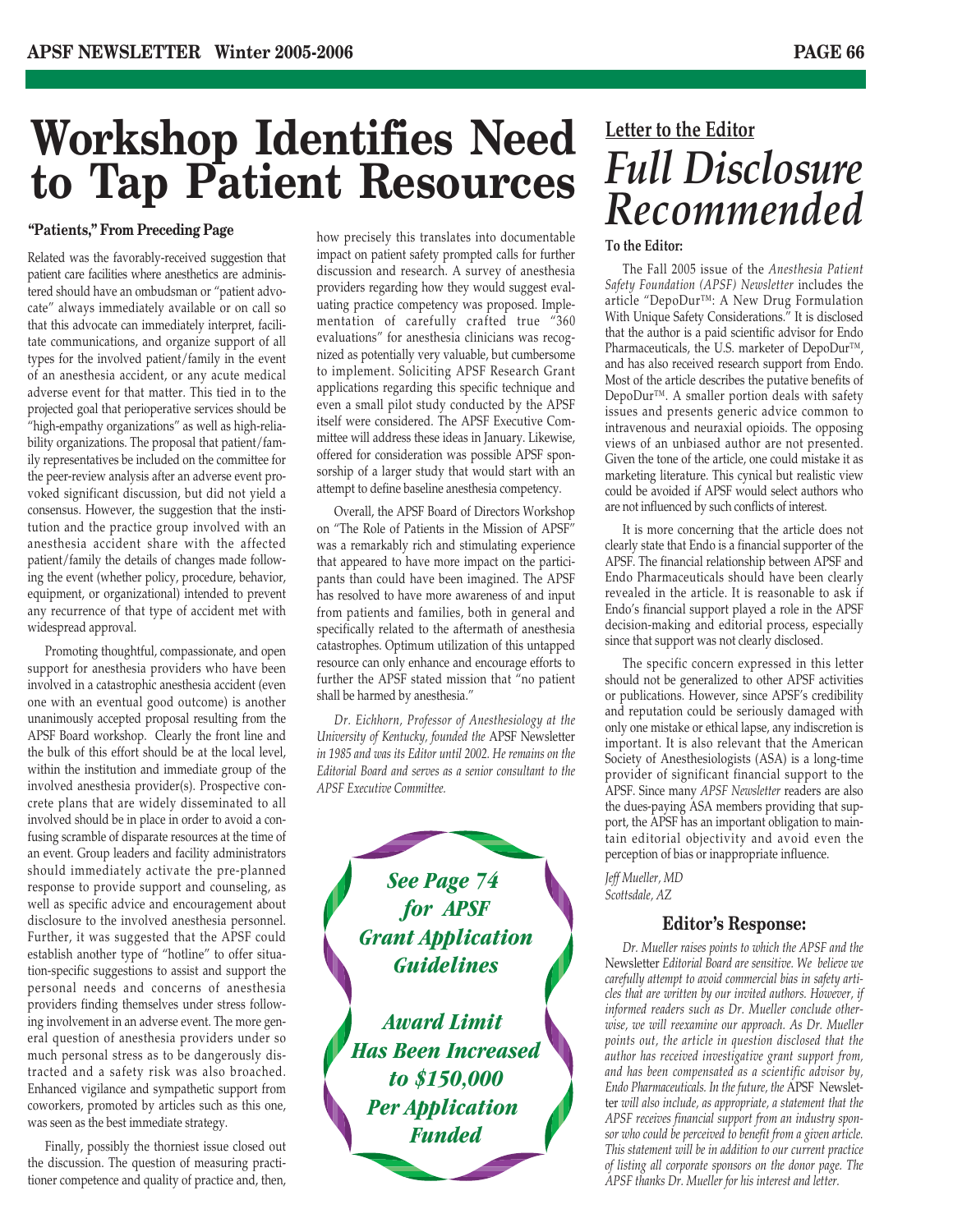# **President Welcomes Input as APSF Enters 20th Year**

### **"President's Report," From Page 62**

grants received an additional \$5,000 as the **Ellison C. Pierce, Jr., MD, Education Award**. The other grant is designated the APSF/AHP Research Award in recognition of the contribution from Anesthesia Healthcare Partners for support of this grant plus an additional amount for administrative support to the APSF.

Beginning in 2007, the APSF Research Grants will be increased from the current level of \$75,000 to \$150,000. This increased level of funding is intended to reflect the quality of the research applications and the importance of the grant process in the mission of the APSF.

### *APSF Newsletter*

The *APSF Newsletter,* as the official journal of the APSF with Robert C. Morell, MD, as editor, continues to provide the most rapid dissemination of anesthesia patient safety information possible. The current circulation exceeds 76,000 recipients and reflects the fact that every anesthesia professional in the United States receives the *Newsletter* and benefits from the information it provides. I am personally committed to doing everything possible to insure that all anesthesia professionals continue to receive the *APSF Newsletter* as patient safety information is valuable and important to everyone who cares for patients in the operating room.

A highly successful part of the *APSF Newsletter* has been the "Dear SIRS" (Safety Information Response System) column that is coordinated by Michael A. Olympio, MD, Chair of the APSF Committee on Technology. Dr. Olympio and his committee members provide timely responses to questions including equipment design and function that are submitted by recipients of the *Newsletter*. These responses also include the comments from colleagues representing industry and often the manufacturers of the equipment in question.

### *Wall Street Journal* **Article**

On June 21, 2005, a front page article in the *Wall Street Journal* entitled, "Heal Thyself—Once Seen as Risky, One Group of Doctors Changes its Ways" described the success of the anesthesia patient safety movement in reducing professional liability insurance premiums by virtue of making anesthesia safer. The article was complimentary to the APSF and its role over the years in anesthesia safety. As President of the APSF, I recognize and salute the contribution of all anesthesia professionals for their role in making possible the safety successes described in this highly visible article.

**Financial Support**

Financial support to the APSF from individuals, specialty and component societies, and corporate partners in 2005 has been most gratifying. The increased level of support in 2005 will make new initiatives possible and provide for ongoing initiatives, as well as increase research funding. In particular, the APSF wishes to recognize Anesthesia Healthcare Partners for their generous contribution in 2005 making possible the co-sponsorship with the APSF of a research grant awarded in 2006. Equally important, the October 2005 House of Delegates of the American Society of Anesthesiologists approved increasing the funding of the APSF from \$400,000 annually to \$500,000 beginning in 2006. Anesthesia is unique in American medicine in having a foundation dedicated to anesthesia patient safety, and this is reflected by the vision and support of the American Society of Anesthesiologists since the formation of the APSF in 1985.

As in the previous annual report, I wish to reiterate the desire of the APSF Executive Committee to provide a broad-based consensus on anesthesia patient safety issues. We welcome comments and suggestions from all those who participate in the common goal of making anesthesia a safe experience. There remains much to still accomplish, and everyone's participation is important and valued as "your foundation" enters its 20th year.

Best wishes for a prosperous and rewarding year 2006.

*Robert K. Stoelting, MD President, APSF*

### *APSF Selects New Vice President*

At its October 2005 annual meeting, the APSF was pleased to announce the appointment of Paul Baumgart as its new Vice President. Paul Baumgart is General Manager of Respiratory Care for GE Healthcare Clinical Systems, based in Madison, Wisconsin, with responsibility for GE's global respiratory care business. Previously he held marketing roles at GE covering perioperative monitoring products and OR information systems. Prior to joining GE in December 2000, he spent nearly 20 years at Ohmeda in a variety of marketing positions related to the company's anesthesia system business, including Director of Marketing for the Americas.

Paul's active involvement in the Anesthesia Patient Safety Foundation dates to 1987 when he joined the committee on Education at the suggestion of W. Dekle Rountree, then President of Ohmeda, who at that time was serving in the role of the first Vice President of the APSF. Since then Paul has served on both the Committee on Education and on the Committee on Technology. During the 2004 meeting of the ASA, Paul was elected to serve on the Board of Directors of the APSF and will serve on the Committee on Scientific Evaluation in 2006.

Paul has been a recognized speaker at anesthesiologist, nurse anesthetist, anesthesia technologist, and biomedical engineering meetings throughout North America and Europe on topics that include anesthesia safety, operating room information management, anesthesia gas delivery, and monitoring system design and evolution. He holds an MBA degree from the University of Wyoming and is an adjunct faculty member in the University of Wisconsin Executive Education program. He and his wife Lynn reside in Madison, Wisconsin.



*Dr. Robert Stoelting (left), APSF President, welcomes new APSF Vice President, Paul Baumgart.*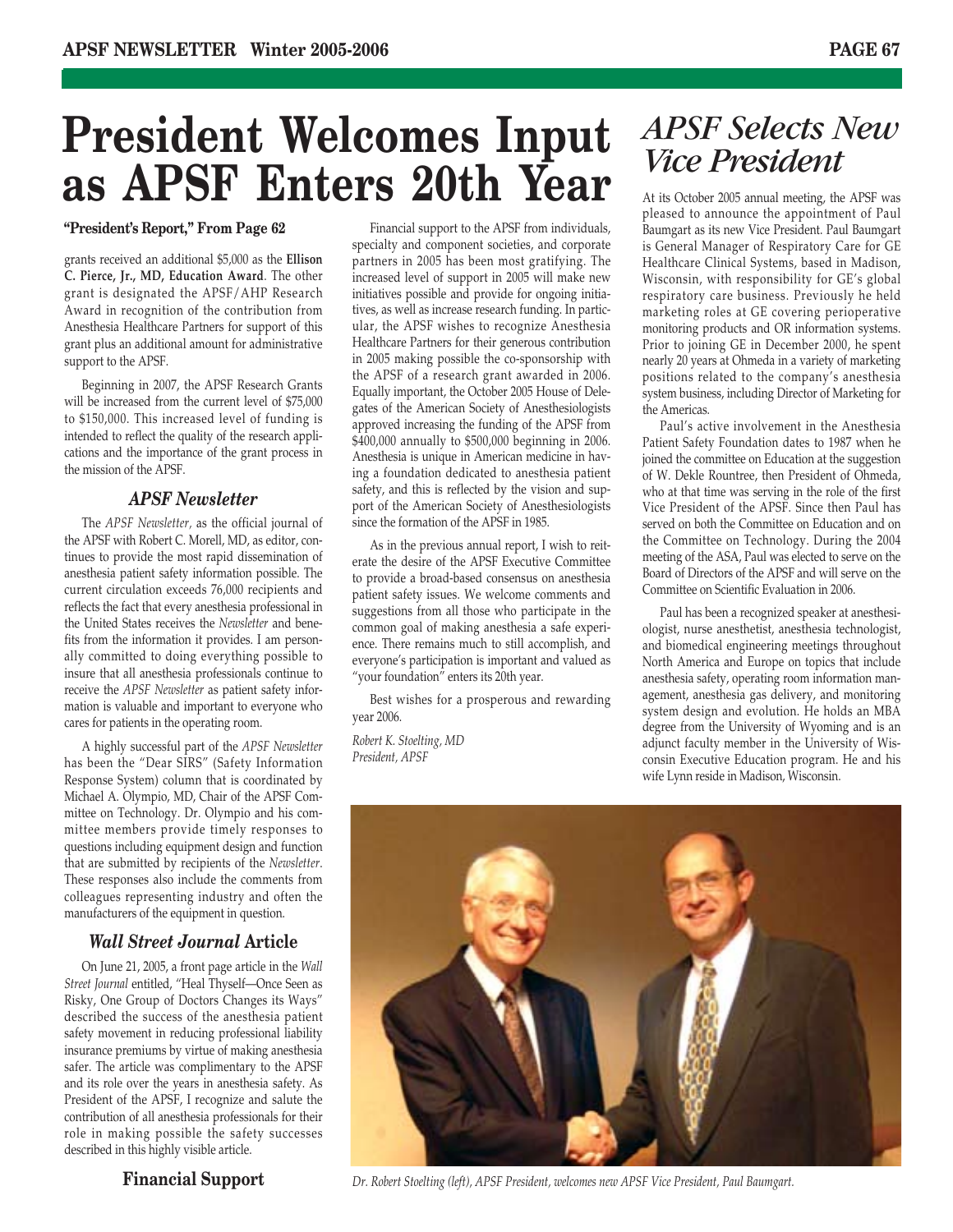# **APSF Awards Two Grants for 2006**

#### *by Sorin J. Brull, MD*

The Anesthesia Patient Safety Foundation (APSF) is pleased to report that it continues to attract outstanding applications for funding. The educational focus of APSF includes innovative methods of education and training to improve patient safety, development of educational content with application to patient safety, and development of testing of educational content to measure and improve safe delivery of perioperative anesthetic care.

The application process continues with an electronic, online submission format introduced last year. The applications, as well as all the required attachments, are uploaded to the newly redesigned APSF website (www.apsf.org), a process that facilitates the application review by members of the Scientific Evaluation Committee, improves the timeliness of response, and facilitates transmission of reviewer feedback to the applicants. The Scientific Evaluation Committee members continue to modify and perfect the electronic application and review process.

Also of significance for the APSF grant application process was the increase in funding to \$75,000 per accepted application introduced in 2004. In addition to the *Clinical Research and Education and Training* content that is the major focus of the funding program, the APSF continues to recognize the patriarch of what has become a patient safety culture in the United States and internationally, and one of the founding members of the foundation— Ellison C. "Jeep" Pierce Jr., MD. The APSF Scientific Evaluation Committee continues to designate 1 of the funded proposals each year as the recipient of this prestigious nomination, the **Ellison C. Pierce, Jr., MD, Research Award**. The award carries with it an additional, unrestricted prize of \$5,000. New this funding cycle is the addition of the **APSF/Anesthesia Healthcare Partners Research Award**, made possible by an unrestricted grant from Anesthesia Healthcare Partners (AHP).

For the year 2005 (projects to be funded starting January 1, 2006), two grants were selected for funding by the APSF Scientific Evaluation Committee (for names of committee members, please refer to the list in this issue). The APSF Scientific Evaluation Committee members were pleased to note that they reviewed 21 applications in the first round, 8 of which were selected for final review at the American Society of Anesthesiologists (ASA) Annual Meeting in Atlanta, Georgia. As in previous years, the grant submissions addressed areas of high priority in clinical anesthesia. The major objective of the APSF is to stimulate the performance of studies that lead to prevention of mortality and morbidity from anesthesia mishaps. A particular priority continues to be given to studies that address anesthetic problems in healthy patients, and to those studies

that are broadly applicable and promise improved methods of patient safety with a defined and direct path to implementation into clinical care. Additionally, the APSF is encouraging the study of innovative methods of education and training to improve patient safety.

The applications that the Scientific Evaluation Committee received this year covered a variety of topics:

- The cost-effectiveness of reducing the incidence of retained surgical sponges.
- The investigation of a neuromuscular blocker advisory system utilizing adaptive process control technology.
- Improving patient safety during epidural needle insertion by creating an educational outline and objective assessment of skills and judgment.
- Prediction of respiratory compromise during patient-controlled analgesia by heuristic modeling of continuous oximetry and capnography.
- An investigation of the use of electronic patient records to determine independent intraoperative predictors of perioperative mortality.
- The detection of anaerobic metabolism during anesthesia using indirect calorimetry.
- Evaluation of lingual tonsil hyperplasia during the preoperative endoscopic exam.
- Assessment of resident performance during obstetric anesthesia using the human patient simulator.
- The effects of depth of sedation on long-term functional outcome and postoperative delirium in elderly orthopedic patients.
- An evaluation of the severity of illness as a predictive model of outcomes.
- The evaluation of an interdisciplinary OR team in a malignant hyperthermia simulation scenario to promote improved outcome.
- The analysis of anti-coagulant effects of three times daily (TID) low-dose heparin regimen on removal of epidural catheters in surgical patients.
- The investigation of phenotyping the susceptibility to malignant hyperthermia using a microdialysis technique.
- The evaluation of vocal cord immobility due to recurrent laryngeal nerve paresis during anterior cervical spine surgery.
- An investigation of the association between anesthesiologist age and incidence of malpractice litigation.
- The development of a perioperative dental risk recognition and prevention program.
- The evaluation of the acceptance of a novel syringe-catheter connector system for spinal and epidural administration of medication.
- The effectiveness of perioperative beta-blockade in morbidly obese patients in reducing intraoperative anesthetic requirements.
- The investigation of the prolonged QT syndrome in the perioperative period.
- The development of digital video technology to improve the education, proficiency, and safety of anesthesia residents performing invasive clinical procedures.

The APSF Scientific Evaluation Committee met during the ASA annual meeting on October 22, 2005, in Atlanta for final evaluation of the proposals. Of the 8 finalists, the members of the APSF Scientific Evaluation Committee selected 2 awardees:



*Melanie C. Wright, PhD*

**Melanie C. Wright, PhD** – Assistant Professor, Department of Anesthesiology, and Human Simulation and Patient Safety Center, Duke University, Durham, NC. Her grant submission is entitled, *"Objective Measures of Performance in Simulated Anesthesia: A Comparison of Novices and Experts."* 

The use of human patient simulators in anesthesiology training and assessment has been limited by the lack of objective, validated measures of human performance. Such measures are necessary if simulators are to be used to evaluate the skills and training of anesthesia providers and teams, or to evaluate the impact of new processes or equipment design on overall system performance. There are 2 main goals of this project: the first is to quantitatively compare objective measures of anesthesia provider performance with regard to their sensitivity to both provider experience and simulated anesthesia case difficulty. The authors plan to compare previously validated measures of anesthesia provider performance to 2 objective measures that are relatively novel to the environment of anesthesia care: an objective measure of provider situation awareness, and a measure of providers' eye scan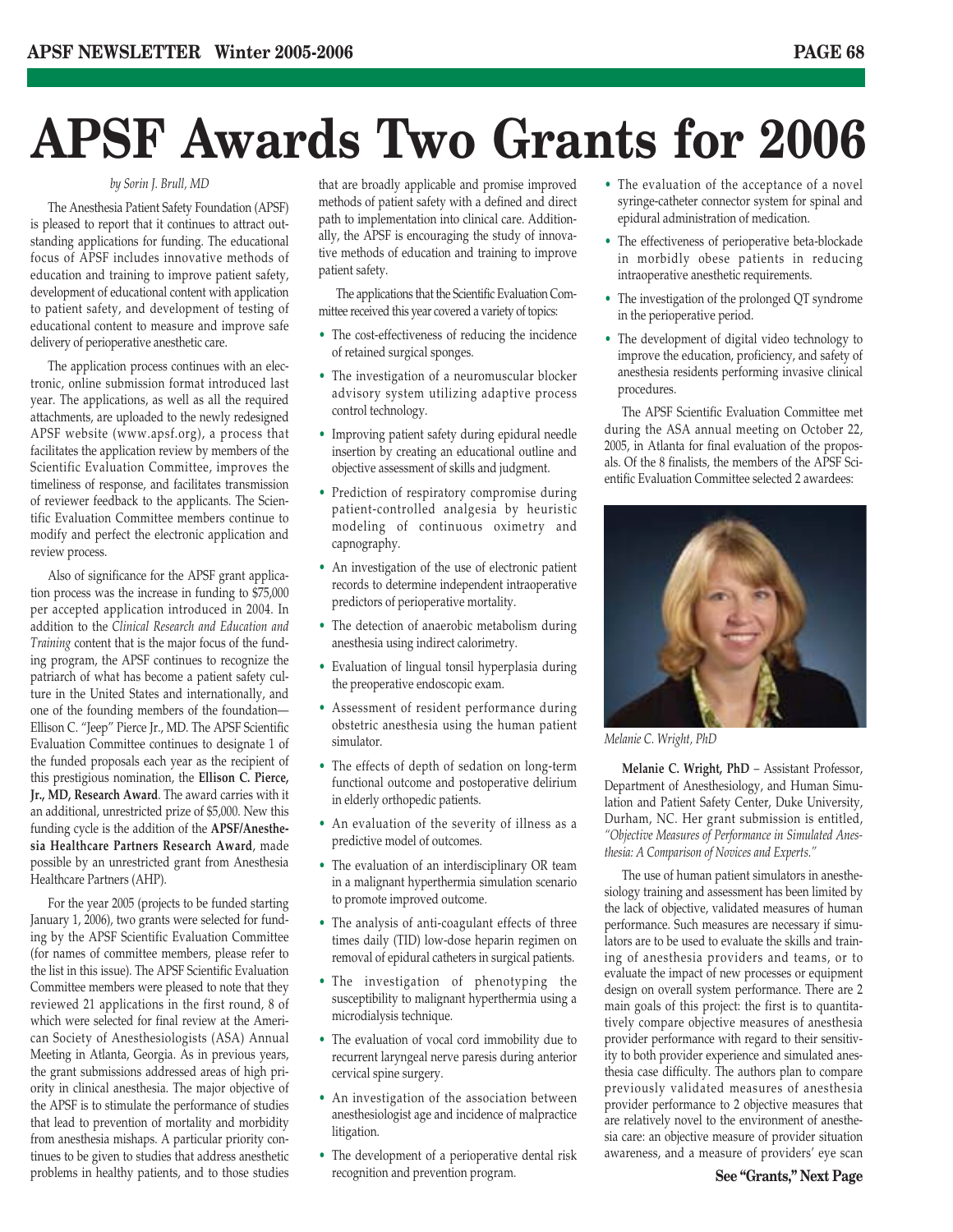# **Drs. Wright and London Each Receive Awards**

### **"Grants," From Preceding Page**

patterns. The second goal of this project is to qualitatively evaluate the situation awareness and eye tracking data to identify key determinants of expertise in anesthesia providers. These determinants of expertise may then be used to further enhance objective measures of performance as assessment tools, and to improve training of anesthesia providers.

The results of this study are directly applicable to the assessment of anesthesia providers' ability and to training, and will ultimately lead to improved patient care and safety. This study proposes to validate 2 objective measures of performance that may provide better scalability with respect to assessing multiple performers. In addition, situation awareness and eye tracking measures may provide improved means for assessing the underlying dynamic knowledge of care providers and their performance with respect to accessing relevant information. The validation of these measures may also serve to support efforts in the design and evaluation of anesthesia displays for their safe and effective use by care providers.

Perhaps more importantly, this study provides a basis for identifying specific determinants of expertise in anesthesia. Through qualitative evaluation of situation awareness query responses and eye tracking data, the authors propose to identify specific indicators that are reflective of skill acquisition in anesthesia. Such information will be useful in enhancing training of anesthesia providers.

Investigators listed in Dr. Wright's research proposal include Jeffrey M. Teakman, MD, Jonathan B. Mark, MD, and Mark Stafford-Smith, MD. Other personnel include Eugene W. Hobbs, Laboratory Technician; Bryan Andregg, Analyst Programmer; and Barbara G. Phillips-Bute, Statistician.

In addition to receiving the requested funding of \$74,959 for this project, Dr. Wright is also the recipient of the **Ellison C. Pierce, Jr., MD, Research Award**, which consists of an additional, unrestricted grant of \$5,000.



*Martin J. London, MD*

**Martin J. London, MD** — Professor of Clinical Anesthesia, Department of Anesthesiology, University of California, San Francisco, San Francisco, CA. His grant proposal is entitled, *"Perioperative Pharmacologic Prophylaxis for Cardiovascular Events in the Department of Veterans Affairs: A Pharmacoepidemiologic Pilot Project."*

The objective of this proposal is to develop a pharmacoepidemiologic study of the association of cardiovascular pharmacologic prophylaxis with perioperative and 1-year outcomes after major noncardiac surgery in the Department of Veterans Affairs (DVA) population. Outpatient and inpatient prescription data from the system-wide Pharmacy Benefits Management–Strategic Healthcare Group for beta-blockers, statins, calcium channel blockers, alpha-2 agonists, and antiplatelet agents will be matched with risk factors, surgical details, and perioperative outcomes (myocardial infarction, cardiac arrest, pulmonary edema, stroke, all cause mortality, and length of stay) for patients undergoing major general, vascular, thoracic, urologic, neurosurgical, and orthopedic procedures in 4 fiscal years (2002–2006) collected by the National Surgical Quality Improvement Program (NSQIP). One-year allcause mortality will be determined using the DVA's administrative death benefits database (BIRLS). The authors will study approximately 100,000 major surgical cases performed at approximately 123 hospitals. Propensity scoring will be used to adjust for medication prescribing biases, followed by risk adjustment using validated NSQIP methodology. Logistic regression models will be developed using patient and hospital covariates along with drug use (considering duration of therapy, dose, and class) to

determine associations with the primary (perioperative mortality and outcomes) and secondary (1 year mortality and hospital length of stay) outcomes. This pilot study will facilitate a greater understanding of current practices in a high-risk surgical population, and will lay the groundwork for larger scale funding from federal agencies. This project has a particular application to patient safety, as it will better delineate specific areas in which focused, randomized controlled trials of particular drugs may be logistically practical and economically feasible. The collaborators listed in Dr. London's proposal are William G. Henderson, PhD, Co-Director of the NSQIP from the Denver Data Analysis Center, and Francesca Cunningham, PharmD, research coordinator.

In addition to receiving the requested funding of \$75,000 for his project, Dr. London is the recipient of the inaugural **APSF/Anesthesia Healthcare Partners Research Award**.

On behalf of APSF, the members of the Scientific Evaluation Committee wish to congratulate all of the investigators who submitted their work to APSF, whether or not their proposals were funded. We hope that the high quality of the proposals and the important findings that will undoubtedly result from completion of these projects will serve as a stimulus for other investigators to submit research grants that will benefit all patients and our specialty.

*Sorin J. Brull, MD, is Chair of the APSF Scientific Evaluation Committee and Professor of Anesthesiology at the Mayo Clinic College of Medicine, Jacksonville, FL.*

The APSF wishes to express its sincere appreciation to Abbott Laboratories



### **www.abbott.com**

for Abbott's continued commitment to anesthesia patient safety and their generous support of this issue of the *APSF Newsletter.*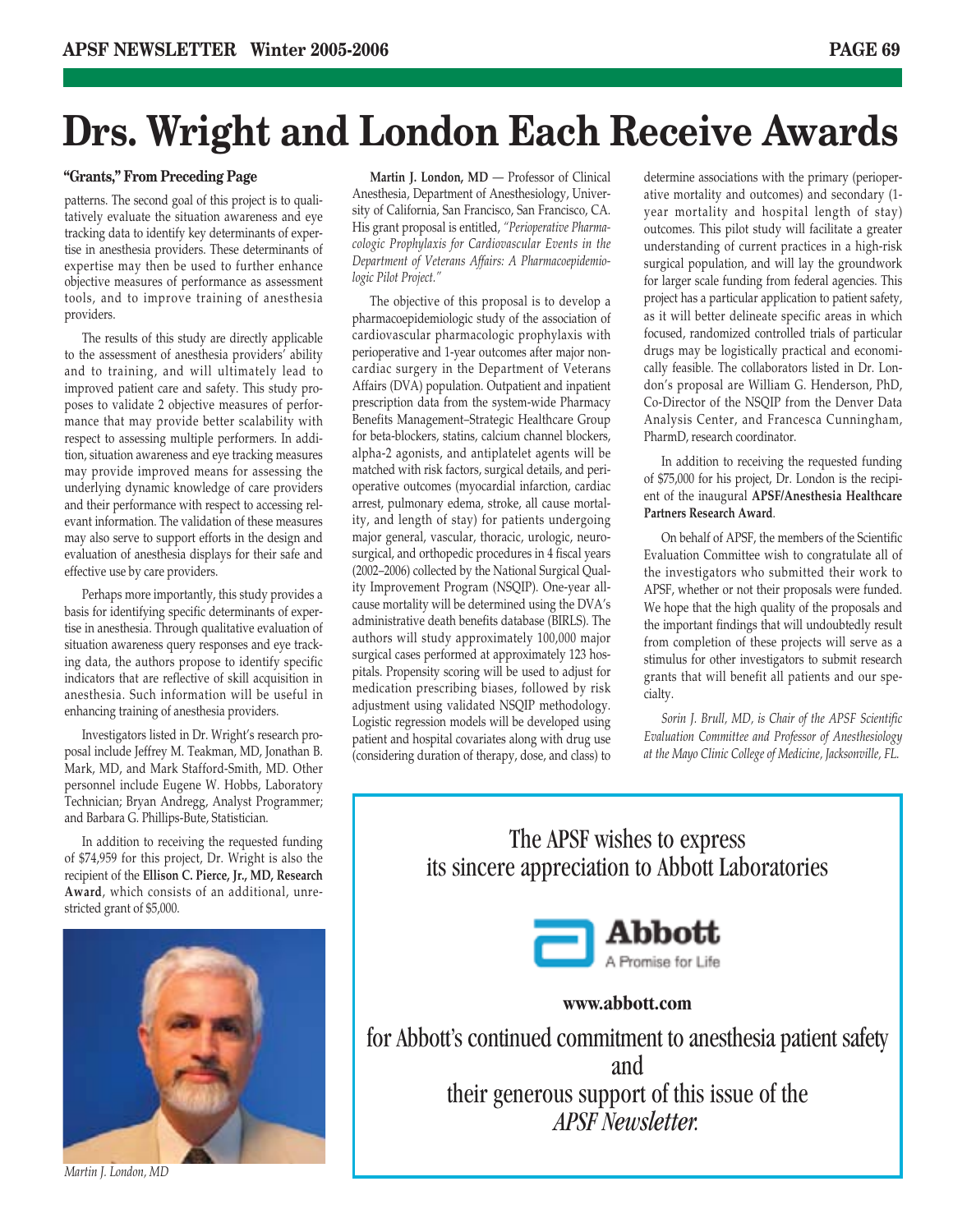### **Dear SIRS**

# **Absorbent Wrapper Design Questioned**

**S** AFETY **I** NFORMATION **R** ESPONSE **S** YSTEM



*Michael Olympio, MD, Chair of the APSF Committee on Technology and Co-Founder of the Dear SIRS Initiative.*

**Dear SIRS** refers to the **Safety Information Response System**. The purpose of this column is to expeditiously communicate technology-related safety concerns raised by our readers, with input and responses from manufacturers and industry representatives. This process was developed by Drs. Michael Olympio, Chair of the Committee on Technology, and Robert Morell, Editor of this newsletter. Dr. Olympio is overseeing the column and coordinating the readers' inquiries and the responses from industry. **Dear SIRS** made its debut in the Spring 2003 issue.

*Editor's Note: Although Dr. Wright may have later determined the manufacturer of the product in question, the Editors subsequently located at least 2 additional reports of circuit obstruction by unwrapped absorbent canisters, apparently manufactured by other companies. Our focus, then, is not to implicate any particular brands, but to allow manufacturers to address the issue of safety. ~ Drs. Morell and Olympio*

### **Dear SIRS:**

I am aware of 2 instances where the plastic wrapper on the soda lime was not removed prior to installation into the machine. Both instances occurred late in the day and were accompanied by unexpected ventilation problems. Both instances were "solved" before a catastrophe occurred, but there was much "running around" during the trouble-shooting.

I am concerned that this will result in a patient death.

This could all be avoided if we always checked our machines before induction, but I know that my colleagues don't always do that once the day is underway. Also, we instituted a protocol whereby the anesthesia "aide" who changes the lime is to write a note and set it on the gas machine warning the anesthetist that the lime has been changed. This was not done in the most recent case. That case was also accompanied by a change in nursing personnel at 3:00 pm. The new nurse was not informed that the lime had been changed, nor was I.

The problem here is that the line of communication can always be broken.

If, however, the canister could not be closed with a properly designed wrapper on it, then it would be impossible to close the cage over an unwrapped canister. The wrapper on these canisters is clear plastic with some fenestrations (which allowed some airflow through them) and printed on that plastic in red letters is the following: "THIS WRAPPER MUST BE REMOVED PRIOR TO USE." It is repeated numerous times on each canister, and is hard to miss.

I would appreciate your thoughts. Thanks for listening, and thanks for the APSF.

*Tom Wright, MD Minneapolis, MN*

### **Responses**

### **Dear SIRS,**

Grace has taken several steps to ensure that end users are aware of the wrapping around our prepak cartridges and that said wrapping should be removed prior to use. The first step is a clear, written statement printed on the wrap stating clearly "STOP!!! - remove this shrink wrap before use." Second, we have a red "easy open" tear strip around the top of the package that has clearly written on it "STOP - remove before use." Third, and even more important, Grace does not tighten the wrapping to the point at which it fully adheres to the sides of the container. We purposefully "blouse" the wrapping so it protrudes from the sides of the container, making the wrapping not only more evident, but also making it more difficult for the end user to put the cartridge into the delivery unit. I have attached a photo as a visual aid to show you what I mean.

I would very much like to get further details from Dr. Wright to determine whether it was a Sodasorb brand cartridge that was put into use prior to the wrapping being removed, and if so, to get additional details so we can enter this incident into our formal quality follow-up process.

*Jeff Mack*

*Global Sales & Marketing Manager, Sodasorb Grace Performance Chemicals W.R. Grace & Co.-Conn*

### **Dear SIRS,**

Carbolime is shipped with a shrink wrapper that incorporates a label within the wrapper material itself. The label clearly states that the wrapper must be removed before use. Additionally, when the wrapper is shrunk onto the canister, the "corners" of the wrapper protrude from the circumference of the canister making it difficult to insert the canister into an anesthesia machine without removing the wrapper. Despite these factors, there have been—albeit extremely infrequent—reports of users placing Carbolime canisters in anesthesia machines without removing the wrapper from the canister. Allied encourages users of its Carbolime product to read and heed all labels associated with the product.

*Eldon P. Rosentrater VP Administration Allied Healthcare Products, Inc.*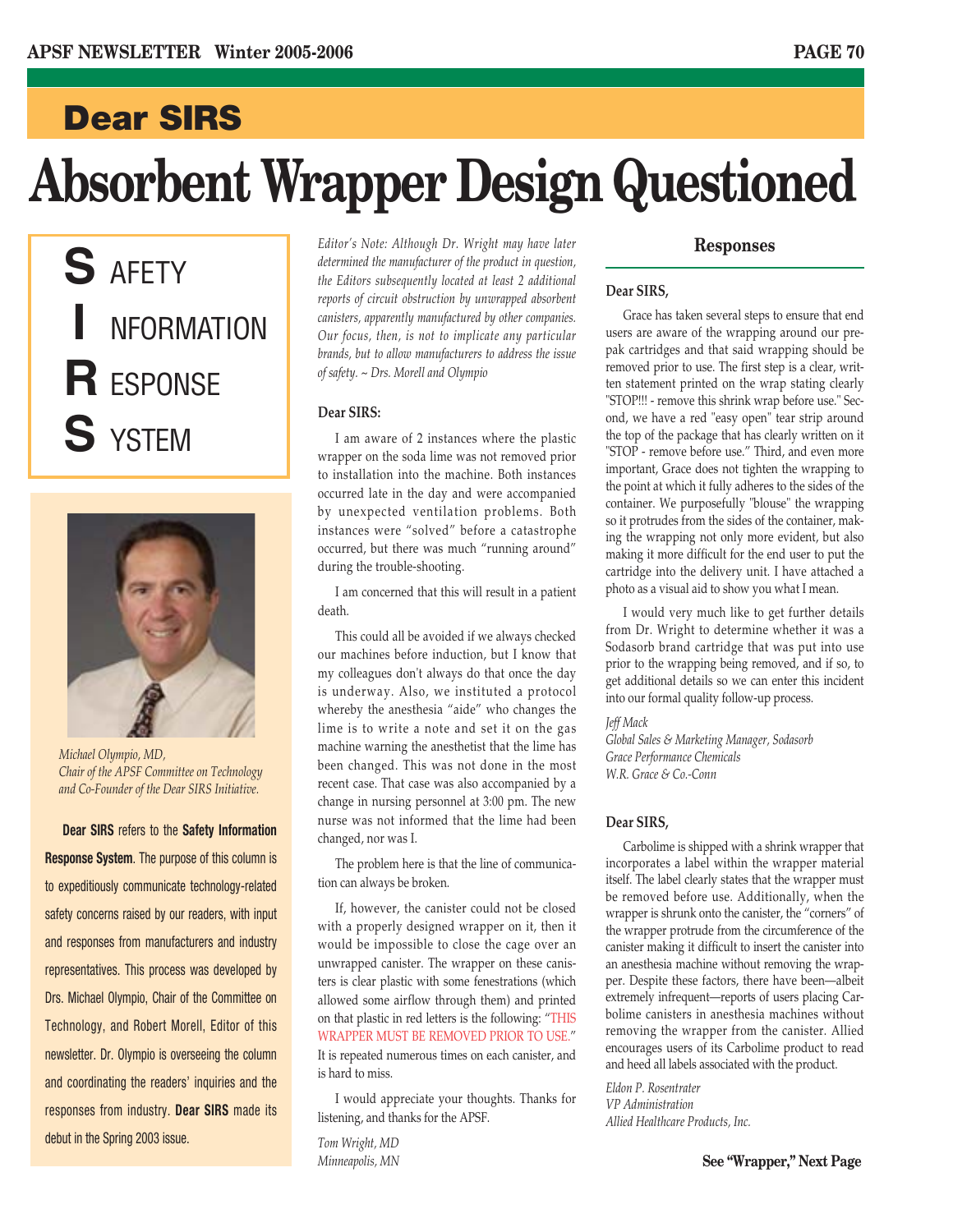# **Design Changes May Have Unexpected Consequences**

### **"Wrapper," From Preceding Page**

### **Dear SIRS:**

We are committed to working together with our distributors, equipment manufacturers, and designers, as well as the end users to ensure ease and proper use of our products and to participate in proper training.

Sofnolime is shipped to this end with safety features in mind.

- 1) Clear markings are placed in the outer wrapper of cartridges to enable user-friendly reminders and facilitate training in the preparation and use of "one shot" cartridges.
- 2) Cartridges are shrink-wrapped with clear markings and instructions.

We believe that the concept of "better by design" in combination with these 2 principles can make a difference.

Molecular Products encourages all distributors and customers to spread the "good practice" of reading all labels and instructions before use of consumables. Continuous training and re-enforcement programs are an integral part of these good practice regimes.

Our carton and product markings are under constant review, and we welcome suggestions as to more effective, internationally recognizable, and attention-seeking labels that would reduce further any instance that threatens patient safety.

"Designed for purpose" is the ultimate goal of every product and this incident has provoked debate about removable packaging that could aid in avoiding repeat instances.

The "better by design" approach can have some unexpected consequences. It is quite easy to introduce a safety feature that, while preventing one form of misuse, inadvertently introduces an unexpected effect.

These effects can include both safety and commercial issues. Introducing a tear off safety tag that prevents insertion of the absorber can lead to people forcing the disposable cartridge into place, which causes damage to the ventilator equipment and in turn potentially leads to an even larger hazard to the patient than the original issue. It may also prevent insertion of further cartridges.

There is also the issue of increased cost. For instance, apart from the extra cost of the safety device itself, there can also be manufacturing process costs or packing density effects, which can alter the shipping costs and storage efficiency.

*This photograph is an example of one manufacturer's reminders to remove the wrapper on an absorbent canister before*

*installation into the anesthesia machine.*

An apparently "simple" solution is not always "simple" and, without extensive field research, does not always have the expected or desired effect.

*David Baines Sales and Marketing Director Molecular Products Limited*

### **Dear SIRS:**

The letter from Tom Wright, MD, to the *APSF Newsletter* describes what may most likely be seen by any anesthesia provider as an immediate high-priority problem, the unexpected inability to ventilate a patient (the lack of visibility of the root cause, the absorbent wrapper, complicated this event). Typical techniques may ultimately find the problem but, as the author states, "there was much 'running around' during the trouble-shooting."

The author further suggests possible solutions that may help prevent this event from occurring in the future and, while some solutions may be explored, the preoperative checkout procedure required by the FDA1 provides users with an appropriate method to help avoid these events

today. The FDA procedure provides both an accurate and reliable method to detect an anesthesia machine that is not functioning properly. The FDA procedure is designed to be conducted at the beginning of the work day and, in an abbreviated form, prior to each subsequent anesthetic.

The FDA checkout procedure is currently being reviewed2 and recommendations for changes may be presented shortly. In the meantime, this checkout procedure should remain a crucial portion of every safe anesthetic.

*Michael Mitton Director of Clinical Affairs GE Healthcare, Life Support Solution*

### **References**

- 1. Anesthesia Apparatus Checkout Recommendations, 1993. Available at: http://www.fda.gov/cdrh/humfac/anesckot.html. Accessed November 28, 2005.
- 2. Feldman J. Efforts under way to revise the preuse checkout recommendations. *ASA Newsletter* 2005;69(10): Available at http://www.asahq.org/Newsletters/2005/10-05/feldman10\_05.html. Accessed November 28, 2005.

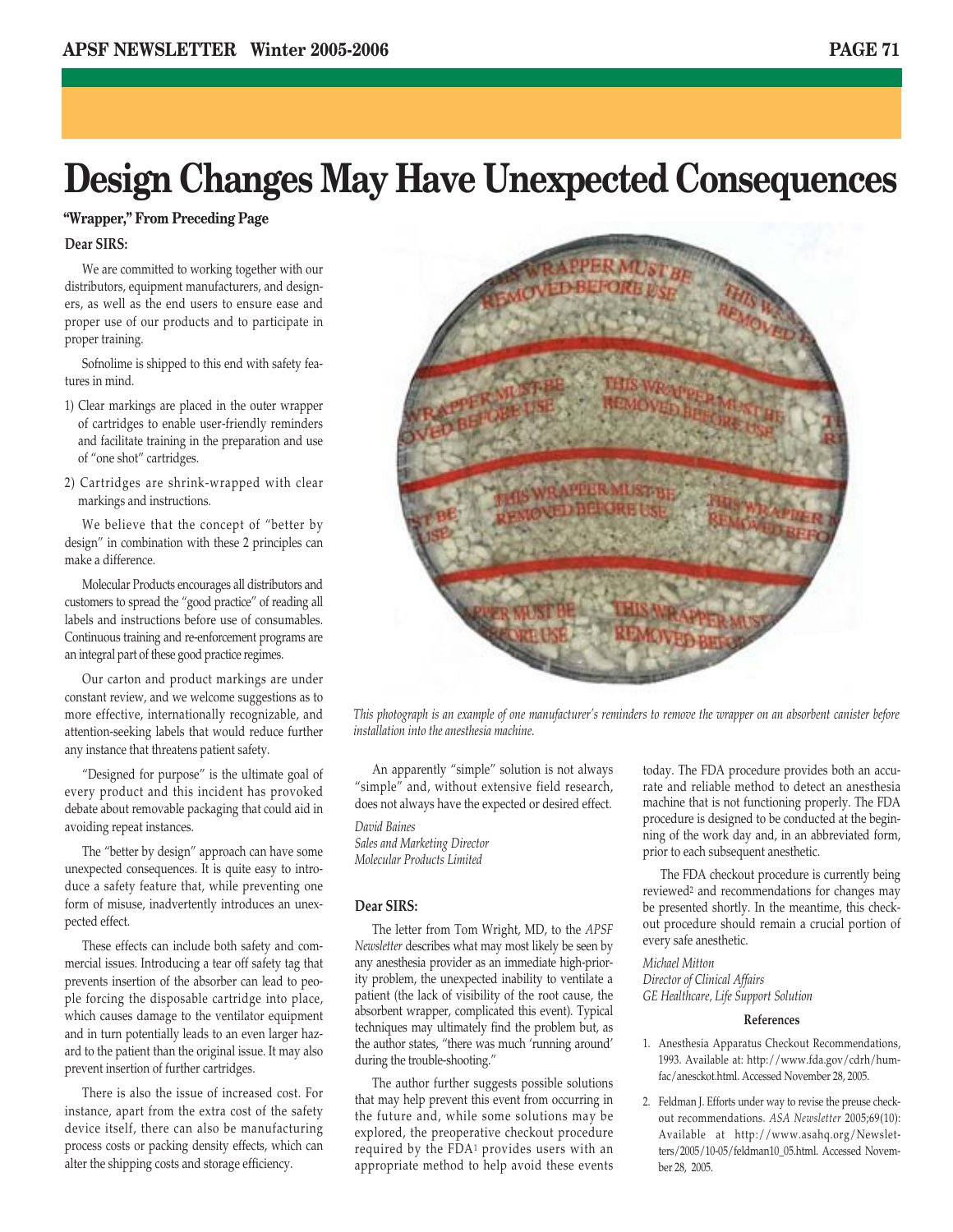Burton A. Dole, Jr. Pauma Valley, CA

### **Anesthesia Patient Safety Foundation Officers, Directors, and Committees, 2006**

#### **Executive Committee (Officers)**

Robert K. Stoelting, MD *APSF President* Indianapolis, IN Jeffrey B. Cooper, PhD *APSF Executive Vice President* Massachusetts General Hospital Boston, MA

George A. Schapiro *APSF Executive Vice President* Hillsborough, CA

Paul A. Baumgart *APSF Vice President* GE Healthcare Madison, WI

David M. Gaba, MD *APSF Secretary* Stanford University Palo Alto, CA Casey D. Blitt, MD

*APSF Treasurer* Tucson, AZ

#### **Executive Committee (Members at Large)**

Robert A. Caplan, MD Virginia Mason Medical Center Seattle, WA Nassib G. Chamoun

Aspect Medical Systems Newton, MA Matthew B. Weinger, MD Vanderbilt University Nashville, TN

#### **Executive Committee (Committee Chairs)**

Sorin J. Brull, MD Mayo Clinic Jacksonville, FL

Robert C. Morell, MD Niceville, FL Michael A. Olympio

Wake Forest University Winston-Salem, NC Richard C. Prielipp, MD

University of Minnesota Minneapolis, MN

### **Board of Directors**

James F. Arens, MD University of Texas Houston, TX Paul A. Baumgart Casey D. Blitt, MD Sorin J. Brull, M.D Robert A. Caplan, MD Nassib G. Chamoun Frederick W. Cheney, Jr., MD University of Washington Seattle, WA Joan M. Christie, MD Tampa, FL Robert Clark Dräger Medical Telford, PA Jeffrey B. Cooper, PhD William T. Denman, MD Tyco Healthcare Nellcor Boston, MA Albert L. deRichemond ECRI

Plymouth Meeting, PA

Marcel E. Durieux, PhD, MD University of Virginia Charlottesville, VA Jan Ehrenwerth, MD Yale University New Haven, CT Norig Ellison, MD University of Pennsylvania Ardmore, PA David M. Gaba, MD David B. Goodale, PhD, DDS, AstraZeneca Wilmington, DE Alexander A. Hannenberg, MD Newton-Wellesley Hospital Newton, MA Elizabeth F. Holland Abbott Laboratories Abbott Park, IL Walter Huehn Philips Medical Systems Boeblingen, Germany R. Scott Jones, MD University of Virginia Charlottesville, VA Rodney C. Lester, PhD, CRNA Houston, TX Edward C. Mills Preferred Physicians Medical Risk Mission, KS Terri G. Monk, MD Duke University Durham, NC Robert C. Morell, MD Ervin Moss, MD New Jersey Society of Anesthesiologists Verona, NJ Denise O'Brien, MSN, RN ASPAN Ypsilanti, MI John M. O'Donnell, CRNA University of Pittsburgh Pittsburgh, PA Richard C. Prielipp, MD, FCCM Keith J. Ruskin, MD Yale University New Haven, CT George A. Schapiro Robert K. Stoelting, MD Raul A. Trillo, MD Baxter Healthcare New Providence, NJ Sally T. Trombly, RN, JD Dartmouth-Hitchcock Medical Center Lebanon, NH Rebecca S. Twersky, MD Lawrence, NY Robert A. Virag Trifid Medical Group, LLC Chesterfield, MO Mark A. Warner, MD Mayo Clinic Rochester, MN Matthew B. Weinger, MD Robert Wise **JCAHO** Oakbrook Terrace, IL

**Consultants to Executive Committee** John H. Eichhorn, MD University of Kentucky Lexington, KY

### **APSF Committees Newsletter Editorial Board**

Robert C. Morell, MD, Editor Addie Larimore, Editorial Assistant Winston-Salem, NC Sorin J. Brull, M.D. Joan M. Christie, MD Jan Ehrenwerth, MD John H. Eichhorn, MD Lorri A. Lee, MD Seattle, WA Rodney C. Lester, PhD, CRNA Glenn S. Murphy, MD Chicago, IL Denise O'Brien, MSN, RN Karen L. Posner, PhD Seattle, WA Keith J. Ruskin, MD Wilson Somerville, PhD Winston-Salem, NC Jeffery S. Vender, MD Evanston, IL **Committee on Education and Training** Richard C. Prielipp, MD, Chair Kenneth J. Abrams, MD Montville, NJ Kevin J. Cardinal, CRNA Minneapolis, MN Joan M. Christie, MD Alan M. Harvey, MD Springfield, MA Timothy N. Harwood, MD Winston-Salem, NC Jeana E. Havidich, MD Charleston, SC R. Scott Jones, MD Deborah Lawson, AA Solon, OH Samsun (Sem) Lampotang, PhD Gainesville, FL Thomas J. Mancuso, MD Atlanta, GA Tricia A. Meyer, PharmD Temple, TX Susan L. Polk, MD Chicago, IL Keith J. Ruskin, MD Arthur J. C. Schneider, MD Hershey, PA Michael Smith, MD Cleveland, OH N. Ty Smith, MD San Diego, CA Matthew B. Weinger, MD David Wharton, RN Ada, OK **Committee on Scientific Evaluation** Sorin J. Brull, MD, Chair Karen L. Posner, PhD, Vice Chair

Peter J. Davis, MD Pittsburgh, PA David B. Goodale, PhD, DDS Jeana E. Havidich, MD Barry A. Harrison, MD Jacksonville, FL Alfred Lupien, PhD, CRNA Augusta, GA Christopher O'Connor, MD Chicago, IL David Paulus, MD Gainesville, FL Ira Rampill, MD Stony Brook, NY Karen I. Souter, MB Seattle, WA Sally T. Trombly, RN, JD Robert A. Virag Matthew B. Weinger, MD **Committee on Technology** Michael A. Olympio, MD, Chair Winston-Salem, NC Abe Abramovich Thomas W. Barford Datascope Nassib G. Chamoun Robert Clark Dräger Medical Michael P. Dosch, CRNA Pontiac, MI James D. Eisenkraft, MD New York, NY Patrick Foster, MD Hershey, PA Julian M. Goldman, MD Boston, MA Bill Jonnalee, CertAT Lebanon, NH Siegfried Kastle Philips Medical Systems Michael Mitton, CRNA GE Healthcare Ervin Moss, MD Francis R. Narbone, CRNA Chicago, IL John M. O'Donnell, CRNA A. William Paulson, PhD Savannah, GA Kenneth C. Plitt, CRNA Newton, MA Patty Reilly, CRNA Tyco Healthcare Nellcor Bonnie Reinke GE Healthcare Chet I. Wyman, MD Baltimore, MD **Corporate Advisory Council** George A. Schapiro, Chair APSF Executive Vice President Robert K. Stoelting, MD APSF President Corporate Members Abbott Laboratories (Elizabeth F. Holland)

Anesthesia Healthcare Partners

(Sean Lynch)

Arrow International (Philip Croxford) Aspect Medical Systems (Nassib G. Chamoun) AstraZeneca (David B. Goodale, PhD, DDS) Bayer Pharmaceuticals (Stanley Horton, PhD) Baxter Healthcare (Raul A. Trillo, MD) Becton Dickinson (Michael S. Ferrara) Cardinal Healthcare (Tim Vanderveen) Datascope (Thomas W. Barford) Dräger Medical (Robert Clark) Endo Pharmaceuticals (Brian Mulnix) FPIC (Robert White) GE Healthcare (Paul A. Baumgart) Hospira (Tim Hagerty) Kimberly Clark (Judson Boothe) LMA North American (Steven C. Mendell) Philips (Walter Huehn) Preferred Physicians Medical Risk Retention Group (Edward C. Mills) ResMed (Ron Richard) Smiths Medical (Andrew Rose) Spacelabs Medical (Joseph Davin) The Doctors Company (Ann S. Lofsky, MD) Tyco Healthcare (William T. Denman, MD) Vital Signs (Terry Wall) **Data Dictionary Task Force** Terri G. Monk, MD, Chair Clinical Advisory Group David L. Reich, MD Ronald A. Gabel, MD Dr. Martin Hurrell Robert S. Lagasse, MD Dr. Anthony P. Madden Dr. Andrew C. Norton Dr. Roger Tackley Homer Wang, MD David Wax, MD Technical Group (Corporate Participants) Cerner DocuSys Dräger Medical Eko systems GE Healthcare iMD*soft* Informatics Philips Medical Systems Picis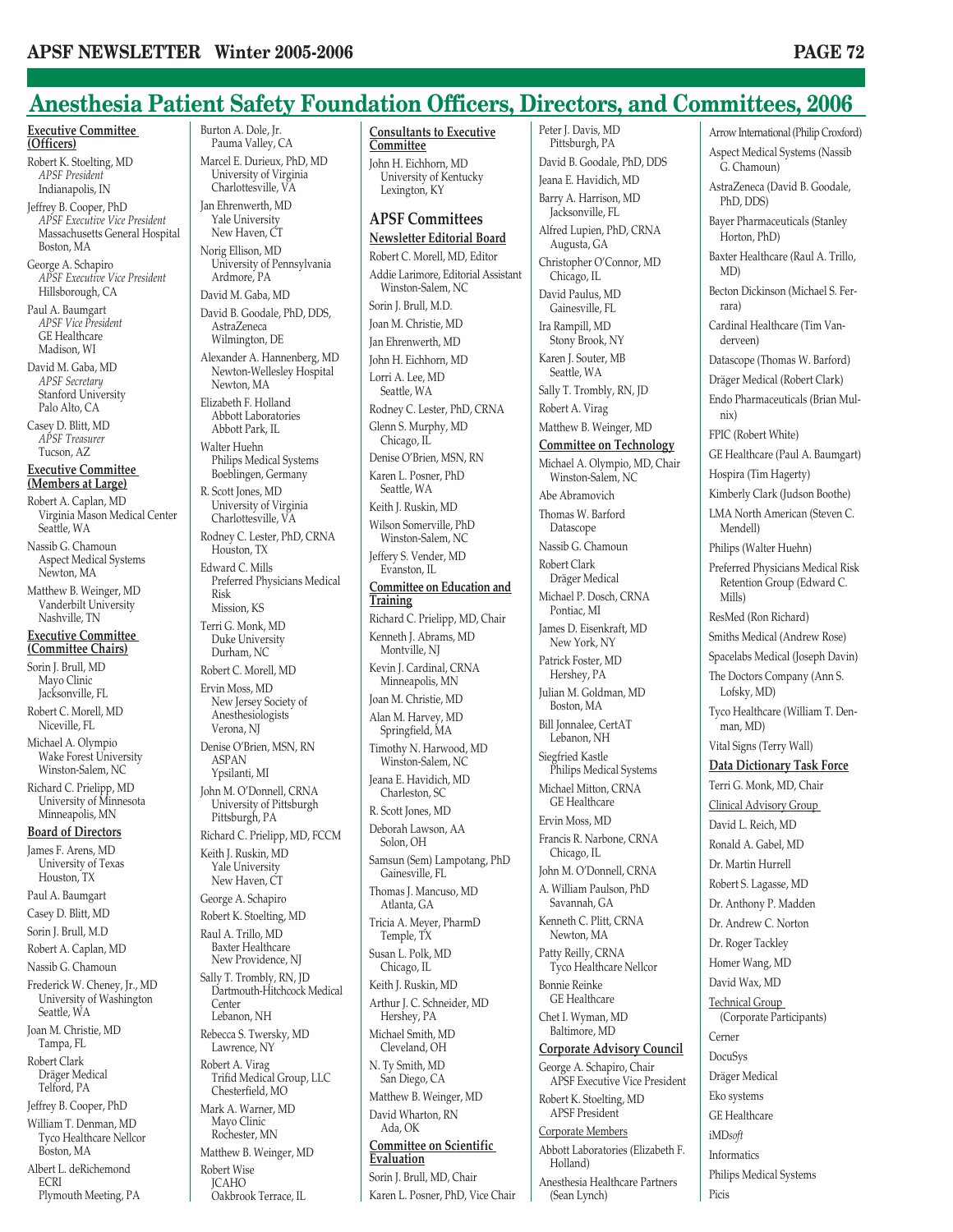

(includes Anesthesia Groups, Individuals, Specialty Organizations, and State Societies)

**Grand Sponsor (\$5,000 and higher)** American Association of Nurse Anesthetists American Medical Foundation Asheville Anesthesia Associates Florida Society of Anesthesiologists Indiana Society of Anesthesiologists Iowa Society of Anesthesiologists Robert K. Stoelting, MD

**Sustaining Sponsor (\$2,000 to \$4,999)** Alabama State Society of Anesthesiologists Anesthesia Associates of Massachusetts Anesthesia Consultants Medical Group Anesthesia Resources Management Arizona Society of Anesthesiologists Nassib G. Chamoun Georgia Society of Anesthesiologists Glenn P. Gravlee, MD Massachusetts Society of Anesthesiologists Michigan Society of Anesthesiologists Minnesota Society of Anesthesiologists Ohio Society of Anesthesiologists Old Pueblo Anesthesia Group Pennsylvania Society of Anesthesiologists Sanford Schaps, MD Society of Cardiovascular Anesthesiologists

**Contributing Sponsor (\$750 to \$1,999)** Academy of Anesthesiology

Affiliated Anesthesiologists, Inc. American Society of Critical Care Anesthesiologists J. Jeffrey Andrews, MD Anesthesia Associates of Northwest Dayton, Inc. Anesthesia Services of Birmingham Arkansas Society of Anesthesiologists Association of Anesthesia Program Directors Sorin J. Brull, MD Capital Anesthesiology Association Frederick W. Cheney, MD Connecticut State Society of Anesthesiologists Jeffrey B. Cooper, PhD

David M. Gaba, MD John H. Eichhorn, MD Illinois Society of Anesthesiologists Kentucky Society of Anesthesiologists John W. Kinsinger, MD Thomas I. Kunkel, MD Rodney C. Lester, CRNA Edward R. Molina-Lamas, MD Madison Anesthesiology Consultants Maine Society of Anesthesiologists Maryland Society of Anesthesiologists Members of the Academy of Anesthesiology Michiana Anesthesia Care Missouri Society of Anesthesiologists Robert C. Morell, MD Nebraska Society of Anesthesiologists John B. Neeld, MD Nevada State Society of Anesthesiologists New Mexico Anesthesia Consultants Northwest Anesthesia Physicians Neshan Ohanian, MD Oklahoma Society of Anesthesiologists Oregon Anesthesiology Group Oregon Society of Anesthesiologists Physician Anesthesia Service Pittsburgh Anesthesia Associates Society of Academic Anesthesia Chairs Society for Ambulatory Anesthesia Society of Neurosurgical Anesthesia and Critical Care Society for Pediatric Anesthesia South Carolina Society of Anesthesiologists South Dakota Society of Anesthesiologists Stockham-Hill Foundation Tennessee Society of Anesthesiologists Texas Society of Anesthesiologists Drs. Mary Ellen and Mark Warner Washington State Society of Anesthesiologists West Jersey Anesthesia Associates, PA Wisconsin Society of Anesthesiologists **Sponsor (\$100 to \$749)** Anesthesia Associates of Boise Anesthesia Associates of Chester County

Susan Bender, CRNA Paul E. Burke, MD Douglas Caceres, MD California Society of Anesthesiologists Robert A. Caplan, MD Cardiovascular Anesthesia, LLC CHMC Anesthesia Foundation Melvin A. Cohen, MD Stuart M. Cohen, MD Colorado Society of Anesthesiologists Commonwealth Anesthesia Associates Paula A. Craigo, MD Glenn E. DeBoer John DesMarteau, MD Walter C. Dunwiddie, MD Norig Ellison, MD Jan Ehrenwerth, MD Joseph Gartner, MD Georgia Anesthesia Associates Barry M. Glazer, MD Griffin Anesthesia Associates Peter Hendricks, MD James S. Hicks, MD Dr. and Mrs. Glen E. Holley Victor J. Hough, MD Howard E. Hudson, Jr., MD Idaho Society of Anesthesiologists Independence Anesthesia, Inc. Indianapolis Society of Anesthesiologists Robert E. Johnstone, MD Daniel J. Klemmedson, DDS, MD Kansas Society of Anesthesiologists Scott D. Kelley, MD Roger W. Litwiller, MD Alan P. Marco, MD John P. McGee, MD Medical Anesthesiology Consultants Corporation Mississippi Society of Anesthesiologists Roger A. Moore, MD Ervin Moss, MD Joseph J. Naples, MD

New Jersey State Society of Anesthesiologists New Mexico Society of Anesthesiologists Beverly K. Nichols, CRNA L. Charles Novak, MD Mark S. Noguchi, CRNA Denise O'Brien, RN Jill Oftebro, CRNA Michael A. Olympio, MD Newton E. Palmer Pennsylvania Association of Nurse Anesthetists Physician's Accounts Receivable Mukesh K. Patel, MD Gaylon K. Peterson, MD Physician Specialists in Anesthesia Richard C. Prielipp, MD Debra D. Pulley, MD Rhode Island Society of Anesthesiologists Muthia Shanmugham, MD Society for Technology in Anesthesia Southern Tier Anesthesiologists, PC South County Anesthesia Association David W. Todd, DMD, MD The Woodlands Anesthesia Association University of Maryland Anesthesiology Associates Utah Society of Anesthesiologists Vermont Society of Anesthesiologists Virginia Society of Anesthesiologists Pamela K. Webb, PhD Matthew B. Weinger, MD West Virginia Association of Nurse Anesthetists West Virginia Society of Anesthesiologists Dr. and Mrs. Wetchler Lawrence Wobbrock, JD Waterville Anesthesia Associates West River Anesthesiology Consultants

### **In Memoriam**

In memory of Gale E. Dryden, MD (friends of the Dryden family) In memory of Margie Frola, CRNA (Sharon R. Johnson, MD)

*Note: Donations are always welcome. Send to APSF; c/o 520 N. Northwest Highway, Park Ridge, IL 60068-2573 (Donor list current through December 27, 2005)*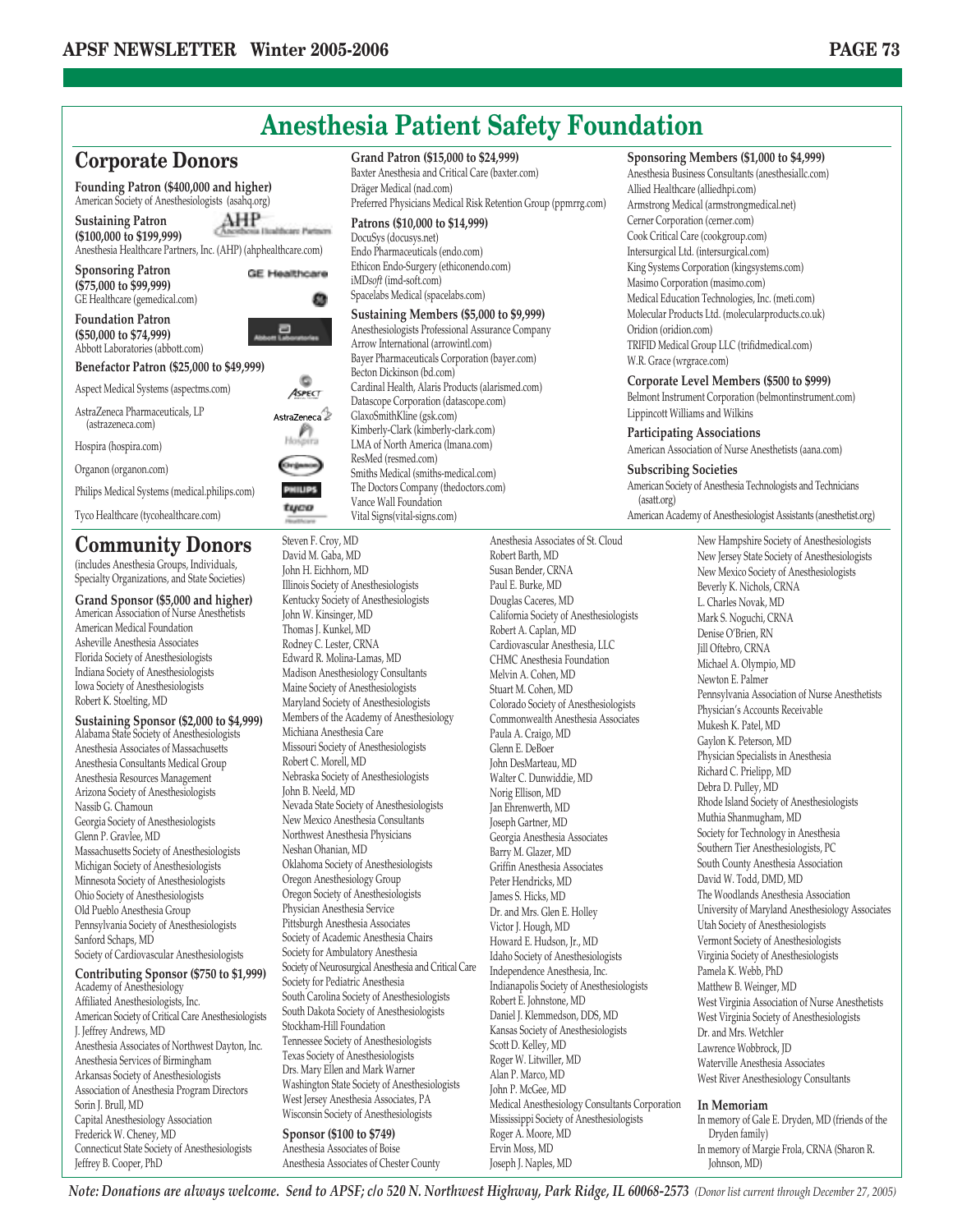## **Anesthesia Patient Safety Foundation (APSF) 2006 GRANT PROGRAM**

### **Guidelines for Grant Applications Scheduled to Be Funded January 1, 2007**

*The Anesthesia Patient Safety Foundation (APSF) Grant Program supports research directed toward enhancing anesthesia* **patient safety***. Its major objective is to stimulate studies leading to prevention of mortality and morbidity resulting from anesthesia mishaps.* 

**NOTE: The grant award limit has increased to \$150,000 per project (including up to 15% institutional overhead). Additionally, there have been changes in areas of designated priority, in requirements for materials, and specific areas of research. For the current funding cycle, the APSF is placing a specific emphasis on PATIENT SAFETY EDUCATION.**

To recognize the patriarch of what has become a model patient safety culture in the United States and internationally, the APSF inaugurated in 2002 the **Ellison C. Pierce, Jr., MD, Research Award**. The APSF Scientific Evaluation Committee will designate one of the funded proposals as the recipient of this nomination that carries with it an additional, unrestricted award of \$5,000. The APSF is also proud to announce the inauguration of the **APSF/Anesthesia Healthcare Partners (AHP) Research Award**, made possible by a generous, unrestricted grant from AHP.

### **PRIORITIES**

The APSF accepts applications in 1 of 2 categories of identified need: **CLINICAL RESEARCH and EDUCATION AND TRAINING**. Highest priority is given to

- Studies that address peri-anesthetic problems for relatively healthy patients; or
- Studies that are broadly applicable AND that promise improved methods of patient safety with a defined and direct path to implementation into clinical care; or
- Innovative methods of education and training to improve patient safety.

### **AREAS OF RESEARCH**

Areas of research interest include, but are not limited to

- New clinical methods for prevention and/or early diagnosis of mishaps;
- Evaluation of new and/or re-evaluation of old technologies for prevention and diagnosis of mishaps;
- Identification of predictors of negative patient outcomes and/or anesthesiologist/anesthetist clinical errors;
- Development of innovative methods for the study of low-frequency events;
- Measurement of the cost effectiveness of techniques designed to increase patient safety;
- Development or testing of educational content to measure, develop, and improve safe delivery of anesthetic care during the perioperative period; and
- Development, implementation, and validation of educational content or methods of relevance to patient safety (NOTE: both patient and care provider educational projects qualify).

### **SCORING**

### Studies will be scored on

• Soundness and technical merit of proposed research with a clear hypothesis and research plan;

- Adequacy of assurances detailing the safeguarding of human or animal subjects;
- Uniqueness of scientific, educational, or technological approach of proposed research;
- Applicability of the proposed research and potential for broad healthcare adoption;
- Clinical significance of the area of research and likelihood of the studies to produce quantifiable improvements in patient outcome such as increased life-span, physical functionality, or ability to function independently, potential for reductions in procedural risks such as mortality or morbidity, or significant improvements in recovery time;
- Ability of research proposals to maximize benefits while minimizing risks to individual human research participants. Each proposal should proscriptively enunciate the criteria for instituting rescue therapy whenever there is the remotest possibility of an untoward adverse event to a human research volunteer. In some instances, the rescue therapy may be triggered by more than 1 variable (e.g., duration of apnea [in seconds], oxygen saturation <90%, etc.). Additionally, the protocol should specify the nature of the rescue procedure(s), including the rescue therapy and dosages, and the responsible personnel. If other departments are involved in the rescue process, the application should specify if such departments are to be informed when a new volunteer is participating in the trial.
- Priority will be given to topics that do not have other available sources for funding.
- Proposals to create patient safety education content or methods that do not include a rigorous evaluation of content validity and/or benefit will be unlikely to attain sufficient priority for funding.

**NOTE:** Innovative ideas and creativity are strongly encouraged. New applicants are advised to seek guidance from an advisor/mentor skilled in experimental design and preparation of grant applications. Poorly conceived ideas, failure to have a clear hypothesis or research plan, or failure to demonstrate clearly the relationship of the work to patient safety are the most frequent reasons for applications being disapproved or receiving a low priority score.

### **BUDGET**

The budget request must not exceed \$150,000 (including a maximum of 15% institutional overhead). Projects may be for up to 2 years in duration, although shorter anticipated time to completion is encouraged.

### **ELIGIBILITY**

Awards are made to a sponsoring institution, not to individuals or to departments. Any qualified member of a sponsoring institution in the United States or Canada may apply. Only 1 person may be listed as the principal investigator. All co-investigators, collaborators, and consultants should be listed. Applications will not be accepted from a principal investigator currently funded by the APSF. Re-applications from investigators who were funded by APSF in previous years, however, will be accepted without prejudice.

Previous applicants are strongly encouraged to respond to the reviewers' comments in a letter indicating point-by-point how the comments and suggestions were addressed.

**Applications that fail to meet these basic criteria will be eliminated from detailed review and returned with only minimal comment. A summary of reviewers' comments and recommendations will be provided to applicants only if requested from the Scientific Evaluation Committee Vice-Chair.**

### **AWARDS**

Awards for projects to begin January 1, 2007, will be announced at the meeting of the APSF Board of Directors on October 14, 2006 (2006 ASA Annual Meeting, Chicago, IL).

**NOTE: No award will be made unless the statement of institutional human or animal studies' committee approval is received by the committee prior to October 1, 2006.**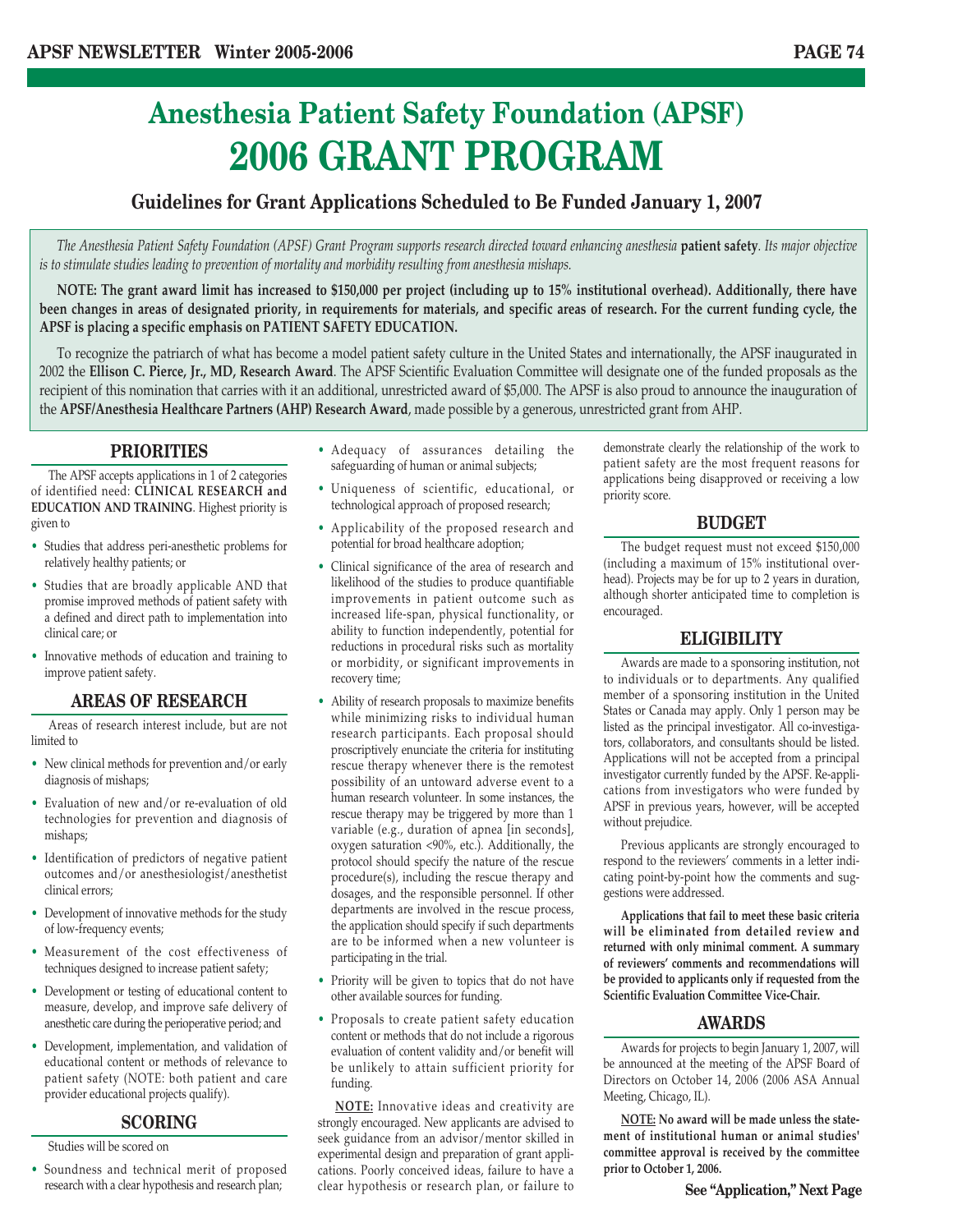## **Grant Application Submission Date — June 19, 2006**

### **"Application, " From Preceding Page**

### **PAPERLESS APPLICATIONS**

All applications and accompanying documents MUST INCLUDE

- application
- applicant's curriculum vitae
- applicant's acceptance form
- departmental chair letter of support
- budget justification
- Institutional Review Board approval or submission letter.

These documents will be accepted in **ELECTRONIC** format only. Electronic files in Microsoft Word, Excel, or Adobe Acrobat PDF format are acceptable for all text, charts, and graphics, and **must be uploaded to the APSF website:** 

### **http://apsf.org/grants/application/applicant/**

**Please follow the Application Format instructions carefully; applications not conforming to the requirements may be disallowed.**

### **APPLICATION FORMAT**

### **I. Cover Page**

- A. Title of research project
- B. Designation of proposal as "Clinical Research" or "Education and Training"
- C. Name of applicant with academic degrees, office address, phone number, fax number, and e-mail address
- D. Name, office address, and phone number of departmental chairperson
- E. Sponsoring institution and name, office address, phone number, and e-mail address of the responsible institutional financial officer
- F. Amount of funding requested
- G. Start and end dates of proposed project.
- **II. Research Summary**  a 1-paragraph description of the project.
- **III. Research Plan** (limited to 10 pages, typed, double-spaced, excluding references; appendices are discouraged):
	- A. Introduction
	- 1. Objectives of the proposed clinical research or education and training project.
	- 2. Background: reference work of other authors leading to this proposal and the rationale of the proposed investigation or project. Describe the relationship to the priorities highlighted in the first paragraph of the APSF guidelines. Include copies of in-press manuscripts containing pilot data, if available.
- 3. Specific aims: what questions will be answered by the investigation? If applicable, what hypothesis will be tested? For an educational project, what are the specific learning objectives or objectives of the methodology being developed?
- 4. Significance and applicability: briefly describe the historical prevalence and severity of the morbidity and mortality of the studied anesthesia mishaps. Quantify the potential improvements in patient outcome or recovery time and identify how the proposed work can be broadly applied to reduce procedural risks in health care.
- 5. If the application is a resubmission, describe changes from prior application, and specifically address the reviewers' comments.
- B. Methods to be employed
- 1. Describe data collection procedure, specific techniques, and number of observations or experiments. For educational projects, describe how the effects of the intervention program will be assessed. Qualitative methodologies are acceptable.
- 2. Describe types of data to be obtained and their treatment, including statistical and/or power analyses, if indicated.
- 3. Point out and discuss potential problems and limitations of the project.
- 4. If appropriate, include a statement of approval of this proposal by the institutional committee reviewing human or animal investigations, or a statement that approval has been requested.
- **IV. Budget**  include all proposed expenditures. Indicate under each category the amount requested or provided from other sources.
	- A. Personnel (limit salaries of individuals to NIH Guidelines)
	- B. Consultant costs
	- C. Equipment
	- D. Supplies
	- E. Patient costs
	- F. Other costs
	- G. Total funds requested (no indirect costs)
	- H. Budget justification CLEARLY and completely justify each item, including the role of each person involved in the project. If computer equipment is requested, explain why such resources are not already available from the sponsoring department/institution. NOTE: Failure to adequately justify any item may lead to reduction in an approved budget.
- I. List all current or pending research support (federal, foundation, industrial, departmental) available for the proposed project to the principal investigator, his collaborators, or his mentor. List all other research support for the principal investigator, stating percentage of effort devoted to current projects, and percent effort expected for pending projects.
- J. List the facilities, equipment, supplies, and services essential for this project and indicate their availability.
- **V. Abbreviated CV** (maximum of 3 pages) of the principal investigator only.
- **VI. Letter from the departmental chairperson indicating**
	- A. The number of working days per week available to the applicant for the proposed research, the degree of involvement of the applicant in other research projects, and the chair's degree of enthusiasm for the proposed project.
	- B. The availability of facilities essential to the completion of the proposed research.
	- C. An agreement to return unused funds if the applicant fails to complete the project.
- **VII. Sign and date** the Acceptance of Conditions of the Grant form and upload this form as an Adobe PDF file to the website along with the application.
- **VIII.** Starting with the 2004 funding cycle, **ONLY ELECTRONIC APPLICATIONS** (Microsoft Word or Excel format and Adobe PDF format for figures or drawings) will be accepted.

GUIDELINES FOR PREPARATION OF APPLI-CATIONS AND ELIGIBILITY REQUIREMENTS CAN BE OBTAINED FROM THE APSF WEB PAGE: **http://www.apsf.org**

**The original application must be submitted electronically to the website no later than Monday, June 19, 2006. Once the completed application is uploaded, an automatic confirmatory e-mail will be generated and sent to the Chair of the Scientific Evaluation Committee:** 

Sorin J. Brull, MD *Chair, APSF Scientific Evaluation Committee* Professor of Anesthesiology Mayo Clinic College of Medicine 4500 San Pablo Road, JAB-4035 Jacksonville, FL 32224 Telephone: (904) 296-5688 Facsimile: (904) 296-3877 E-mail: APSF-SEC@Mayo.edu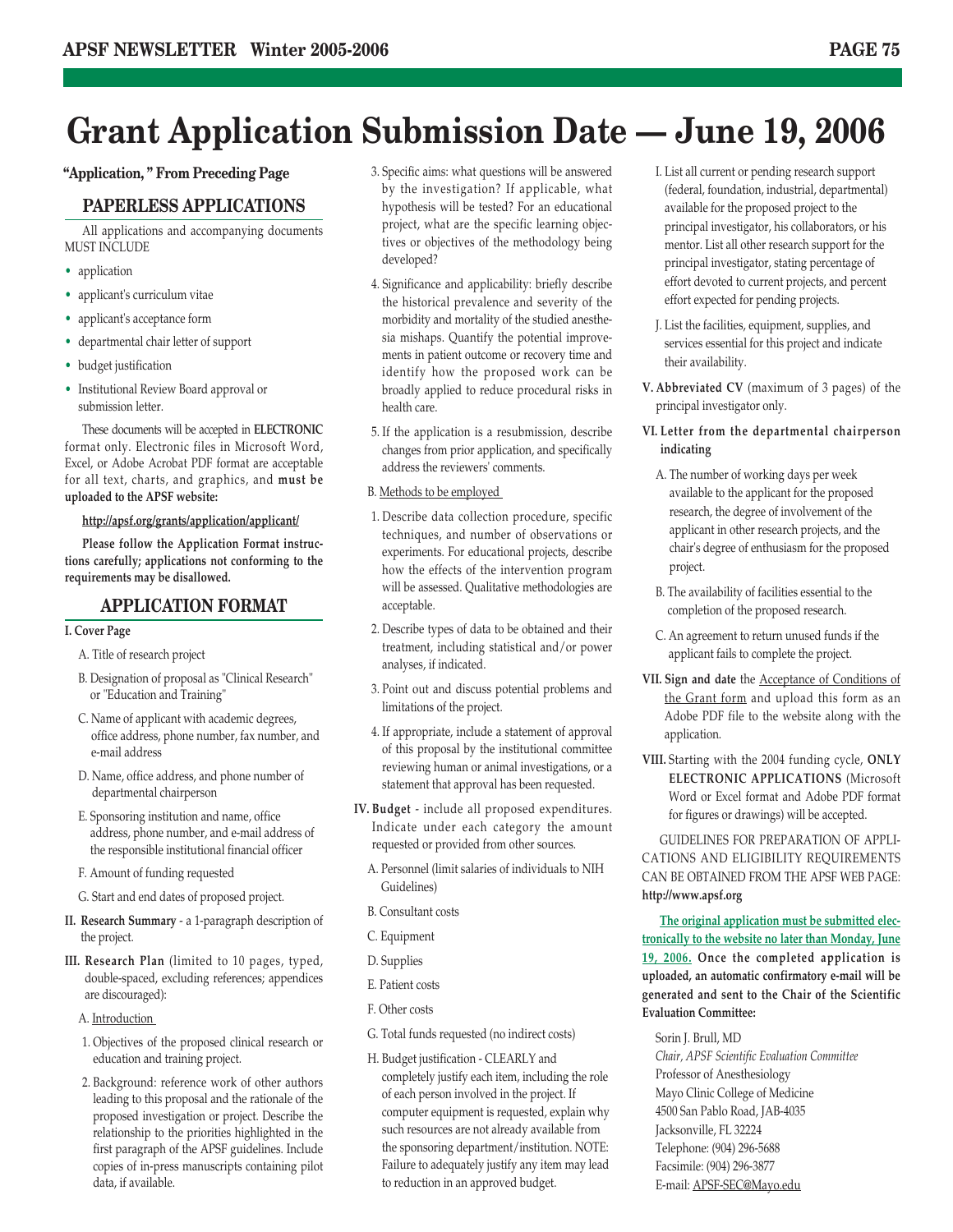# **2005 Abstracts Include Many Safety Topics**

*by Glenn S. Murphy, MD, and Jeffery S. Vender, MD*

Nearly 1,500 scientific papers were presented at the 2005 American Society of Anesthesiologists Annual Meeting in Atlanta, Georgia. Important studies relating to patient safety were discussed in many of the 94 separate sessions. This review will highlight a few of these important presentations.

### **Intraoperative Awareness**

Several abstracts examined the incidences and consequences of intraoperative awareness. The Thai Anesthesia Incidence Study (A-1283) prospectively collected data from 20 hospitals over a 1-year period. Details of intraoperative awareness were recorded and analyzed to identify contributing factors and preventive strategies. Among over 150,000 anesthetics, 99 cases of awareness were observed. Awareness was noted more frequently in certain patient populations (female gender, ASA I and II patients, patients undergoing cardiac, obstetric, and lower abdominal surgery). Although 50% of patients reported experiencing pain during the awareness episode, only 13% described postoperative emotional stress or anxiety. Pollard and colleagues (A-8) conducted a modified Brice interview in postoperative patients (within 24-48 hours) to determine the incidence of intraoperative awareness. A total of 161,824 general anesthesia patients were interviewed over a 4-year period. Only 12 cases of intraoperative awareness (0.007% incidence) were identified in this investigation, which suggests that the risk of awareness may be lower in certain practice settings. Researchers in Sweden (A-7) examined the severity of immediate and delayed suffering due to intraoperative awareness. After interviewing 2,681 consecutive patients scheduled for general anesthesia, 98 patients were identified who considered themselves to have experienced awareness. Detailed interviews were conducted in the 46 patients who appeared to have actually been aware during a general anesthetic. Thirty patients described an acute emotional reaction, and 15 patients experienced late symptoms with a median severity score of 4 (on a scale of 12). Four patients contacted medical personnel due to mental symptoms relating to awareness. However, only 1 patient was diagnosed with post-traumatic stress disorder. Leslie et al. (A-9) presented details of awareness cases in the B-Aware Trial. Patients with confirmed awareness in this trial were more likely to have preoperative impaired cardiovascular status and intraoperative hypotension requiring vasopressor treatment than patients without awareness. In addition, these patients received lower concentrations of inhaled volatile anesthetics (MAC equivalent of 0.3%). Six of 13 patients reported adverse consequences resulting from the awareness episode. These findings clearly demonstrate that hemodynamically unstable patients are at greatest risk of awareness, and measures to reduce the risk of this

complication in this high-risk population must be considered.

### **Pediatrics**

Three abstracts from the Pediatric Sedation Research Consortium (PSRC) were presented (A-1312, A-1312, A-1314). The PSRC is a collaborative group of 24 institutions organized to examine the safety of pediatric sedation practices and practitioners. A web-based data collection tool was used to collect data on all sedation procedures performed at each institution. Data were received on 10,552 procedures. Complications were defined as any of the following; apnea, desaturation, unplanned mask ventilation or intubation, prolonged sedation or unplanned deep sedation, emesis, use of reversal agents, or change in vital signs >30%. The incidence of complications was lowest when sedation was provided by an anesthesiologist (2.6%) when compared to other clinicians (nurse/physician assistant 4.7%; ER physician 7.0%; intensivist 7.0%; pediatrician 8.7%; radiologist 5.7%). Adjusting complication rates for age, ASA status, and emergency status increased these differences further. The results from the PSRC suggest that serious complications related to pediatric sedation are rare, and that the risk of complications may be influenced by the type of provider administering sedative agents.

The Pediatric Perioperative Cardiac Arrest (POCA) Registry was formed in 1994 to investigate causes and outcomes associated with perioperative cardiac arrest in children. Researchers from the University of Washington School of Medicine examined the causes of cardiac arrest in pediatric patients over 2 time periods: 1994-1997 and 1998- 2003 (A-1310). There was a decrease in the proportion of infants and an increase in the proportion of older children (6-18 years) suffering a perioperative cardiac arrest over time. The severity of injury during the 2 time periods did not differ, with more than one-quarter of cardiac arrests resulting in death. The proportion of medication-related deaths was significantly lower in the 1998-2003 period (20%) compared to the 1994-1997 interval (32%). The authors attribute this difference to the declining use of halothane in favor of sevoflurane in pediatric patients.

Jimenez and colleagues analyzed 525 pediatric claims from the ASA Closed Claims database to identify trends in types of patient injury and outcomes over the last 3 decades (A-1309). The proportion of claims relating to respiratory events decreased over time (1970s - 57%; 1990-2000 - 25%; P < 0.001), as well as the proportion of claims for death or permanent brain damage (1970s - 78%; 1990-2000 - 61%; P=0.03). Although the reasons for these changes in pediatric claims over time are not established, the authors hypothesize that improvements in monitoring, drugs, or training (subspecialization) may have influenced patient outcomes.

### **Airway**

The incidence and predictors of difficult mask ventilation have been poorly understood. Kheterpal et al. (A-1415) examined the level of ease or difficulty of mask ventilation during 15,923 general anesthetics over a 1-year period. The ability to mask ventilate was graded on a 4-point scale (1: ventilation without the need for an oral airway, 2: ventilation requiring an oral airway, 3: ventilation that was difficult, inadequate, or required 2 providers, or 4: impossible ventilation). Grade 3 ventilation was observed in 214 (1.3%) patients and Grade 4 occurred in 24 (0.16%) cases. Independent predictors of Grade 3 ventilation included a history of snoring, a BMI >25, limited jaw protrusion, the presence of a beard, and an ASA status of 3-5. Predictors of Grade 4 ventilation were the presence of a neck mass or sleep apnea. These data suggest the predictors for difficult intubation and ventilation may differ.

Two studies by Mort and colleagues investigated emergency airway management of the obese patient outside the operating room setting. An emergency intubation database was reviewed to examine the incidence of difficult intubation (A-1145), and the role of the LMA as a rescue device (A-288), in this patient population. When compared to a cohort of patients with a BMI <25, morbidly obese (MO) patients (BMI >40) had a higher incidence of poor glottic visualization (Lehane-Cormack grade 4: 28%-MO vs. 8%), unsuccessful intubation on first attempt (48%-MO vs. 28%), and requiring more than 3 intubation attempts (18% vs. 10%). The incidence of hypoxemia was also higher in the MO group. The authors also reported on the use of the LMA as a rescue device in obese patients (BMI >30) outside the OR. A total of 97% of obese patients were successfully ventilated with the LMA within 3 attempts at placement. Overall, 91% of patients were successfully intubated via the LMA. The authors note that obese patients pose challenges to the airway manager outside the OR, and that the LMA may be a useful device to establish both ventilation and intubation in these situations.

### **Miscellaneous**

The impact of type of anesthesia (inhalational vs. intravenous) on outcomes remains controversial. Investigators from the Netherlands studied the association between method of general anesthesia (propofol or volatile agents) and 1-year mortality  $(A-1271)$ . Adult patients (n = 1,508) undergoing general or vascular surgery were examined. Multivariate logistic regression analysis was used to adjust for potential confounding variables. Overall 1-year mortality was 5.2%. Mortality was associated with comorbidities, age, and surgical procedure, but not with type of anesthesia. The authors note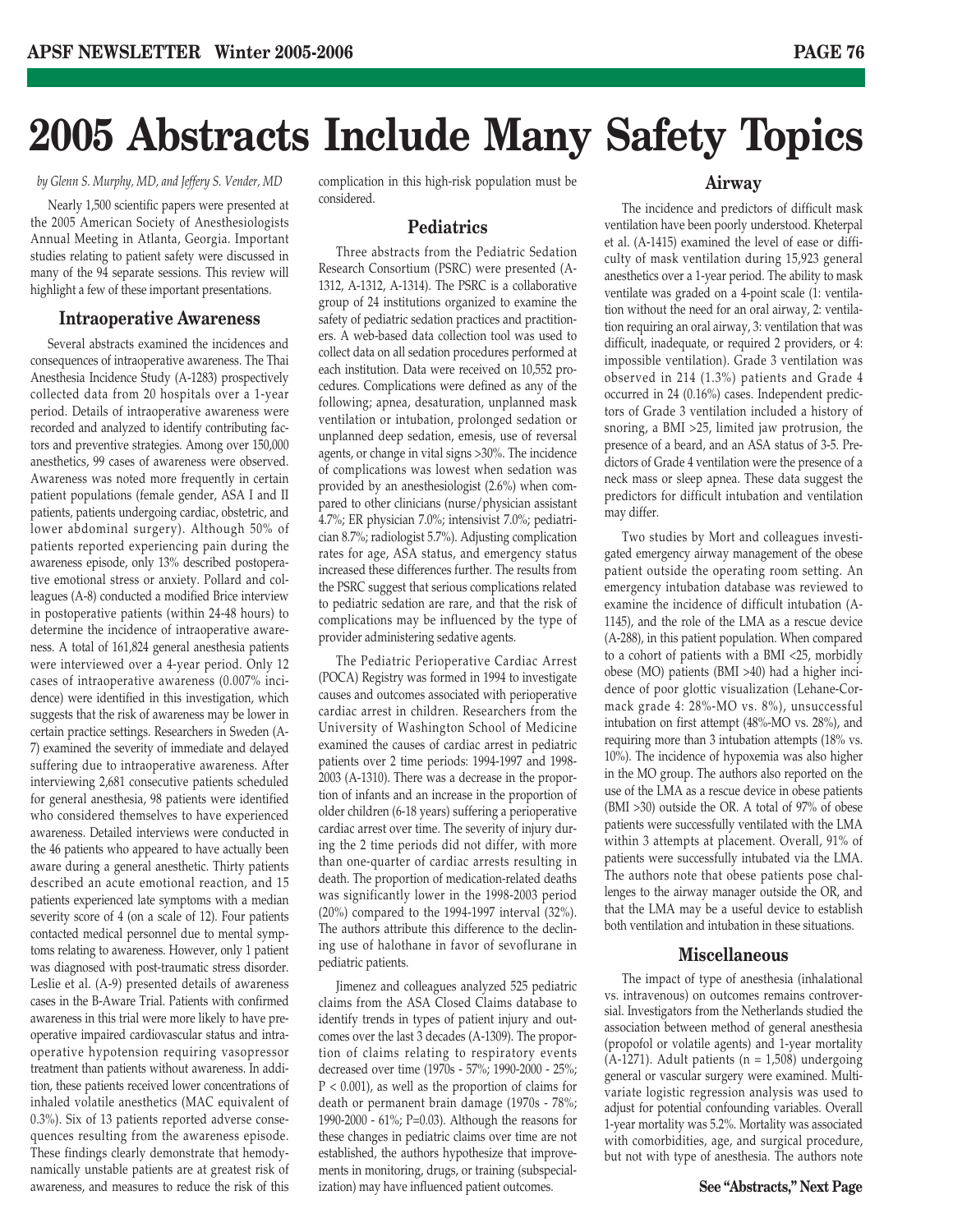# **Lee Presents POVL Data**

### **"Abstracts," From Preceding Page**

that inhalational agents were more frequently used in older patients with comorbidities, which may explain previous observations of higher mortalities in patients administered volatile agents.

Ischemic optic neuropathy (ION) is the most common cause of postoperative visual loss (POVL) after spine surgery. Lee and colleagues examined the ASA POVL Registry to identify potential risk factors for POVL (A-1). Seventy-one cases of ION following spine surgery were reviewed and compared to 9 cases of central retinal artery occlusion. Of the 71 ION cases, the median age was 50, mean anesthesia duration was 10 hours, the mean estimated blood loss was 3.8 liters, and 79% of cases had ≥15 minutes of a systolic blood pressure <100 mmHg. Cases of central retinal artery occlusion were associated with a shorter anesthesia duration (6.4 hours) and a lower estimated blood loss compared to ION cases. Although ION may occur during prolonged spine surgery with significant blood loss and hypotension, the wide ranges in these reported variables suggest a multi-factorial etiology of ION.

This brief review summarized only a small number of the important abstracts on patient safety presented at the 2005 Annual Meeting. To view other abstracts on patient safety, or to obtain further information on the abstracts discussed in this review, please visit the Anesthesiology website at www.anesthesiology.org.

*Dr. Murphy is Director of Cardiac Anesthesia for Evanston Northwestern Healthcare and an Associate Professor at Northwestern University Medical School in Chicago. Dr. Vender is Chairman of the Department of Anesthesia at Evanston Northwestern Healthcare and Professor at Northwestern University Medical School in Chicago.*



*of APSF in 2005*

### **Letter to the Editor** *Labor Analgesia Needs to Be Available Solution to Challenge Deserves Careful Consideration*

### **To the Editor:**

We read with interest, and much dismay, the letter by Dr. Thomas Parker, Jr., regarding labor epidurals in the summer 2005 issue of the *APSF Newsletter*. Dr. Parker raises some issues that are important and of very real concern to the specialty of anesthesiology. Daytime fatigue and patientsafety concerns owing to night-time work is an obvious and important problem. Provision of comprehensive, 24-hour-per-day anesthetic services in small, rural hospitals is a particular challenge. Limited anesthetic manpower and resources are a source of stress for many practitioners in a variety of settings, both large and small. Appropriate reimbursement for our services is an essential matter of fairness and important to all practitioners.

However, Dr. Parker's letter was a virtual diatribe against labor epidurals, and more specifically, against the women requesting them. We feel this is misdirected and inappropriate. Dr. Parker refers to women requesting pain relief with labor epidurals as "incessant," "entitled," "demanding," and "privileged," and to labor epidurals themselves as "nonessential." Labor pain is one of the most severe pains a woman will ever experience in her lifetime, and relief of this pain is no less important than the surgical anesthesia we provide in the operating room. The provision of obstetric analgesia or anesthesia, either at night or during daylight hours, is one of the most important services that we as anesthesiologists can provide. The women who receive these services are no more or less deserving of pain relief than any other patient in the surgical suite.

What, according to Dr. Parker, renders epidural analgesia in labor a "privilege"? What other services provided by Dr. Parker are considered "privileges," and who among his patients are "entitled" to receive these services? What is an "incessant demand"? Is the sound of a woman in excruciating pain, pleading for relief, an "incessant demand"? Does the "request" for pain relief become a "demand" when made by a patient without private health insurance? Is labor pain somehow more amenable and appropriate to relieve by regional analgesia at 2 o'clock in the afternoon than at 2 o'clock in the morning? When does a group of patients experiencing severe pain become "overly demanding"? Perhaps when they cannot pay for the services that would provide relief?

The American Society of Anesthesiologists and the American College of Obstetricians and Gynecologists have issued a joint statement that, "In the absence of a medical contraindication, maternal request is sufficient medical indication for pain relief

during labor. Pain management should be provided whenever medically indicated."1 While this document goes on to note, "that of the various pharmacologic methods used for pain relief during labor and delivery, regional analgesia techniques—epidural, spinal, and combined spinal epidural—are the most flexible, effective, and least depressing to the central nervous system, allowing for an alert, participating mother and an alert neonate," there is no requirement to use regional analgesia. Individual hospitals and anesthesia groups must determine what they can practically and safely provide. This might include single shot-spinal opioids with additional IV opioids as needed, as some smaller centers do, or simply IV opioids if regional analgesia is not feasible. We would further note that this document takes a strong stance on appropriate reimbursement.

Dr. Parker does raise issues of serious concern. These issues deserve ongoing, careful consideration and discussion among the leadership of our professional societies. However, it is not in keeping with the spirit of professionalism that we expect from our anesthesia colleagues to belittle, insult, and disparage women in labor for their entirely appropriate requests for pain relief. These issues need to be faced by our obstetric colleagues as well as hospital administrators, in consultation with the anesthesiologist. Together, we can find solutions and provide adequate pain relief for women in labor, and insure safe, healthy deliveries for the children in our respective communities.

*William Camann, MD Boston, MA*

*Samuel Hughes, MD San Francisco, CA*

*David Birnbach, MD Miami, FL*

### **Reference**

1. ACOG Committee Opinion, # 231," Pain Relief During Labor," February 2000. This opinion replaces # 118, January 1993. (It is a joint statement from the ACOG Committee on Obstetric Practice and the ASA Committee on Obstetric Anesthesia.)

**Editor's Note:** The *APSF Newsletter* wishes to thank Drs. Camann, Hughes, and Birnbach for their thoughtful input on this important issue.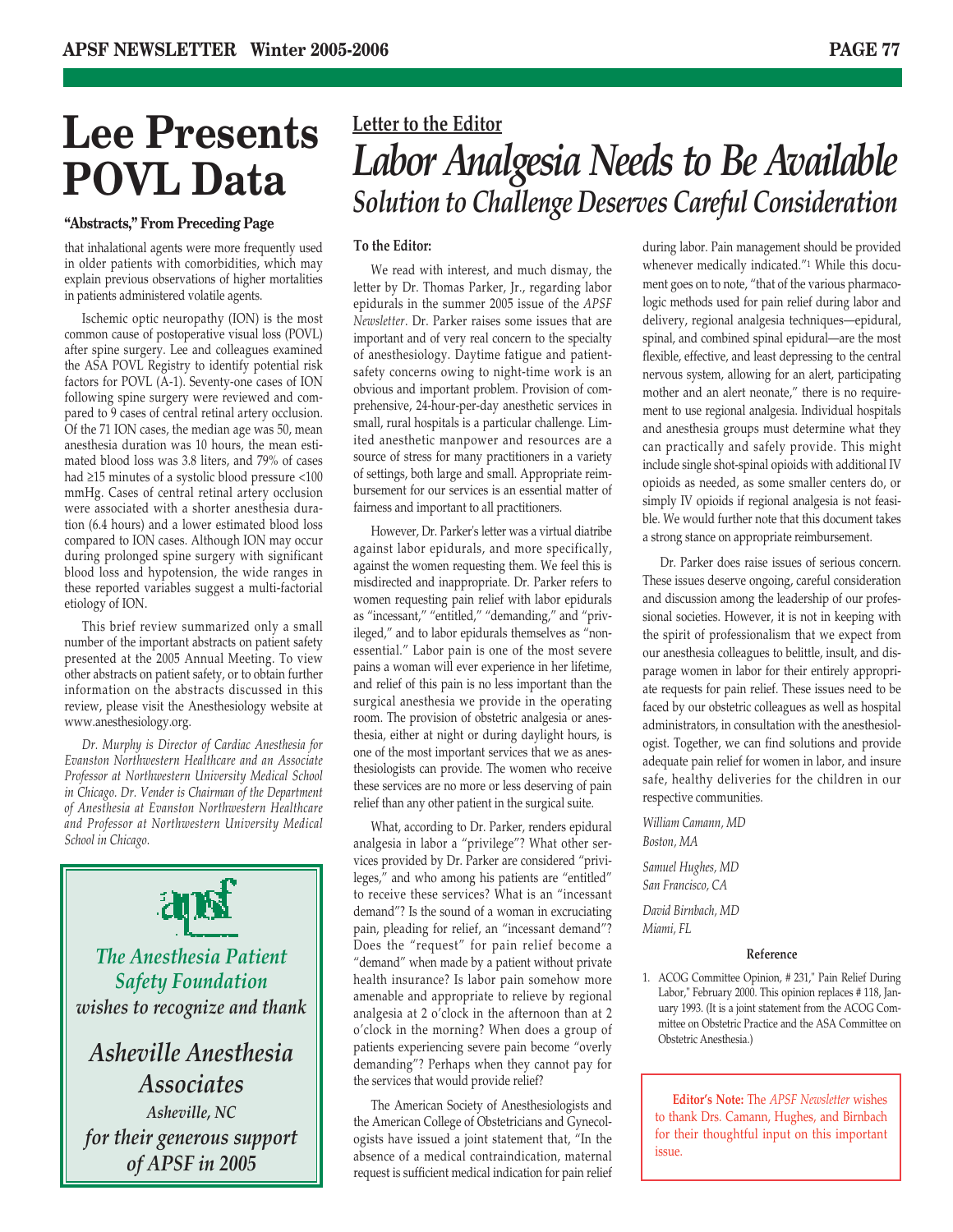### **Scientific/Technical Exhibits Replete With Safety Themes**

### *by John H. Eichhorn, MD*

Patient safety again was a prominent theme in the exhibit hall at the American Society of Anesthesiologists Annual Meeting October 22-26, even with the hurried translocation from hurricane-ravaged New Orleans to Atlanta. Both the Scientific/Educational Exhibits and also the Technical Exhibits from vendors of anesthesia-related equipment and supplies contained a few fresh concepts related to patient safety as well as many familiar themes with some new refinements.

In the Scientific/Educational Exhibits, 9 of the 48 exhibits in some way related to airway concerns. This simply reinforces the intriguing suggestion that airway management remains likely the greatest technical/mechanical challenge for anesthesia professionals. Indeed, it is the one central component of practice that has changed the least in the "modern era" of anesthesia, as defined by the widespread adoption nearly 20 years ago of electronic monitors such as oximeters and capnographs to extend the power of human senses and allow much earlier detection of dangerous intraoperative situations. The fact remains that general anesthesia continues to include induction of unconsciousness and then paralysis of a patient's ventilatory musculature when there is no specific guarantee that intubation of the trachea or even positive pressure ventilation will be possible. Accordingly, virtually all anesthesia professionals still today experience "difficult airway" situations with a frequency that depends on their type of patients and practice. Thus, airway tools of a wide variety, airway models, airway simulators, airway educational efforts and the associated Scientific/Educational Exhibits, as well as airway-related products for sale in the Technical Exhibits continue to constitute a significant fraction of the displays. Frustratingly, there was no exhibit this year of any type of future "Star-Trek"-like computerized scanner that would fit over the patient's head at the bedside or in an office setting and in seconds generate a detailed 3-D map of the airway and also a highly educated "smart algorithm" opinion of precisely how to manipulate and/or instrument the airway to facilitate successful airway management. Invention, testing, approval, and implementation of such devices or their (realistic) functional equivalent would revolutionize anesthesia care in somewhat the same manner as the introduction of electronic monitoring did in the mid-1980s.

In any case, a comprehensive plan for a departmental airway workshop was outlined by sponsors from the Medical College of Wisconsin, with reports of enhanced confidence in airway management gained by participants. Likewise, computerized video of airway management situations were presented from Rhode Island Hospital with the added intention of creating a detailed video archive of the difficult airways of specific patients for future

pre-op reference by subsequent anesthesia personnel. Another related exhibit from the Cleveland Clinic featured a website for airway teaching material, particularly video. [Such a website could be a potential archive of actual difficult airways—with video of how to manage them—that could be accessed by any anesthesia provider anywhere when provided with the unlocking security code of the subject difficult airway patient who needs additional anesthesia care.] Specific airway management strategies for pregnant patients and for pediatric patients were featured in extensive exhibits. Strategies for topical anesthetization of the airway were featured as well as another exhibit devoted specifically to tools useful when extubating a patient (up to and including transtracheal jet ventilation and cricothyrotomy). An exhibit from Yale featured video through the LMA "C-Trach" device that is designed specifically to allow the anesthesia provider to see via a fiberoptic bundle down into the airway and guide placement of an endotracheal tube via the LMA under "direct vision" in circumstances where traditional views of the larynx are impossible. Further, the new concept of specific self-customization of the widely accepted "difficult airway algorithm" by different individual practitioners was recommended in an exhibit from Montefiore Medical Center in New York. Finally, the importance of these and all the airway related issues was specifically emphasized by the fact that "The Society for Airway Management" (founded in 1995 and pointedly billed as "apolitical") had a booth in the exhibits and highlighted its promotion of airway education and research as well as its liaison with other anesthesia-related professional groups.

Other Scientific/Educational Exhibits with safety themes included one from the University of California at San Francisco with the intriguing title "How to Avoid Death for a Dollar," which featured the implementation of (inexpensive) perioperative cardiac risk-reduction strategies employing proven beneficial medication: beta blockers and clonidine. A literature review as well as implementation protocols for medication administration were available. The American Sleep Apnea Association had a booth promoting its "A.W.A.K.E. Network" of apnea support groups. The use of ultrasound guidance for placement of arterial, central, and peripheral venous vascular catheters as well as for assisting with peripheral nerve blocks was again presented in 2 exhibits, but with more emphasis on the safety strategies of preventing errors and untoward patient outcomes. Finally, the evolution of molecular genetic testing for susceptibility to malignant hyperthermia and its obvious anesthesia patient safety implications was outlined in an exhibit presented by Henry Rosenberg, MD, from New Jersey. Note also that there was an exhibit from the University of Minnesota regarding "surgical errors" and a systems-based approach to help avoid them. The

presentation cited the distribution of major errors as: wrong site (76%), wrong patient (13%), and wrong procedure (11%). While patient safety, not legal liability, was the exhibit's emphasis, the implications were clear for anesthesia providers involved in such "surgical errors."

The Technical Exhibits at the ASA meeting were nearly as numerous and elaborate as in a normal year, albeit rearranged from the original printed floor plan. The ASA-associated foundations were prominently located directly by the main entrance door with the APSF booth directly in the entry path. Attendee interest in the APSF patient safety exhibits was significantly increased this year.

In the large exhibit hall, continuing the theme from the Scientific/Educational Exhibits, there were no fewer than 29 technical/commercial exhibits exclusively or largely devoted to equipment and supplies for airway management, again dramatically emphasizing the major role of improving airway handling as an ongoing component of the evolution of anesthesia patient safety. Several very large displays exhibited a panoply of all manner of airway tools and equipment, possibly raising the question that there may be too many competing technologies and varieties of equipment available for there to be adequate investigation of their applications, risks, and benefits. As is frequently characteristic of the commercial marketplace in medical equipment, it appears that several manufacturers have rushed into production of new tools or technologies that have only been "tested" by their inventor and have never been the subject of peer-reviewed publications or multi-center clinical trials. While this approach may be entrepreneurially understandable, it makes for a bewildering array of choices for average anesthesia practitioners. For many, it may seem much easier to stick with the familiar Mac 3 or Miller 2 rather than try to figure out what may be better, either in general or in "difficult airway" scenarios.

There were several updates and variations on the fiberoptic and video-assisted laryngoscopes, several of which were intended for routine everyday use. Some featured eyepieces and some other displays offered miniature cameras that projected either to very small (1.7 inch diagonal and attached directly to the laryngoscope handle) or very large video monitors. Several were battery powered from rechargeable battery packs. Some systems featured blades containing integral optics that would fit onto a traditional C battery-powered handle, claiming to give a view around the base of the tongue without the need to displace it as in traditional direct lineof-sight laryngoscopy. One flexible optical stylet powered by 4 AA batteries claimed the ability to turn difficult intubations into routine ones with "success on the first attempt every time."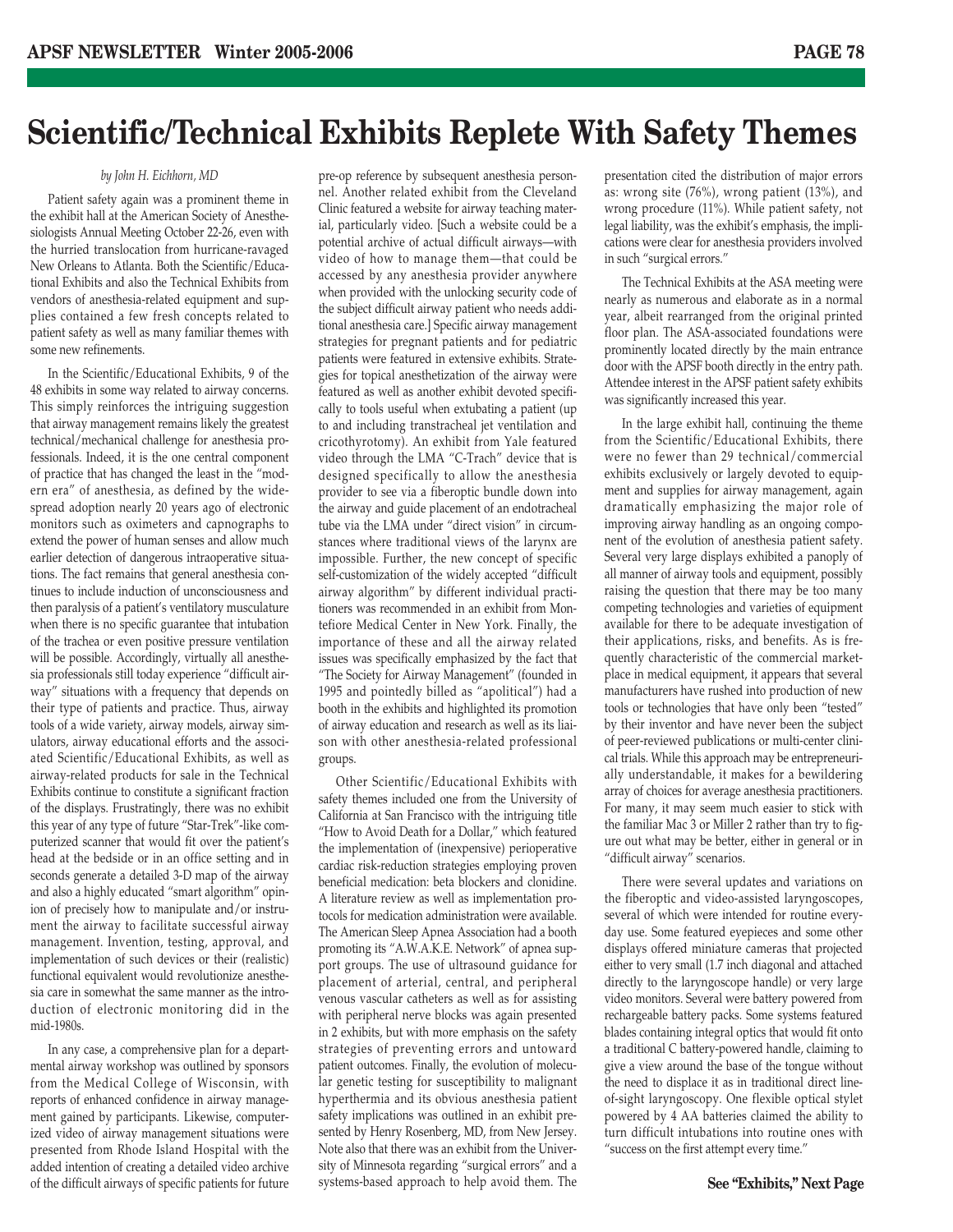### **Patient Warming, Infusion Pumps, and Monitoring Included Among Exhibits**

### **"Exhibits," From Preceding Page**

Patient warming was another very common commercial theme in the Technical Exhibits. Several new brands and variations of warming blankets or equivalents were displayed. Actively warmed wraps for the patient's arms as the sole source of warming were offered as a new solution, particularly for procedures in which traditional blankets could not be used. One genuinely new technology involved a flexible heating fabric containing very thin low-voltage heating wires that make the slightly stiff fabric become toasty warm. This single-use system was touted as simpler, less bulky and cumbersome, and much less expensive than the commonly employed forced-air/plastic blanket system. Further, and apparently the subject of intense interest at the exhibit booth from many meeting attendees, was the additional new product that is a vest or jacket of the same heating material for the anesthesia provider who is chilly (or "freezing") in the OR. The material gets fairly warm, but not hot, and can be turned on and off by connecting or disconnecting a power cord to the same electric power supply that is connected to the patient's warming blanket.

Infusion pump displays touted patient safety with an increased emphasis and volume that has not been seen before. Apparent sensitivity to case reports of patient injuries from infusion pump accidents and subsequent regulatory and government inquiries seemed to be motivating some of the sales discussions from representatives of these companies. Likewise, new features and variations of rapid infusion devices stressed safety issues, particularly improved ability to detect air in infusion lines and then prevent entry of that air into the patient's blood stream.

Ventilation monitoring during MAC and sedation seemed to reemerge as a targeted safety issue this year. Several companies heavily promoted the potential safety benefits of qualitative or near-quantitative assessment of expired  $CO<sub>2</sub>$  during sedated spontaneous ventilation. There was no specific reference to reported hypoventilation accidents with "deep sedation," such as in plastic surgeons' offices or even endoscopy or imaging suites, but the implications were unmistakable.

Finally, an intriguing new product that could have safety implications was featured. A mechanical device inserted in the breathing circuit in place of the Y-connector is intended to speed up emergence from the effects of inhalation anesthetics and, for example, reduce the time in stage 2 delirium and reduce time to extubation at the end of a general anesthetic. It functions in 2 ways, by causing some rebreathing and resulting deliberate mild

hypercapnia intended to stimulate increased minute ventilation and, thus, the faster exhalation of volatile anesthetics, and also by a second internal component that is an "anesthetic absorber" that captures the exhaled volatile anesthetic and prevents any return into the patient via the semi-closed circuit, thus increasing the excretion gradient and speeding emergence. Three abstracts with 45 total patients were cited as supporting clinical trials.

Overall, patient safety remains a central focus of the exhibits at the ASA Annual Meeting. This recognizes both the current success in improving safety and also the significant challenges still remaining, such as, for example, in making genuine changes in practice, leading to lower risk of patient injury associated with issues in airway management.

*Dr. John Eichhorn, Professor of Anesthesiology at the University of Kentucky, founded the* APSF Newsletter *in 1985 and was its editor until 2002. He remains on the Editorial Board and serves as a senior consultant to the APSF Executive Committee.*

### **APSF Executive Committee Invites Collaboration**

From time to time the Anesthesia Patient Safety Foundation reconfirms its commitment of working with all who devote their energies to making anesthesia as safe as humanly possible. Thus, the Foundation invites collaboration from all who administer anesthesia, and all who provide the settings in which anesthesia is practiced, all individuals and all organizations who, through their work, affect the safety of patients receiving anesthesia. All will find us eager to listen to their suggestions and to work with them toward the common goal of safe anesthesia for all patients.

### **Letter to the Editor** *Reader Highlights Value of Listening*

### **To the Editor:**

Bravo to Dr. Terring W. Herionimus, III, MD, FACA, FCCP, for his excellent letter published in the Spring 2005 *APSF Newsletter*. In his discussion of the tragic cases described in Dr. Lofsky's article, he noted his admonition to residents and students to not break contact with the patient.

I have made the observation that newly trained anesthesiologists routinely forego the use of precordial and esophageal stethoscopes. I believe they have been trained to rely on the other monitoring devices in use. While I applaud the ongoing development of sophisticated monitoring technology, I have great difficulty understanding how anyone can have a secure feeling without this direct patient contact. I have been in practice for 18 years and find these tools indispensable. Not only do they help avert disaster, but they are so important in the practical management of patients. Some of the scenarios in which I feel they are critical are as follows: immediate detection of partial or complete airway obstruction; assessment of proper placement and seating of LMAs; migration of endotracheal tube into the right mainstem bronchus, especially in pediatric cases during which I place the precordial on the left chest; diagnosis of wheezing; need for suctioning; disconnection; and light anesthesia with swallowing and borborygmi.

No doubt, some or maybe all of these conditions may be noted with other monitors. But how much more rapidly does one hear a wheeze as opposed to noticing a change in the end-tidal carbon dioxide curve? Or what about noticing an increased airway inflation pressure: isn't it much more instantaneous to just hear secretions clogging the endotracheal tube?

These are just a few examples that come to mind. I have been so troubled by this that I consulted my mentor from UCLA who told me that he thinks the problem is starting in medical schools with less emphasis on auscultation. He feels that many residents are uncomfortable with auscultation, and that even if they use an earpiece, they don't know what they are listening to.

I have also acted as a reviewer for malpractice cases in which these issues have been critical to patient outcome, although sometimes this is hard to prove in retrospect.

What can we do to improve this situation? Do we need to tighten the ASA standards? Or do others feel I am completely off base? I look forward to some answers.

*Danielle M. Reicher, MD Encinitas, CA*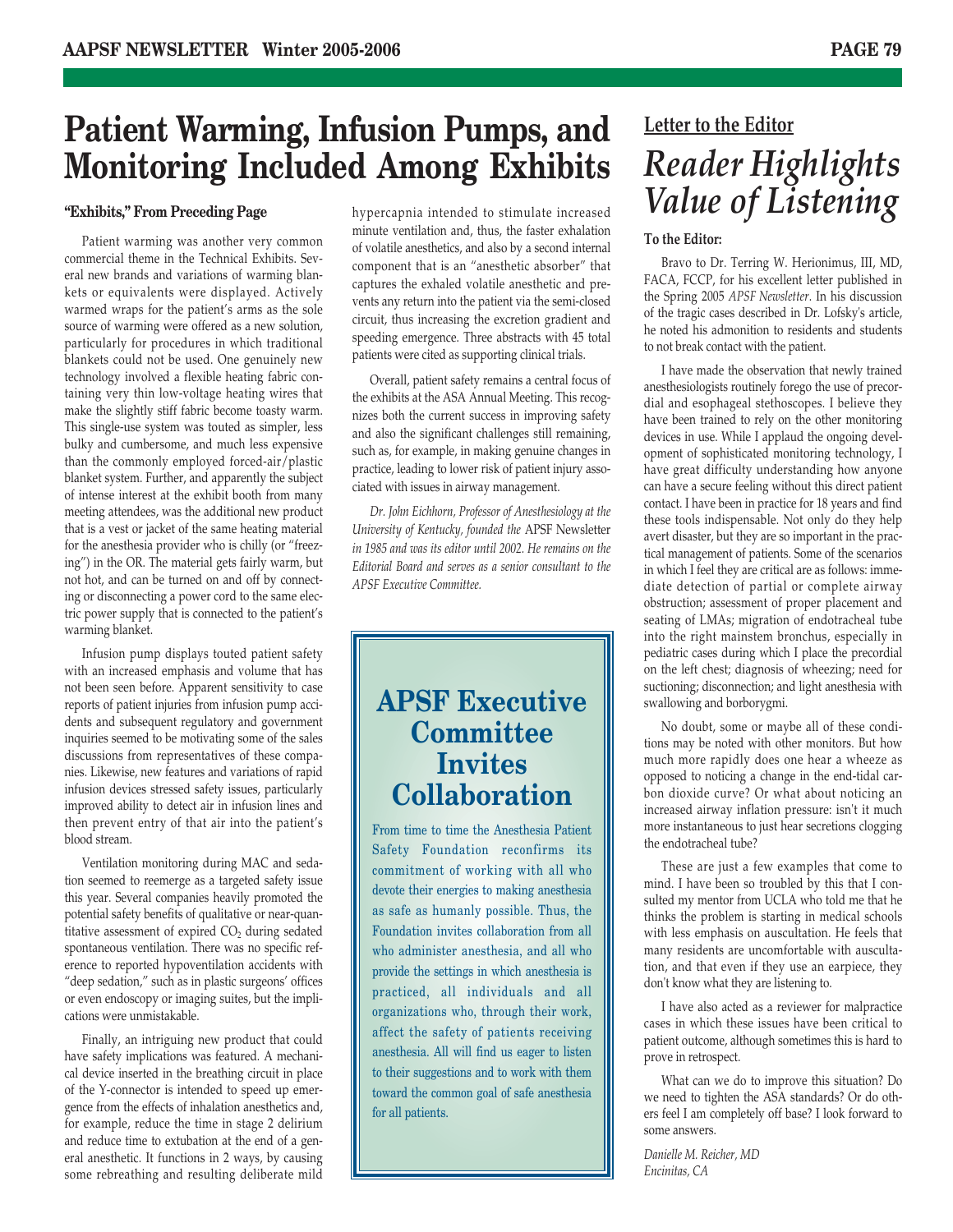### **Letter to the Editor**

# **Oxygen May Mask Hypoventilation— Patient Breathing Must Be Ensured**

### **To the Editor:**

We strongly support Overdyk's communication<sup>1</sup> about the many patients daily at risk of respiratory depression, and would like to elaborate on 3 issues he raised in order to pinpoint some of the problems.

First, he states that "Cashman reported an incidence of respiratory depression of. . . 1.3% by bradypnea (RR <10)." In sedated patients, both respiratory rate and tidal volume, and even  $ETCO<sub>2</sub>$  as isolated indices, fail to correlate consistently with alveolar ventilation  $(VA)$ , and therefore  $pCO<sub>2</sub>$ . This of course makes sense when one considers the effect of tidal volume on dead space (VD/VT) and therefore VA, and the clinical observation that narcoticinduced respiratory slowing is frequently associated with an increase in tidal volume. The latter, in turn, reduces VD/VT and ameliorates the effect of the decrease in respiratory rate on VA. This, in fact, is the rationale for using opiates as a cornerstone of therapy in managing the early phase of respiratory failure and fatigue characterized by rapid shallow breathing in acutely ill patients. Bottom line: Bradypnea is certainly a signal that opiate therapy may be endangering the patient, but if only for better physiologic understanding, nobody should be under the impression that bradypnea correlates directly with VA and  $pCO<sub>2</sub>$ . Further, even  $ETCO<sub>2</sub>$  monitoring is problematic since adequate tidal volumes are required to reflect the alveolar  $pCO<sub>2</sub>$ , and shallow breathing may result in a low  $ETCO<sub>2</sub>$  because of poor mixing of expired gas. Therefore, careful trained interpretation of  $ETCO<sub>2</sub>$  is necessary in using this as a measure of ventilation in nonintubated sedated patients.

Second, Overdyk states that, "Supplemental oxygen. . . merely postpones the patient's insidious progress from bradypnea to apnea." Since supplemental oxygen has no significant effect on ventilation, it has no direct causative effect on the progression from bradypnea to apnea (other than eliminating hypoxic drive). What it does do is *mask* that natural opiate-induced progression from bradypnea to apnea, by failing to allow the patient to become hypoxemic, which would otherwise cause a pulse oximeter alarm, thereby alerting clinicians to the respiratory danger. It is crucial to appreciate these points—that clinicians, without realizing that they are doing so, are using the pulse oximeter as a gauge of ventilation, and that oxygen masks hypoventilation as detected by pulse oximetry, by maintaining the  $SpO<sub>2</sub>$ , even to the point of apnea.2-4

Finally, Overdyk writes that using pulse oximeters is a "deceptively ineffective approach" to preventing catastrophic respiratory depression—but this is only true when supplementary oxygen is being administered. In a patient breathing *room air*, pulse oximetry is highly effective in signaling hypoventilation and/or airway obstruction! The problem, again, is that clinicians who use pulse oximetry to monitor ventilation may fail to appreciate the relevant physiology of the Hb-oxygen dissociation curve, and how it affects such a practice (i.e., that the application of oxygen, even 1 or 2 liters by nasal cannulae, moves the patient to the right on the Hb-oxygen dissociation curve, in which case the PaO<sub>2</sub> no longer linearly correlates with the SpO<sub>2</sub>, and as a result, the  $SpO<sub>2</sub>$  then no longer correlates with alveolar ventilation).

The Practice Guidelines for Sedation and Analgesia by Non-Anesthesiologists<sup>5</sup> recommend that supplemental oxygen be administered to all patients undergoing deep sedation. Unfortunately, the Guidelines, which thousands of practitioners look to for guidance, are entirely silent on the complications of this practice. Interestingly, a recent report in the emergency medicine literature highlighted this issue.6 Apparently, these practitioners seem to have more insight into the relationship between the  $SpO<sub>2</sub>$  and hypercapnea—and the confounding influence of supplemental oxygen—than other clinicians who deal with exactly this interface, in every patient they treat, on a daily basis. For example, Ramsay was criticized (*Anesthesiology* 2005;102:1066) for failing to use supplemental oxygen in patients administered a dexmedetomidine infusion for airway surgery, the communicating authors completely missing the point that pulse oximetry, expressly on room air, was a vitally—if not the only—accurate monitor of respiratory depression in the reported cases.

As Overdyk indicated, respiratory depression continues to be a frequent liability event in many settings, with PCA use alone translating into "thousands of patients with potentially catastrophic respiratory depression per day." Similarly, during procedural IV sedation, respiratory complications continue to occur commonly, despite a veritable industry of regulations and policies designed to prevent such critical incidents. Clearly, clinicians and guidelines are missing the critical practical message that *breathing is the only thing that counts*. In fact, it could be argued that instead of making opiate use and IV sedation safer, pulse oximetry has introduced an unforeseen complication, because now clinicians are misled by a number, instead of being singularly attentive to the physical act of breathing and airway patency—watching the chest go up and down, and listening to the hiss of air through the nose or mouth—as they were in the old days, because back then, those were the only parameters one could monitor to keep the patient safe. Following that rationale leads to the inescapable conclusion that much, if not the majority of respiratory morbidity and mortality that has occurred in the current era (of IV sedation with monitoring via pulse oximetry) could have been avoided simply via the deliberate and purposeful exclusion of the use of supplemental oxygen (which would effectively put a brake on the level of sedation a clinician was willing to administer).

Clinical medicine does need a better mousetrap to directly measure ventilatory sufficiency in nonintubated patients, and we would agree that the APSF is the ideal organization to tackle the problem. Transcutaneous carbon dioxide monitors may provide a solution and certainly warrant further validation. In the meantime, pulse oximetry can be an effective solution, as long as clinicians understand how to use it appropriately. If PCA use on room air results in hypoxemia, then the fix is not to apply oxygen as de facto treatment, but to either decrease the opiate allowed, or if supplemental oxygen is administered,\* move the patient to a more closely monitored environment.

*Leo I. Stemp, MD Springfield, MA Michael A. Ramsay, MD, FRCA. Dallas, TX 75246*

(\*The decision to use supplemental oxygen should be clinically based, as with any other drug, not reflexive just because the  $SpO<sub>2</sub>$  drops. The benign nature of isolated hypoxemia was noted in an earlier communication.7)

#### **References**

- 1. Overdyk, FJ. PCA presents serious risks. *APSF Newsletter* 2005;20(2):33.
- 2. Freeman, ML, et. al. Carbon dioxide retention and oxygen desaturation during gastrointestinal endoscopy. *Gastroenterology* 1993;105:331-9.
- 3. Ayas N, et al. Unrecognized severe postoperative hypercapnia: a case of apneic oxygenation. Mayo Clinic Proceedings 1998;73:51-4
- 4. Frumin MJ, Epstein RM, et al. Apneic oxygenation in man. *Anesthesiology* 1959;20:789-98.
- 5. American Society of Anesthesiologists Task Force on Sedation and Analgesia by Non-Anesthesiologists. Practice Guidelines for Sedation and Analgesia by Non-Anesthesiologists. *Anesthesiology* 2002;96:1004-17.
- 6. Witting MD, Hsu S, Andres CA. The sensitivity of room-air pulse oximetry in the detection of hypercapnia. *Am J Emerg Med* 2005;23:497-500.
- 7. Stemp L. Etiology of hypoxemia often overlooked. *APSF Newsletter* 2004;19(3):38-9.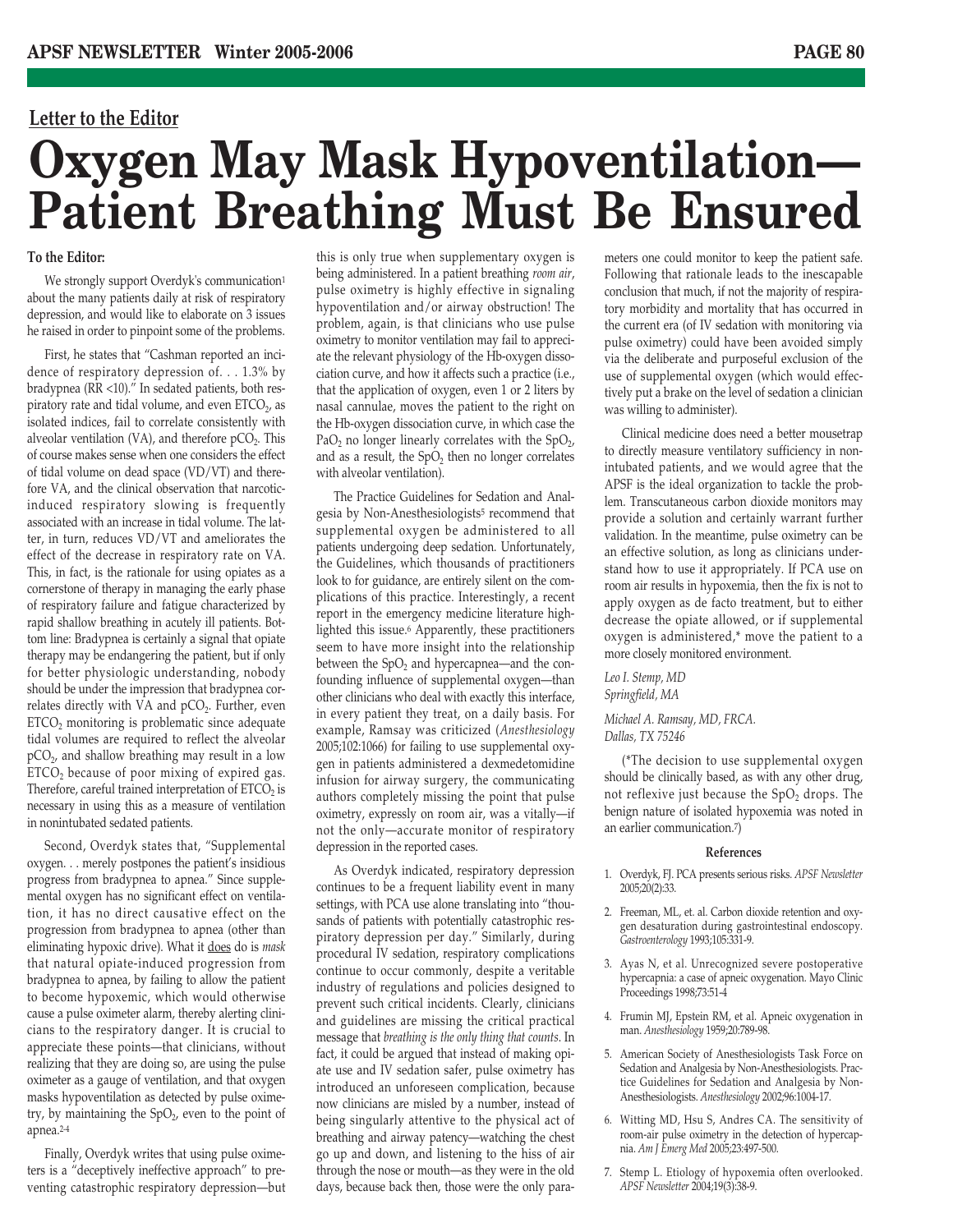### **Perioperative Temperature Management: Roundtable Discussion Identifies Need to Avoid Hypothermia**

*The following are the minutes of a roundtable discussion held in Louisville, KY, on June 11, 2005, chaired by Scott Robinson, MD, and Kushagra Katariya, MD. Also participating were Dan Sessler, MD, Andrea Kurz, MD, William Edward Hodges, CCP, and Jan Odom-Forren, MS, RN.* 

The panel commented on documented causes and effects (summarized in Table 1) of perioperative hypothermia. The panel's concerns included

### **The Unavoidable Chilling Effect of General and Regional Anesthesia during Surgery**

Physiologic temperature regulation in warmblooded animals is intricately controlled by relying upon the autonomic and somatic nervous systems' ability to sense changes in ambient temperature, and within a narrow threshold, respond appropriately to maintain core body temperature in the normothermic range between 36°C and 38°C.

Induction of either general or regional anesthesia impairs thermoregulation, allowing a redistribution of heat from the central compartment of the body (consisting primarily of the major organs) to the periphery. In addition, heat is lost to the cold OR environment over time, furthering the heat deficit that will ultimately be repaid postoperatively.

### **The Consequences of Perioperative Hypothermia**

Very young, very old, and very sick patients are more likely to become hypothermic during anesthesia and surgery regardless of procedure. Additionally, certain procedures exacerbate perioperative hypothermia by their length or field exposure alone. The systemic changes indicated in the table have been noted to occur even as little as 0.5°C below the normothermic range. Members of the panel believed these effects are under-appreciated by the general medical and surgical community, believed the severity of damage increased in tandem with the degree of hypothermia, and discussed some of the reasons for this as well as some solutions.

### **The General Lack of Appreciation for the Incidence and Effects of Hypothermia**

Panelists noted that despite the importance of normothermia for surgical outcomes, there persists an inter- and intra-institutional inconsistency. Some institutions uniformly strive for normothermia, and consistently monitor core temperature, while others may not even monitor as much as 40% of their patients. Panelists spotlighted several reasons for this inconsistency, including the following:

**Staff turnover** contributes to inconsistent practice patterns because a trained constituency for strict attention to practice patterns for maintaining normothermia may dissolve as staff moves to new locations or even just new areas of interest.

**Technical factors** especially concerning the measurement of core temperature may impair the clinician's ability to accurately determine a thermal target. The appropriate sites for measuring core temperature are the esophagus, nasopharynx, tympanic membrane (using an appropriately placed thermocouple), and pulmonary artery. Many of these sites are unavailable during different types of cases. Of note, the bladder temperature may accurately reflect other core temperatures, but in conditions of low urine flow may be as unreliable as rectal temperature. Relying on patient reports of comfort during neuraxial anesthesia when they are equally vulnerable to hypothermia is frustrated because patients' sensation of hypothermia may be completely disrupted, and they may report comfort when in fact they are becoming hypothermic.

**Lack of evidence-based guidelines on how best to warm patients** results in practice guidelines (especially ASA standards), which are general and non-specific. Clinicians are given maximum clinical flexibility, but little guidance about which technique may prove successful in particular situations. Practice guidelines are in many cases more helpful than standards because they are specific enough to overcome institutional and personal practice based on tradition and convenience.

**The benefits of warming may not be immediately apparent.** Compared with using a drug or performing surgery, the results of warming may be relatively delayed. Unlike giving a drug and observing an immediate response, changes in core body temperature occur very slowly because of the energy flow to and from the body during heat transfer. When core temperature falls early in a procedure, despite active warming, clinicians doubt the effectiveness of the intervention. Also, each patient and procedure is different enough to be an "experiment of one" whereby the clinician does not know whether a different modality would have a better result in the particular patient.

**The appropriate stakeholder may not make decisions about what happens in the OR.** Decisions about adopting warming technology may be made at an institutional level where the benefits of normothermia may not be the primary concern. Also, there may be unintentional "turf battles" about who controls the treatment of certain complications (e.g., wound infections) whose inception in the hypothermic intraoperative period may be hidden to observers of the problem at a remote time. Education and closer cooperation is essential. Communication and feedback from colleagues may be fragmented, such as the lack of reporting wound infections to the anesthesiology area, or the lack of communicating temperature information to surgery area.

**Some patients are just difficult to warm.** During spinal surgery, the patient is excessively exposed to the cold OR environment with little available area for attaching warming devices. Similar problems occur in some major cardiac and vascular procedures where, in addition, active warming of poorly perfused lower extremities (including during aortic cross-clamping) is proscribed. Trauma patients undergoing multiple operations by several surgical teams at the same time represent another such problem group.

**Safety considerations include hyperthermia and burns.** Adult patients warmed by forced air are unlikely to become seriously hyperthermic because they can still sweat. In children and infants, this method is less effective due to a relatively larger surface to absorb heat. Burns from forced air devices have been reported when the delivery hose has been used without an appropriate blanket. Circulating-water garments and pad devices have more effective heat transfer, and therefore are provided with a servo control to prevent hyperthermia.

### **Pre-Warming: An Important Component of Perioperative Temperature Management**

One member of the panel suggested that 30 minutes of pre-warming would keep patients normothermic during 2 subsequent hours of surgery without further active measures being taken. Others noted that at least the initial drop in temperature is lessened in the pre-warmed patient so that intraoperative rewarming does not take so long. No intervention can counteract the redistribution of heat from the core to the periphery during the initial phase of hypothermia. Even forced air warming during the first hour or so can only affect the peripheral compartment, having no effect on core temperature. It is only after the periphery is warm that the total body heat content increases enough to begin warming the core. Pre-warming as much as 30 minutes outside the OR or during pre-anesthesia procedures such as starting lines could preclude the need for intraoperative warming in short cases, and could markedly improve the effectiveness of warming during longer ones.

### **Passive vs. Active Warming Strategies**

Passive warming by insulating to the maximum extent possible all exposed skin surfaces can reduce radiant and convective heat loss by approximately 30%. All the common materials usually employed are equally effective, but the benefit drops off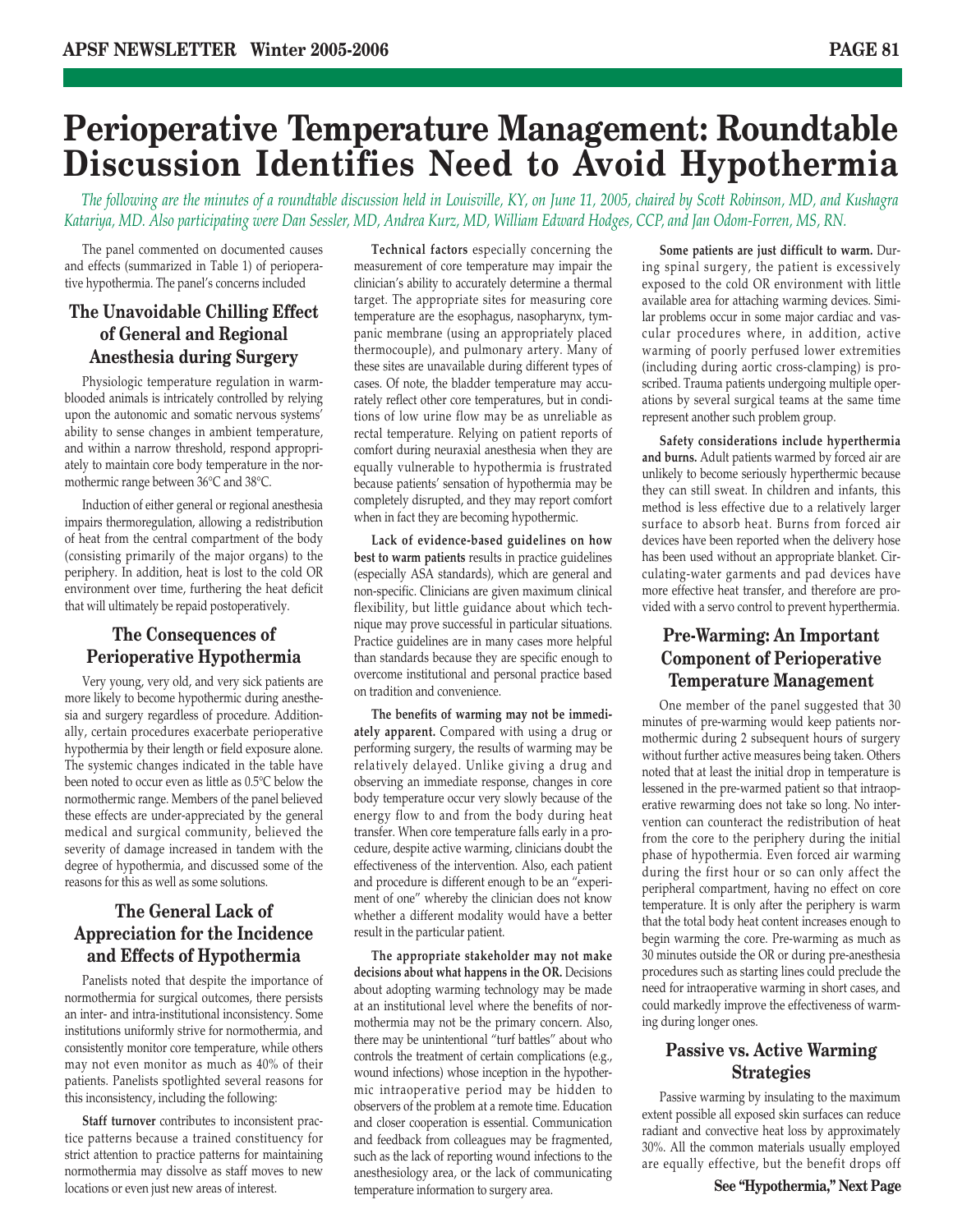# **Hypothermia Has Multiple Effects**

### **"Hypothermia," From Preceding Page**

greatly after the first layer. Seventy percent of the heat loss and all of the heat redistribution must be dealt with actively.

Active warming involves the use of a device that can both prevent heat loss (insulating the surface, but also warming the skin to reduce the gradient for radiant heat loss) while also providing a net positive thermal flux from the device to the patient, thereby increasing the total heat content of the body and warming the core. Active warming with forced air is inexpensive, safe, and far more effective in several studies than passive warming. Although the heat capacity of air is low, forced air devices are effective because the air is dispersed over a wide surface area. There is no demonstrated difference in effectiveness between brands of forced air systems.

Heat transfer from advanced technology circulating-water devices can be up to 5 times greater than air per unit area. This accounts for their usage in surgical cases where body surface is at a premium and satisfactory results are difficult to achieve with forced-air.

Summarizing, roundtable participants agreed that evidence-based practice guidelines could, where implemented, result in widespread measurement of core temperature and the use of active warming devices in all types of cases where anesthesia induced hypothermia occurs. This

could, in fact, go a long way toward the goal of normothermia for every patient, reducing the attendant consequences.

### **Possible Impact of Hypothermia**

| <b>Organ System/Function</b>          | <b>Resulting Effect(s)</b>                                                                                                                                                |
|---------------------------------------|---------------------------------------------------------------------------------------------------------------------------------------------------------------------------|
| <b>Adrenergic System</b>              | • Stimulation of sympathetic nervous system<br>• Significant increase in norepinephrine<br>• Minimal adrenomedullary/adrenocortical response                              |
| <b>Coagulation Function</b>           | • Decreased platelet function<br>• Impaired coagulation cascade<br>• Increased fibrinolysis<br>• Potential for increased blood loss and need for transfusion              |
| <b>Cardiovascular System</b>          | • Systemic and pulmonary vasoconstriction<br>• Increased blood pressure<br>· Increased likelihood of ventricular dysrhythmia<br>• Increased risk of myocardial infarction |
| <b>Immune System</b>                  | • Decreased neutrophil and macrophage function<br>• Decreased tissue oxygen levels<br>• Increased risk of wound infection<br>• Potential for delayed wound healing        |
| <b>Metabolic System</b>               | • Postoperative shivering, which increases total oxygen consumption                                                                                                       |
| <b>Pharmacokinetic Function</b>       | • Potentiation of neuromuscular blockers<br>• Decreased minimal alveolar concentration of inhaled agents                                                                  |
| <b>Psychological/Emotional Effect</b> | • Decreased patient satisfaction                                                                                                                                          |
| <b>Respiratory System</b>             | • Blunted ventilatory response to oxygen<br>• Decreased tissue oxygen requirements<br>• Left shift in hemoglobin-oxygen dissociation curve                                |



*APSF Education committee members Ken Abrams, Tricia Meyer, Susan Polk, Alan Harvey, and Richard Prielipp reviewed all 51 Scientific Exhibits and arrived at a consensus opinion for the Ellison C. "Jeep" Pierce, Jr., MD, Best Scientific Exhibit in Patient Safety Award. This year's winner is "MacIntosh and IBM-compatible Laptop-based Vidoegraphy of Airway Management for Teaching Airway Management and Record Keeping" from Brett L. Arron, MD, Richard Gillerman, MD, and James E. Peacock, RN of Rhode Island Hospital, Providence, RI. Dr. Stoelting (left) presents the award while Committee Members Richard Prielipp and Tricia Meyer look on.*

**The APSF continues to accept and appreciate contributions.** 

*Please make checks payable to the APSF and mail donations to*

### **Anesthesia Patient Safety Foundation (APSF)**

520 N. Northwest Highway Park Ridge, IL 60068-2573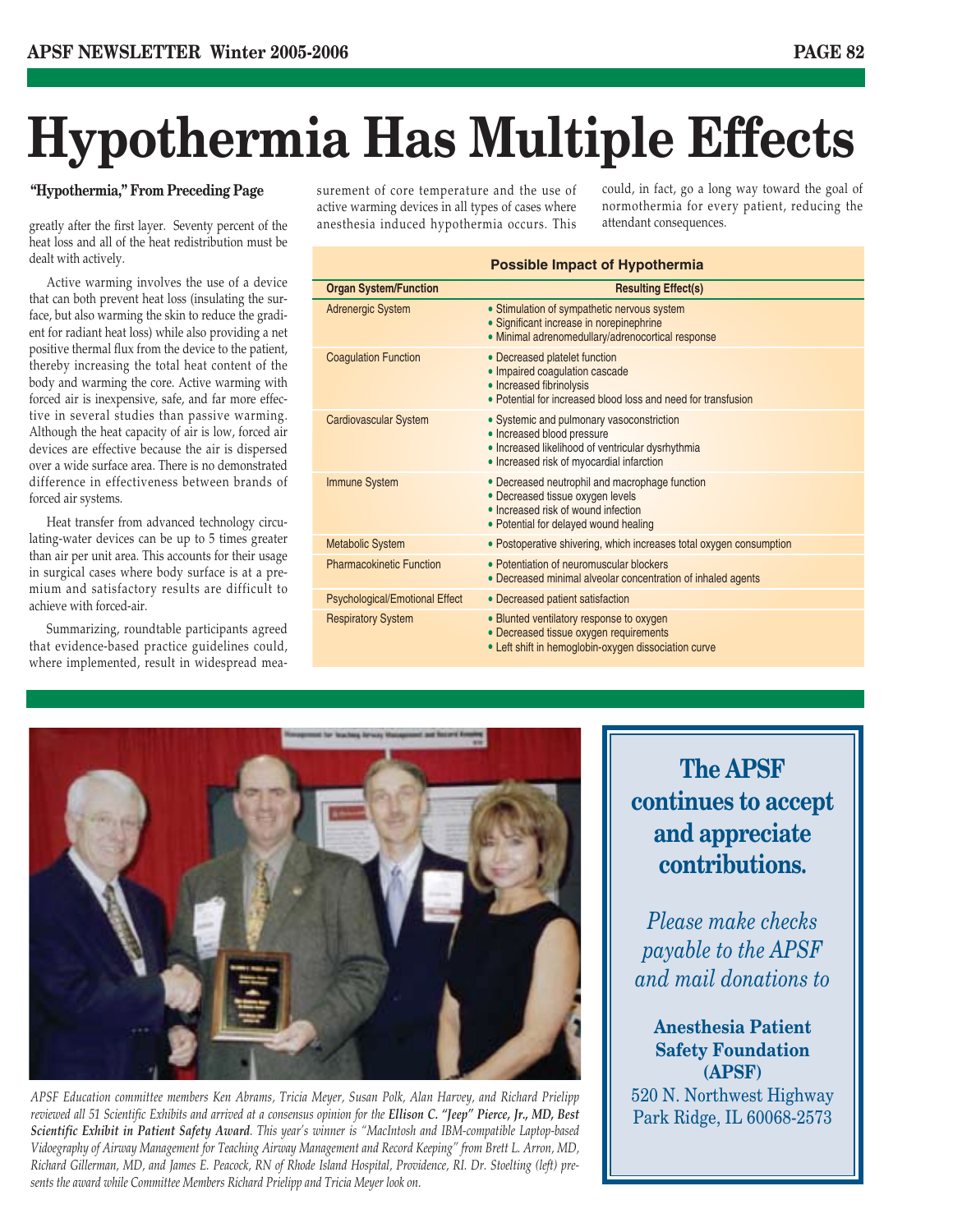# **Difficult Intubation in the Obese Patient**

#### *by Craig Troop, MD*

### *Reprinted with permission of Texas Medical Liability Trust.*

The following scenario is a synopsis of the anesthesiologist's worst nightmare: can't intubate/can't ventilate. This ongoing concern in anesthesiology is being revisited in light of the personal observation that as the prevalence of obesity increases, standard oral intubation is becoming more difficult. The following summary is based on an actual closed claim case.

### **Case**

A 54-year-old man was scheduled for a total knee replacement. The patient was 5'6" and weighed 250 pounds. His BMI was 40 kg/m2. In addition to obesity concerns, his medical history included hypertension, hypercholesterolemia, GERD, type II diabetes (diet controlled), and possible sleep apnea. The patient agreed to the placement of an epidural catheter for postoperative pain control but demanded to "be asleep" for the surgery.

Following the uneventful placement of an epidural catheter, the patient was placed in a **fully supine position**, monitors were connected, and a rapid sequence induction was performed. Oral laryngoscopy with a MAC 3 blade was attempted which revealed a grade 4 view (no identifiable laryngeal anatomy).1 Mask ventilation with an oral airway/bag and mask was attempted and noted to be difficult requiring high positive inspiratory pressures. Oral laryngoscopy with a MAC 4 and then a Miller 2 blade was attempted. The difficult airway cart, an intubating LMA, and additional anesthesia assistance were summoned. Between each attempt to secure an airway, mask ventilation became increasingly difficult; peak airway pressures were reported to be "sky high." After several minutes of unsuccessful airway management, a general surgeon arrived. As the surgeon attempted a difficult tracheotomy, the patient arrested and further resuscitation efforts failed.

### **Discussion**

For every dramatic, worst-case scenario as above, how many countless near misses occur? This article is not intended to be a lengthy review of the difficult airway. There are many excellent resources addressing this topic by notable national airway educators. (Please see Caplan, et al.'s "Practice Guidelines for Management of the Difficult Airway."2,3 The House of Delegates of the American Society of Anesthesiologists spent more than 18 months and more than \$150,000 in approving these guidelines.) The intent of this article is to share some suggestions based on personal experience.

As mentioned earlier, I have observed a trend of an increase in the overall number of difficult airway patients. There are several reasons for this, but perhaps an identifiable problem is the ever-increasing incidence of obesity with attendant comorbid disease processes. Five of the top 10 most "overweight cities" in the U.S. are in Texas.

As a broad classification, the morbidly obese patient is "apple-shaped" (tight fat) in appearance or is "pear-shaped" (loose fat) in appearance.4 Based on my experience, the "tight fat" obese patient tends to have a higher incidence of difficult airway issues.

There are several physical signs that can alert one to the possibility or probability of a patient having a difficult airway. The 6-Ds of airway assessment are 1 method used to evaluate for signs of difficulty:

- 1. Disproportion (tongue to pharyngeal size/ Mallampati classification)
- 2. Distortion (e.g., neck mass)
- 3. Decreased thyromental distance (receding or weak chin)
- 4. Decreased interinscisor gap (reduced mouth opening)
- 5. Decreased range of motion of the cervical spine, and
- 6. Dental overbite.5,6

Although all 6 points are important, in my opinion, "the jaw tells the story." An over-looked and simple clinical sign to assess the jaw is the upper lip bite test.7 The patient is asked to touch their upper lip with their lower teeth, i.e., protrude the mandible. This simple test addresses D3 and D6. Concerning point D5, ask the patient to look up at the ceiling or tilt their head backward. Any launching forward of the patient's shoulders confirms that the range of motion of the cervical spine is limited.

Having clinically identified a potentially difficult airway and especially for the "tightfat"/"apple shaped" obese patient, here are some personal, practical suggestions:

**1. Start from a position of strength.** The term HELP (head elevated laryngoscopy position) was coined by Dr. R. Levitan.8 Two articles on prepositioning the morbidly obese patient have shown that this position improves the laryngoscopy view9 and that there is an increase in the desaturation safety period.10 Rescue ventilation techniques, (oral airway/bag and mask) are facilitated by the HELP position. The head and neck are elevated above the chest and abdomen. The airway is therefore more isolated and easier to work with. Further, the weight of the abdomen is falling away from the diaphragm and less positive airway pressure is required. Stacking with blankets can create the HELP position, but may cause variable and/or unstable results. A pre-cut foam positioner designed to quickly achieve the HELP position is commercially available.

**2. Have airway management plans A, B, and C worked out,** and all materials immediately available in the OR before the induction of anesthesia. If plan A is not achieving the desired result, activate plan B, or C early. There is much wisdom in the phrase, "Don't persist in the same technique and expect a different result." There are numerous airway devices available for advanced airway management. In my opinion, it is important to master 3 or 4 different techniques, and maintain a comfort level with each through constant practice.

Again, the above suggestions are my opinions based on personal experience. For more information, please review the ASA algorithm for managing difficult airways, available at www.asahq.org/ publicationsAndServices/Difficult%20Airwaypdf.

#### **References**

- 1. Cormack RS, Lehane J. Difficult tracheal intubation in obstetrics. *Anaesthesia* 1984;39:1105-11.
- 2. Caplan RA, Benumof JL, Berry FA, et al. Practice guidelines for management of the difficult airway. A report by the American Society of Anesthesiologists Task Force on Management of the Difficult Airway. *Anesthesiology* 1993;78:597-602.
- 3. Caplan RA, Benumof JL, Berry FA, et al. Practice guidelines for management of the difficult airway: an updated report by the American Society of Anesthesiologists Task Force on Management of the Difficult Airway. *Anesthesiology* 2003;98:1269-1277.
- 4. American Society of Bariatric Surgery. Rationale for the surgical treatment of morbid obesity. Available at www.asbs.org/html/patients/rationale.html. Accessed August 22, 2005.
- 5. Mallampati S. Clinical Assessment of the Airway. *Anesthesiology* 1995;13:301-308.
- 6. Benumof JL. Airway Management: Principles and Practice. St. Louis: Mosby, 1996:126-42.
- 7. Khan ZH, Kashfi A, Ebrahimkhani F. A comparison of the upper lip bite test (a simple new technique) with modified Mallampati classification in predicting difficulty in endotracheal intubation: a prospective blinded study. *Anesth Analg* 2003;96:595-9.
- 8. Levitan RM, Mechem CC, Ochroch EA, et al. Head-elevated laryngoscopy position: improving laryngeal exposure during laryngoscopy by increasing head elevation. *Ann Emerg Med* 2003;41:322-30.
- 9. Collins JS, Lemmons HJ, Brodsky JB, et al. Laryngoscopy and morbid obesity: a comparison of the "sniff" and "ramped" positions. *Obes Surg* 2004;14:1171-5.
- 10. Dixon BJ, Dixon JB, Carden JR, et al. Preoxygenation is more effective in the 25 degrees head-up position than in the supine position in severely obese patients: a randomized controlled study. *Anesthesiology* 2005;102:1110-5.

*DISCLOSURE: Dr. Troop is the inventor of a commercially available pre-formed positioning aid mentioned in this article.*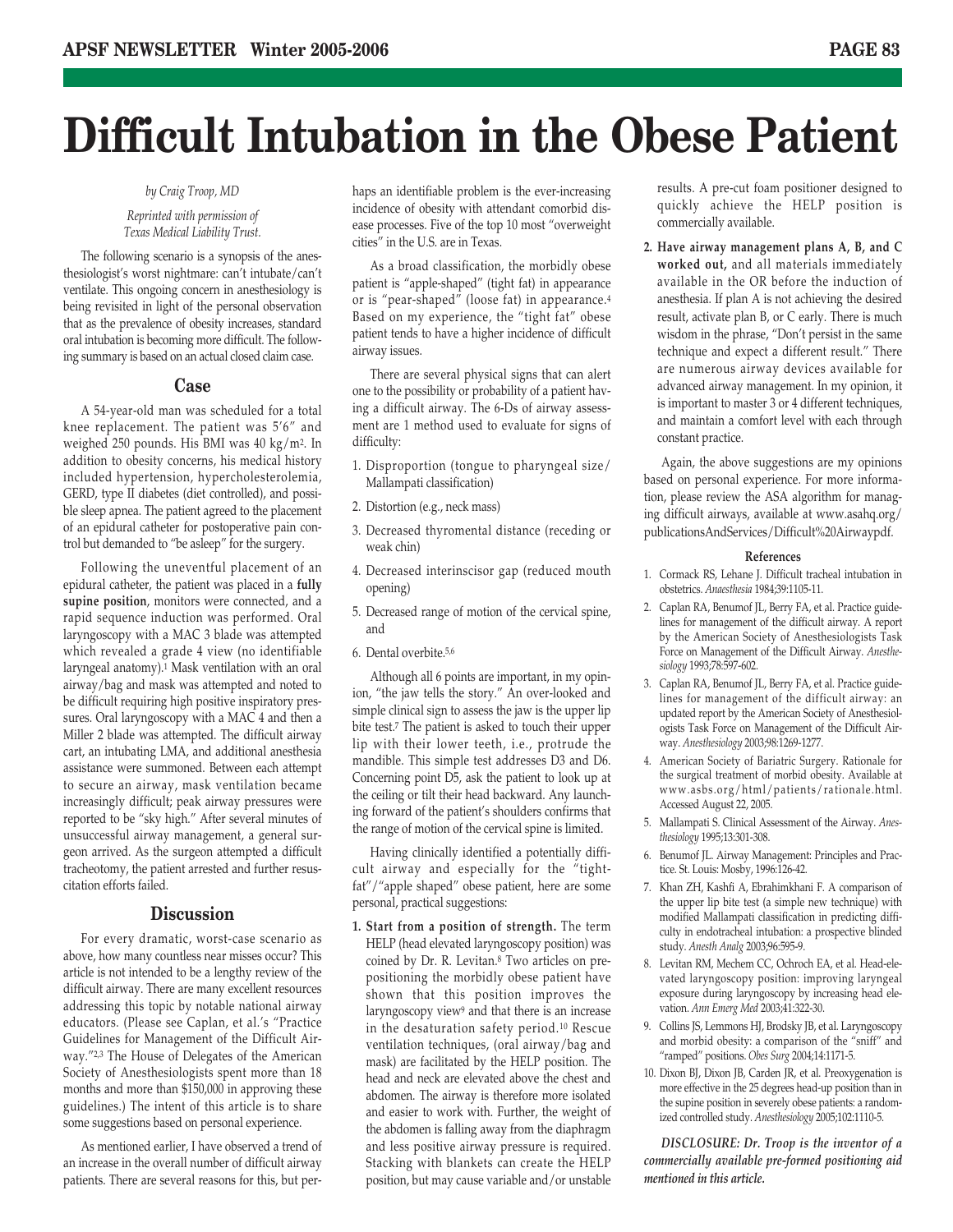### **Letter to the Editor**

# **Reader Calls for Fair Risk-Benefit Analyses**

### **To the Editor:**

I would like to comment on 2 articles in the fall *APSF Newsletter*, "Complications of Cervical Epidural Blocks Attract Insurance Company Attention" and "DepoDur™: A New Drug Formulation with Unique Safety Consideration." I believe the articles have major problems and reflect poorly on how the APSF handles emerging safety issues.

The article on cervical epidural blocks is actually a nice mini-review; however, the entire focus of the article is on how to reduce insurance risk and it makes several recommendations. The article recommends the use of fluoroscopy, use of the prone position, avoiding injections if pain is experienced, and limiting sedation if possible. However, it is not clear in reading the case reports presented that any of these measures do any good! Fluoroscopy with epidurograms was used in the majority of cases, the use of sedation was about 50%, and the article pointed out, it is not clear that needle contact with the spinal cord is painful.

Thus, given that cervical spinal cord trauma may be reduced but not eliminated, the correct question is what is the risk versus benefit of cervical epidural injection? It is not a secret that there is a controversy and a paucity of randomized controlled data to show that epidural steroids are of benefit;<sup>1</sup> some do not use them in their practice at all. If there are any benefits, they seems to be short lived and of limited clinical usefulness.2

The real story is not reducing the risks of cervical epidural steroids, but whether they should be done at all. If a drug were released by a pharmaceutical company that had an incidence of paralysis, arachnoiditis, anoxic brain injury, and death, and the company had difficulty showing that it had clinical utility, it would never be released. If the APSF had properly reviewed the literature, I believe a reasonable conclusion is to call for a moratorium on cervical epidural outside of randomized control studies, rather than to improve the informed consent process.

The second article, "DepoDur™: A New Drug Formulation with Unique Safety Considerations," also missed the opportunity to improve patient safety. The headline on the second page of this article reads "Appropriate Protocols Needed for Depo-Dur™." I was excited to read this article as the manufacturer has been widely advertising this medication, and drug representatives were making the rounds selling this drug.

This article, again well-researched and written, goes over the "benefit" of the drug avoiding the need for a "cumbersome epidural pump." However, the article states that 4% of patients receiving this drug required naloxone. A recent review of epidural opioids put the established incidence of respiratory depression at 0.09% to 0.4% from continuous infusion of epidural opioids.3 I was expecting to get an appropriate protocol for use of this drug that has at least a 10-fold greater incidence of respiratory depression then current therapy. In fact, under the monitoring section of this article the only conclusion is that "there are no universally accepted stands or published guidelines for respiratory monitoring with opioid therapies by an accreditation body or society."

Again the APSF has missed the big picture of putting patient safety first. A risk-benefit analysis again might call into question the need for this drug when its risk of respiratory depression is so much greater than current therapy, and its benefit is so trivial. Because of these questions, perhaps continuous pulse oximetry should be used until more data establish this drug's safety. Perhaps, if the article were written by someone else other than an investigator involved in development of this drug, a more balanced view would be obtained.

The field of anesthesiology is routinely lauded for the great strides in improving patient safety and is held up as a model for other disciplines to follow. We need to continue being ever vigilant and to place our patients first, maximizing their safety and minimizing their risks. But we cannot rest on our laurels; we need to critically examine new medications and new procedures from an objective patient-oriented viewpoint. In the long run, this is what will keep our discipline strong and well respected.

*Amir Tulchinsky, MD Hartford, CT*

#### **References**

- 1. Butler, SH. Primum non nocere-first do no harm. *Pain* 2005;116:175-176.
- 2. Koes BW, Scholten RJPM, Mens JMA, et al. Efficacy of epidural steroid injection for low-back pain and sciatica: a systemic review of randomized clinical trials. *Pain* 1995;279-288.
- 3. Rathmell JP, Lair TR, Nauman B. The role of intrathecal drugs in the treatment of acute pain. *Anesth Analg* 2005;101:S30-43.

### **Letter to the Editor**

# *Monitoring and Vigilance Needed With DepoDur™*

### **To the Editor:**

DepoDur™ will certainly find its niche in the acute pain management arena; however, this formulation should be used with extreme caution. Not only did 75% of the patients need additional analgesia via an IV-PCA pump with all its associated problems as described by Dr. Viscusi,<sup>1</sup> the drug also had a higher side-effect profile. Whether it was 5% of the patients or 12.5%2 needing an opioid antagonist, these figures compare with 0% in the IV-PCA group. The higher side-effect profile was in the elderly patients with comorbid conditions, the subgroup who could potentially benefit most from this formulation. As the package insert highlights,<sup>3</sup> extreme vigilance and close monitoring is needed when DepoDur<sup>™</sup> is used, a condition that is not achievable in the surgical wards of most hospitals.

*Babak Roboubi, MD Director, Acute Pain Service Washington Hospital Center Washington, DC*

#### **References**

- 1. Viscusi ER. DepoDur™: A new drug formulation with unique safety considerations. *APSF Newsletter* 2005;20:50-1.
- 2. Viscusi ER, Martin G, Hartrick CT, et al. Forty-eight hours of postoperative pain relief after total hip arthroplasty with a novel, extended-release epidural morphine formulation. *Anesthesiology* 2005;102:1014-22.
- 3. DepoDur™ Package Insert: Full Prescribing Information, Endo Pharmaceuticals, Chadds Ford, PA, 2005

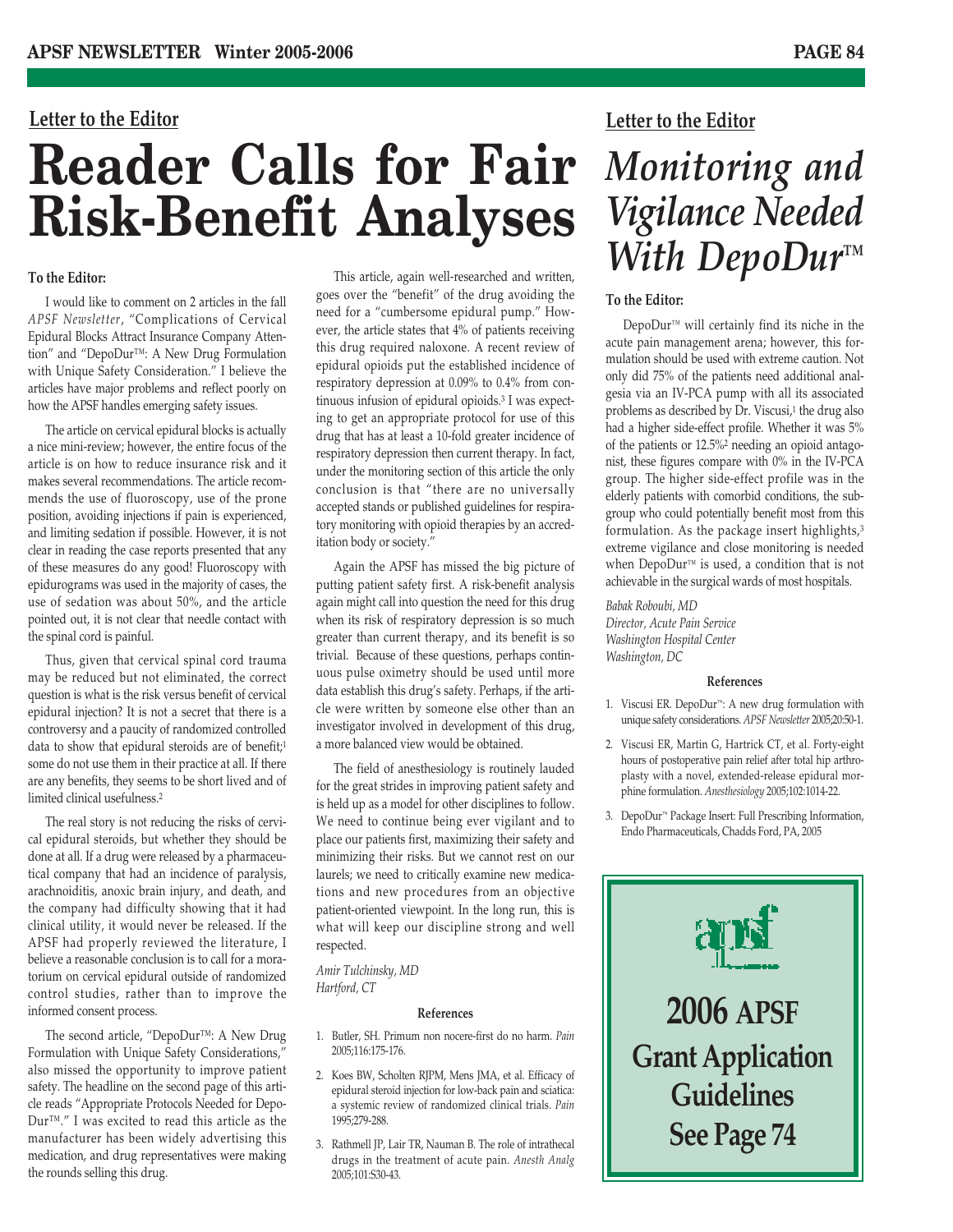# **Letters to the Editor Postoperative Period Perceived As Most Likely Opportunity for Corneal Abrasions**

### **To the Editor:**

I read with interest the letter in the Fall 2005 issue of the *APSF Newsletter* from Dr. Okwuone. Corneal abrasions have been the most frequent complication of anesthesia in my practice, and, if anything, the incidence seems to be rising, despite our best efforts to prevent them.

It is difficult for me to imagine why patients, lying supine for short cases, with nothing (other than eyelid tapes) touching their eyes, who have not been ventilated with a mask, should suffer such injuries.

My belief is that a large number of corneal abrasions are self-inflicted, either during or after emergence from general anesthesia. My experience is that many, if not most patients will reach for their faces as they wake up in particular, in order to rub their eyes. We spend a considerable amount of time in the OR, during transport, and in the PACU verbally and physically restraining patients from touching their faces.

Few things are more irritating, both to anesthesiologists and their patients, than to have a corneal abrasion become manifest after an otherwise uncomplicated anesthetic. I personally have on several occasions received a call from the PACU nurse stating, "Mrs. Jones is ready to go home, but one of her eyes is red and hurting." This an hour after seeing her in PACU with both eyes open (not red), responding appropriately, and denying any discomfort. My guess is that this injury has occurred subsequent to that time, but I am somewhat mystified as to how. I try to watch as the oxygen mask is applied in PACU, since I think that is a potential cause of eye injury, but failing that as the etiology, one must look to the patient.

I don't have an easy solution to this seeming dilemma. Restraining patients for more than a few minutes is impractical for a variety of reasons, not the least of which is medicolegal. Eye ointment, as noted by Dr. Okuone, is usually of dubious value and involves some minor drawbacks of its own blurry vision, risk of transmitting infection, and the occasional allergic reaction. I would be very interested to hear the views of other anesthesiologists on this subject.

*Eric A. Wardrip, MD Encinitas, CA*

### **To the Editor:**

Please allow me to commend Celestive O. Okwuone, MD, for his letter to the editor on "Anesthesia May Predispose Patients to Corneal Abrasions" in the fall 2005 issue of the *APSF Newsletter*.

As he points out the exact mechanisms of the injury to the cornea is unknown, but it is our duty as anesthesiologists to use all precautions to prevent it.

In my opinion most corneal abrasions are caused by the rubbing of the eyes during emergence from anesthesia. Certainly the pulse oximeter sensor in this situation is the most likely cause of injury. To prevent that, I ask the PACU nurses to place the pulse oximeter sensor on one of the toes rather than the finger.

*M. Saeed Dhamee, MD Milwaukee, WI*

### **To the Editor:**

I share Dr. Okwuone's concern regarding the potential for corneal injury in the perioperative period. I would add 2 more possible mechanisms of injury. During surgery involving the head or neck in which the eyes are draped, it is possible for the surgeon or assistant to put continuous pressure on the cornea by inadvertently resting an arm on the eye. Another period of vulnerability occurs before or after transport to the PACU when the plastic oxygen mask is placed on the patient's face and can easily pull the eyelid up, scratching the cornea.

*Heidi Smith, MD Seattle, WA*

> *Improved APSF website:* **www.apsf.org**

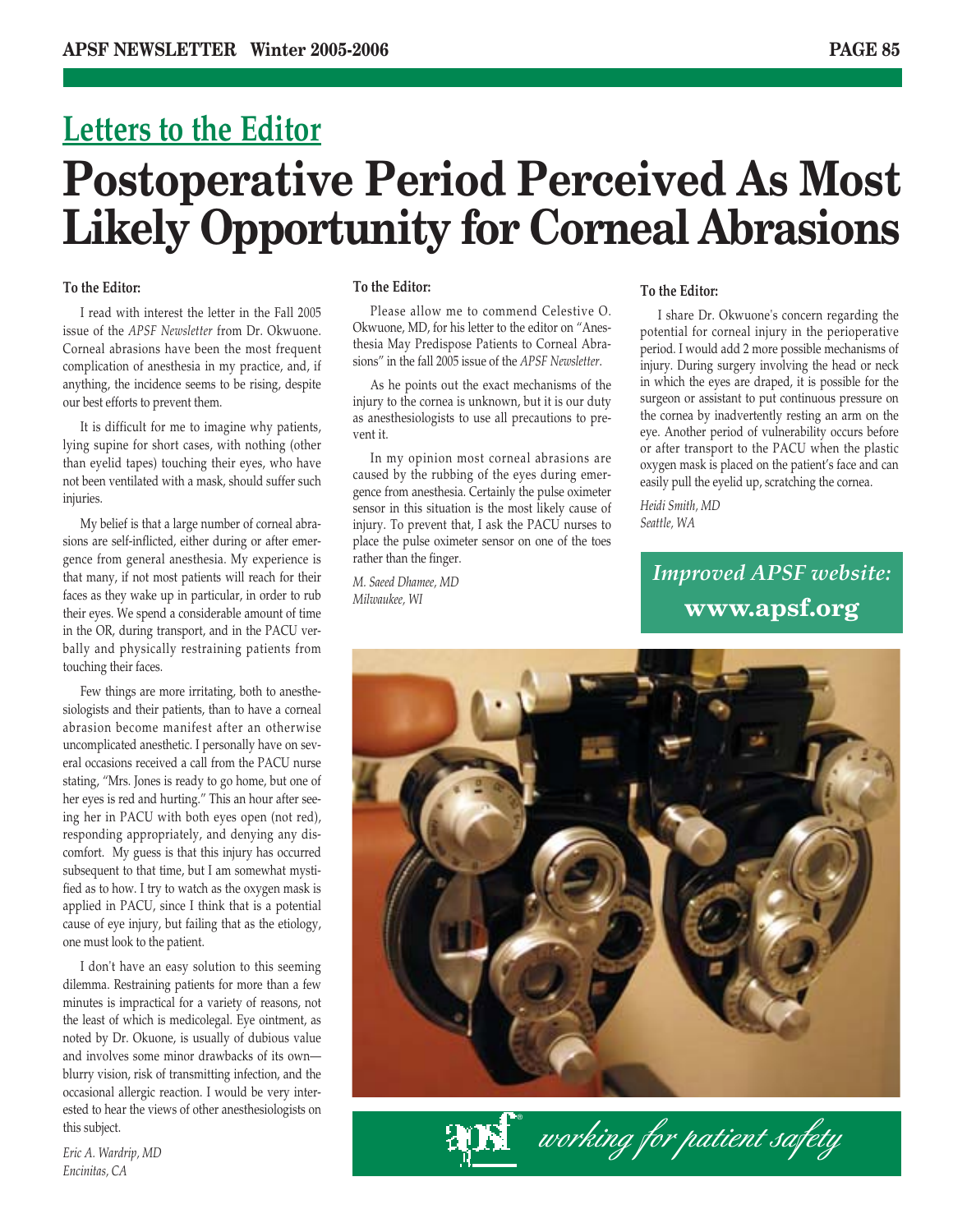### **In My Opinion Labeling History Reviewed and Future Explored**

### *by Patrick Foster, MD*

Placing a label on an otherwise unmarked syringe containing a drug intended for intravenous use would seem an uncontroversial contribution to patient safety. Yet 20 years after the original specification was published, we still await universal acceptance of the idea.

### **The Problem**

The need for such a marker has existed since those early days in anesthesia when intravenous barbiturates first challenged inhaled drugs at Pearl Harbor, and when Cecil Gray established the pivotal role of curare in general anesthesia. The speed of response to an intravenous (IV) injection may not allow time to manage the consequences of an error, and use of the IV route in general anesthesia has become more widespread. Many of us have devised systems for labeling our drugs. But now, the single anesthesiologist or anesthetist, once independently responsible for patient well-being during surgical assault, is being integrated into a surgical team, where responsibility for most aspects of a patient's care is shared; others now expect insight into the gasman's codes. So our once simple labeling system, designed as a rapid recognition code for the anesthesiologist or anesthetist, now has to evolve into a nationally agreed code for the precise recognition of pre-prepared injectable drugs for use by other surgical team members.

### **How it Started**

In the mid 1950s the University of Stellenbosch started planning a new medical school campus in Cape Town, South Africa, that would integrate medical, dental, and nursing schools with a major general hospital. All of this came into being in the early 1970s as the largest "school under one roof" in the Southern hemisphere, known as the Tygerberg Hospital. Design ideas were sought throughout Britain, Europe, and the United States, and major equipment sources were expected to come from Britain. However, 6,000-mile supply lines and misunderstandings of local circumstances meant that needs were often best met by local design and manufacture. Against this background, the incidental production of a syringe labeling system for a large anesthesia service was a minor undertaking, supported by the local Anesthesia Society. After testing designs in the mid 1970s Avery printed the original design and supplied international color definitions in the national specification. Rolls, each with 100 individual names on the code color, were mounted alongside each other on a dowel comprising a multiple dispenser. Some colors were chosen to reflect the class characteristics: "danger" red for muscle relaxants; blue to signify the cyanosis of opiate-induced respiratory depression; green for atropine-like drugs used in a syringe size smaller than (red) relaxants. There were few specific antidotes to the IV drugs used in anesthesia, but these were considered important enough to have some link to the color code of the agonist. This was done by using diagonal white stripes and color stripes in the color bar of the agonist. Thus nalorphine, atropine, and flumazenil share the color of opiates, relaxants, or benzodiazepines, respectively. With mixtures some interesting stripe patterns emerged, such as red/green/white alternating for the usual standard relaxant reversal of neostigmine and anticholinergic.

Visiting anesthesiologists to the Tygerberg Hospital took labels home to the United Kingdom, many European countries, Canada, and the United States, thus leading to the development of several informal versions. Dr. Rendell Baker was one of the first to introduce these ideas to the United States.

The original specifications were published in 1985 by the South African Bureau of Standards as SABS 0207-1985, and placed in the catalog of the International Standards Organization, of which the SABS is a member. Currently this standard is published by the Standards South Africa division of the SABS as SANS 10207 (www.stansa.co.za). A second revision is now under preparation to appear on this 20th anniversary of the original.

### **A Need for Change**

After 20 years a revision is necessary, if only to incorporate the changes brought by new technology. There were few applications for computers in a 1970s OR, but today, a syringe label can provide the interface between anesthesia machine and a computer that can "autopilot" a general anesthetic while recording the data. A revision also provides a chance to revisit some of the basic aims that shaped the first standard, which sometimes may have been misunderstood. There were drug representatives who believed the labels would replace the identifying "house colors" of their products. (Today, some makers wishing to support the color code concept, pack drugs of a similar class in boxes of the specified color. This is even more dangerous since drugs such as ephedrine and epinephrine can be mixed up in the same drawer of a drug cart stocked by a junior aid). The main goal was to reduce the danger of the wrong IV injection during the process of anesthesia. A design was proposed for a series of labels easily identifiable by color and print. These were to be applied to any syringe containing any drug, intended for IV use, after it had been transferred from its original pack into an anonymous syringe. Implied in the standard is observance of the safe practice that only the ultimate user of an IV drug should prepare the injection and affix the label. For optimum safety, it is essential to use one standard design as variations may lead to confusion.

Originally the focus of the 1985 standard was on anesthesia practice; however, this need now extends to cover PACU or postoperative ICU care. Recently, JCAHO regulations have addressed a wider range of drugs:

*"A new requirement for all types of accredited organizations that provide surgical or other invasive services specifies that all medications, medication containers, and other solutions used in peri-operative settings be labeled."*

This innovation, that includes syringes with other medication containers, seems eminently reasonable so long as one notes the following items:

First, a single unlabeled syringe is an anathema; unidentified content is presumed dangerous and to be discarded. Creative solutions will be found to cover simple routine clinical procedures such as the "flu shot." For example, *"Provided that the syringe never leaves the hand of the user from the time of its loading from a manufacturer's container until its discharge, no label need be applied."* Second, the simplest label

must now include four data fields: drug name, drug mass per unit volume, date and time of preparation, and dispenser's identity. The standard label now used in most OR's has space for the extra details. Third, these changes are brought about by the challenge to the prime status of the syringe as drug delivery container by the larger medication containers, which deliver more drug over a longer period at less cost in material and supervision. As our "drugs for use in anesthesia" is revised to become "drugs for use in anesthesia and intensive care," so must our designs include new large containers labels with extra data fields relevant to the longer stay within an intensive care system. For this use present syringe labels are too small. Will there be 24-48 hour labels, 7 day specials, or Medicare monthly concessions?

We approach an era when general anesthesia, once provided by the skilled hand, operating a gas dispenser to meter oxygen flows and narcotic vapors, is to be replaced by a ventilator controlled by a dedicated computer that drives a series of gas and infusion meters. As a stranger among these binary controls, may there still be a handheld syringe? Will some experience nostalgia for the days of one provider responsible for the full care of one patient at a time?

### **On Basic Design**

The widespread acceptance of the color coded label system almost certainly depends on easy recognition of a pattern that combines 3 simple elements: the syringe size, label color, and printing. Most times a person will use several drugs, from different classes, as identified by the color code, and each in a syringe large enough for the dose. Often, it is possible to pick out a drug from across the room by the syringe size and color, at a distance where printing would be illegible. Print confirms an initial selection based on syringe size and color pattern. Critics of the system object that color blindness must make the system unreliable. Years of full acceptance and recently a well designed study1 have shown this to be untrue.

Why aren't our traffic signals red, amber, and blue to suit our many red/green blind users? In fact, this use of color has proven valuable with the small label size imposed by the size of a 2-3 ml syringe: a whole colored label stuck on a rounded surface is easier to interpret than the print.

### **Enlarging the Code**

Should the color code be enlarged to include all drugs used in intensive care as some enthusiasts suggest? I believe that the acceptance of the present system has depended in large part on its simplicity; from the start it was never intended to include all classes in the pharmacopoeia. It would be difficult to find more than about 15 distinct colors and for most users to memorize all 15 (when they daily rely on only 5 or 6 classes in most patients). There are 1 or 2 colors still "available". That should be enough. Meanwhile a white label can be used for all other drugs while the role for color coding remains safe with anesthesia.

In passing, one notes that there are other accepted color codes for volatile anesthetics and for compressed gases that do not interact with the label code.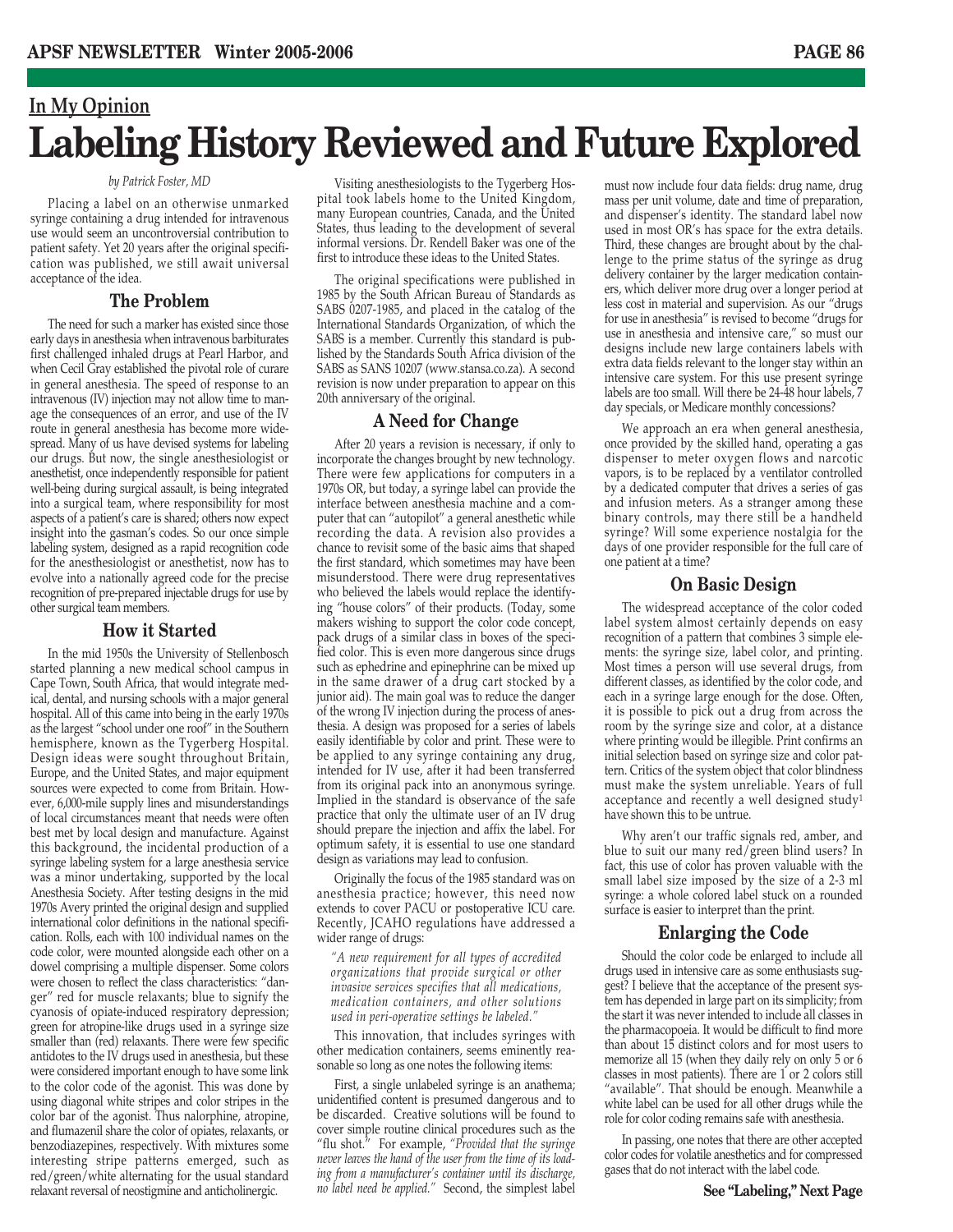### **Letters to the Editor:**

### **Forced Air Warmer Burn Can Occur With Poor Circulation**

### **To the Editor:**

We recently had a child in the cardiac catheterization lab experience extensive third-degree burns of a leg due to the forced-air warmer. After analysis of this case, it is apparent that the cause for the burn was poor circulation to the affected leg. Under normal conditions, blood flow removes the heat locally and redistributes it to the rest of the body. In conditions of extremely poor blood flow, temperatures that would normally cause no consequences may lead to significant burns. In this patient as well as many others in the cardiac catheterization lab, causes for diminished lower extremity perfusion include sheaths placed in the groin vessels, thrombosed groin vessels from previous procedures, and low cardiac output. We urge anesthesia providers in the cardiac catheterization lab to use extreme caution when applying forced air warmers to the lower extremities of children, including keeping an adequate amount of space between the warmer and the skin, not using higher temperature settings, and considering placing a blanket between the legs and warmer. Also, the warming sleeve can be placed from the cephalad position toward the torso instead of around the lower extremities first, if there is adequate room at the head of the bed for the warming unit.

*Samuel Golden, MD Cathy Bachman, MD Chicago, IL*

### **Fatigue Must Be Addressed**

### **To the Editor:**

I appreciate the attention that your newsletter has given to the threats to patient safety that arise from fatigued anesthesia providers. I agree with Dr. Curry's letter (Fall 2005 issue) that more providers are needed to enhance safety for our patients. Faced as we are with a shortage of anesthesiologists and CRNAs, it is unlikely that bolstered staff ranks will soon alleviate this problem. A brief review of interdisciplinary literature reveals that the impact of fatigue is being acknowledged in many practice specialties, even those that do not face the manpower issues that we experience. I believe that it is time for the anesthesia community to forge a position paper that deals with the scheduling of providers. Through this, health care administrations may be made more aware of the significant threats that face patients due to overworked and under-supported providers. Vigilance is the key to safer anesthesia.

*Brian K. Miller, CRNA, MS Hudson, WI*

### *Hospital Pharmacy May Help in Meeting JCAHO Requirements*

### **To the Editor:**

Dr. Lambert clearly presents the need for commercially prepared appropriately diluted resuscitation medications.1 In the absence of such, some of the concerns that he identifies can be addressed by a hospital (or OR satellite) pharmacy.

A pharmacy can prepare batch sealed 10 mL syringes of phenylephrine 80 mcg/mL and ephedrine 5 mg/mL. If kept refrigerated, these syringes are good for 7 days after preparation. Advantages of this system include standardizing the dilution concentration in every location, a reduced risk of infectious contamination, a presumed reduced risk of dilution errors (especially if anesthesia trainees are present), anesthesia provider time saving, and appropriate labeling as required by the JCAHO and Department of Health. There is less wastage of medications and diluent since a pharmacist can produce 25 10mL syringes of 80 mcg/mL phenylephrine from just two 10-mg phenylephrine vials and one 250 mL IV solution bag.

Similarly, a pharmacy can prepare 250 mL bags of vasoactive medications (e.g., phenylephrine 80 mcg/mL, epinephrine 16 mcg/mL, and norepinephrine 16 mcg/mL) that are kept immediately available in a conveniently located refrigerator for major cases (e.g., liver transplants, cardiac surgery, and significant trauma cases). Often there is time urgency in starting these cases; having these drugs already prepared could save critical time. Bolus doses can be withdrawn from these bags.

However, with the recently issued USP Chapter 797 standards, it is more difficult for hospital pharmacies to prepare batch medications. For those hospitals that can, the above benefits can be accrued.

*Jonathan V. Roth, MD Philadelphia, PA*

#### **Reference**

1. Lambert DH. System fixes needed to prevent drug errors. *APSF Newsletter* 2005;20:54-5.

### **Bar Coding, Computerization May Be Future for Labels**

### **"Labeling," From Preceding Page**

Code could be extended by extra markings on a syringe. Better than color coded syringe caps would be a form of coding, color or print, on the thumb plate of the plunger. One could suggest a use to indicate the refrigerated shelf life of pre-filled syringes from a central pharmacy. Stacked syringes are then sorted by end colors.

### **The Role for Barcodes**

Two questions still await a good answer; what are you going to code, and who will be reading it? With the inclusion of critical care in our label code, there may now be a role for such a vehicle for rapid, accurate patient data transfer. JCAHO, in the document quoted above, places special emphasis on full, accurate data transfer at every patient "hand off" (transfer) between caregivers. The syringe label even has limited space for small barcodes, although the value could be in routine anesthesia may be difficult to see.

Reading barcode requires a computerized scanner. Ultimately this can take the form of a peripheral syringe reader-driver that also detect drug and volume in the syringe by reading code, and, by, following plunger head movement, record dose and time.

### **Printed Labels**

Do people realize that buying into a system of pre-printed labels can lead to a problem? One assumes that members of a department first agreed to their label list of standard drug names and doses. This means that an unscheduled format must be signaled using a (non-color code) white label. Real danger may arise when drug indicates an "almost the same" drug, as when the name remains unchanged but concentration is only changed on the label. If a standard label is used, flag it. Otherwise a user, seeing the familiar color and drug name, might miss the small following figure.

(Was it thiopentone 2.5% or 5%? Did you dilute the sufentanil?).



*Until final decisions are made, new label designs might appear as shown.*

The practical value of color codes on syringes lies ultimately in ease of use. With a color printer sheets of labels can be printed and kept in a looseleaf cover. Simpler, but more costly, is to buy rolls of 100 preprinted labels and mount a series on a dowel as dispenser. More elegant and versatile might be an adaptation of a dedicated label printer programmed to produce any selected drug, name, color, and dose, with today's date and preparer. It might even barcode patient name, age, sex, weight. But for millions this last will remain a dream wherever basic drugs, syringes, even oxygen, are still on their wish list.

*Patrick Foster is a Professor Emeritus in the Department of Anesthesia, Penn State University, Milton S. Hershey Medical Center, Hershey, PA.*

### **Reference**

1. Cumberland P, Rahi JS, Peckham CS. Impact of congenital colour vision deficiency on education and unintentional injuries: findings from the 1958 British birth cohort. *BMJ* 2004;329:1074-5.